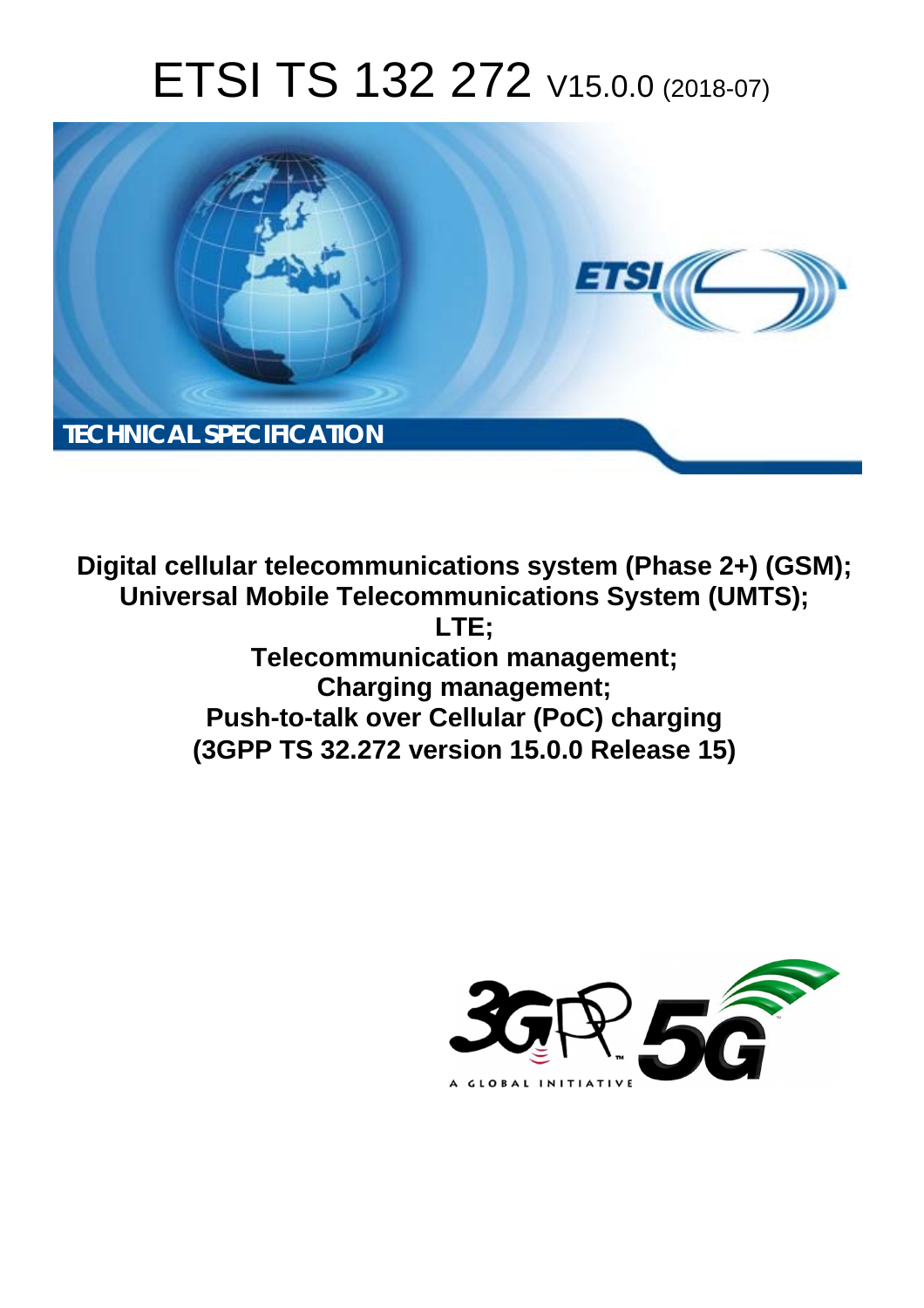Reference

RTS/TSGS-0532272vf00

Keywords GSM,LTE,UMTS

#### *ETSI*

#### 650 Route des Lucioles F-06921 Sophia Antipolis Cedex - FRANCE

Tel.: +33 4 92 94 42 00 Fax: +33 4 93 65 47 16

Siret N° 348 623 562 00017 - NAF 742 C Association à but non lucratif enregistrée à la Sous-Préfecture de Grasse (06) N° 7803/88

#### *Important notice*

The present document can be downloaded from: <http://www.etsi.org/standards-search>

The present document may be made available in electronic versions and/or in print. The content of any electronic and/or print versions of the present document shall not be modified without the prior written authorization of ETSI. In case of any existing or perceived difference in contents between such versions and/or in print, the only prevailing document is the print of the Portable Document Format (PDF) version kept on a specific network drive within ETSI Secretariat.

Users of the present document should be aware that the document may be subject to revision or change of status. Information on the current status of this and other ETSI documents is available at <https://portal.etsi.org/TB/ETSIDeliverableStatus.aspx>

If you find errors in the present document, please send your comment to one of the following services: <https://portal.etsi.org/People/CommiteeSupportStaff.aspx>

#### *Copyright Notification*

No part may be reproduced or utilized in any form or by any means, electronic or mechanical, including photocopying and microfilm except as authorized by written permission of ETSI. The content of the PDF version shall not be modified without the written authorization of ETSI. The copyright and the foregoing restriction extend to reproduction in all media.

> © ETSI 2018. All rights reserved.

**DECT**TM, **PLUGTESTS**TM, **UMTS**TM and the ETSI logo are trademarks of ETSI registered for the benefit of its Members. **3GPP**TM and **LTE**TM are trademarks of ETSI registered for the benefit of its Members and of the 3GPP Organizational Partners. **oneM2M** logo is protected for the benefit of its Members.

**GSM**® and the GSM logo are trademarks registered and owned by the GSM Association.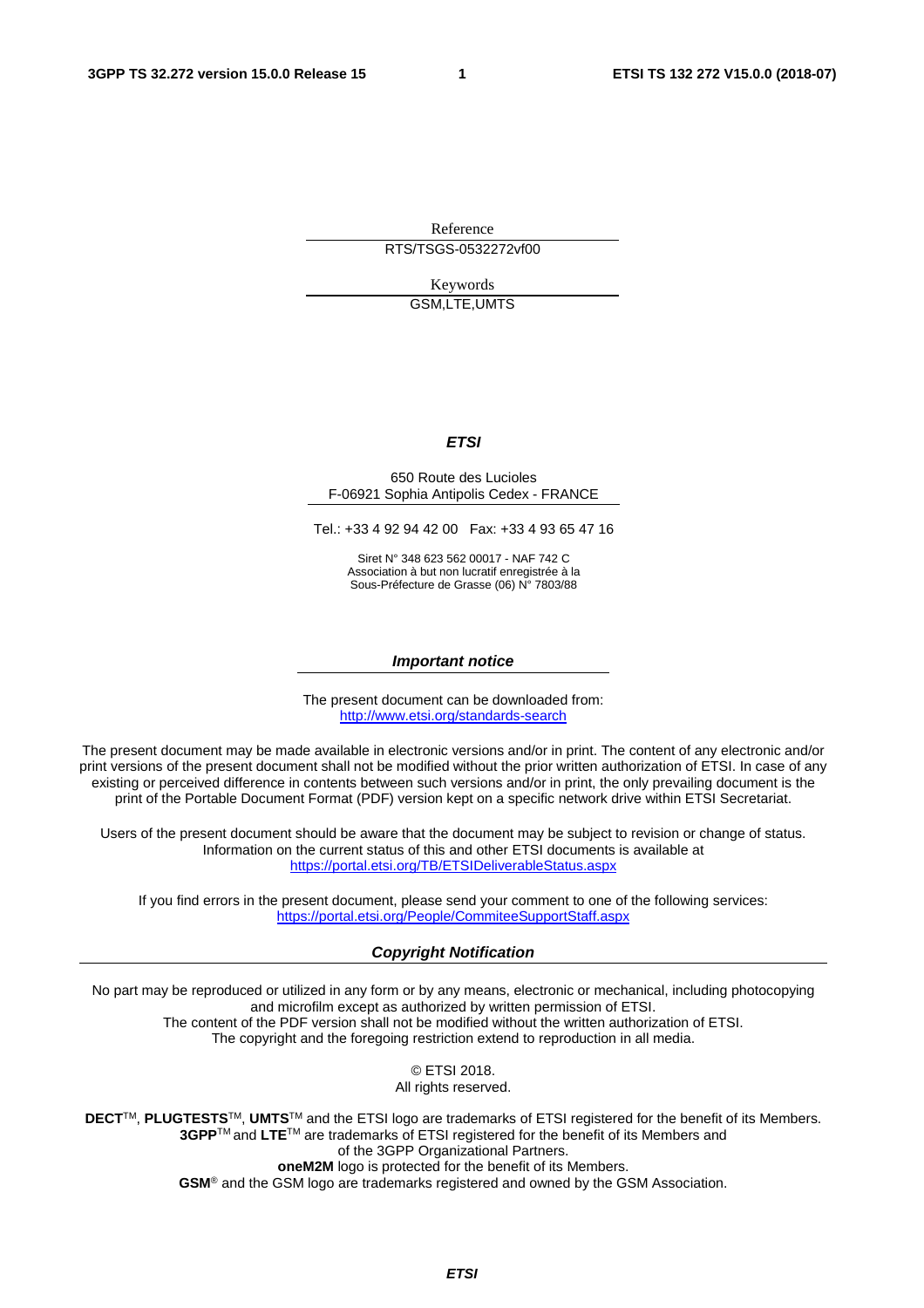# Intellectual Property Rights

#### Essential patents

IPRs essential or potentially essential to normative deliverables may have been declared to ETSI. The information pertaining to these essential IPRs, if any, is publicly available for **ETSI members and non-members**, and can be found in ETSI SR 000 314: *"Intellectual Property Rights (IPRs); Essential, or potentially Essential, IPRs notified to ETSI in respect of ETSI standards"*, which is available from the ETSI Secretariat. Latest updates are available on the ETSI Web server ([https://ipr.etsi.org/\)](https://ipr.etsi.org/).

Pursuant to the ETSI IPR Policy, no investigation, including IPR searches, has been carried out by ETSI. No guarantee can be given as to the existence of other IPRs not referenced in ETSI SR 000 314 (or the updates on the ETSI Web server) which are, or may be, or may become, essential to the present document.

#### **Trademarks**

The present document may include trademarks and/or tradenames which are asserted and/or registered by their owners. ETSI claims no ownership of these except for any which are indicated as being the property of ETSI, and conveys no right to use or reproduce any trademark and/or tradename. Mention of those trademarks in the present document does not constitute an endorsement by ETSI of products, services or organizations associated with those trademarks.

# Foreword

This Technical Specification (TS) has been produced by ETSI 3rd Generation Partnership Project (3GPP).

The present document may refer to technical specifications or reports using their 3GPP identities, UMTS identities or GSM identities. These should be interpreted as being references to the corresponding ETSI deliverables.

The cross reference between GSM, UMTS, 3GPP and ETSI identities can be found under [http://webapp.etsi.org/key/queryform.asp.](http://webapp.etsi.org/key/queryform.asp)

# Modal verbs terminology

In the present document "**shall**", "**shall not**", "**should**", "**should not**", "**may**", "**need not**", "**will**", "**will not**", "**can**" and "**cannot**" are to be interpreted as described in clause 3.2 of the [ETSI Drafting Rules](https://portal.etsi.org/Services/editHelp!/Howtostart/ETSIDraftingRules.aspx) (Verbal forms for the expression of provisions).

"**must**" and "**must not**" are **NOT** allowed in ETSI deliverables except when used in direct citation.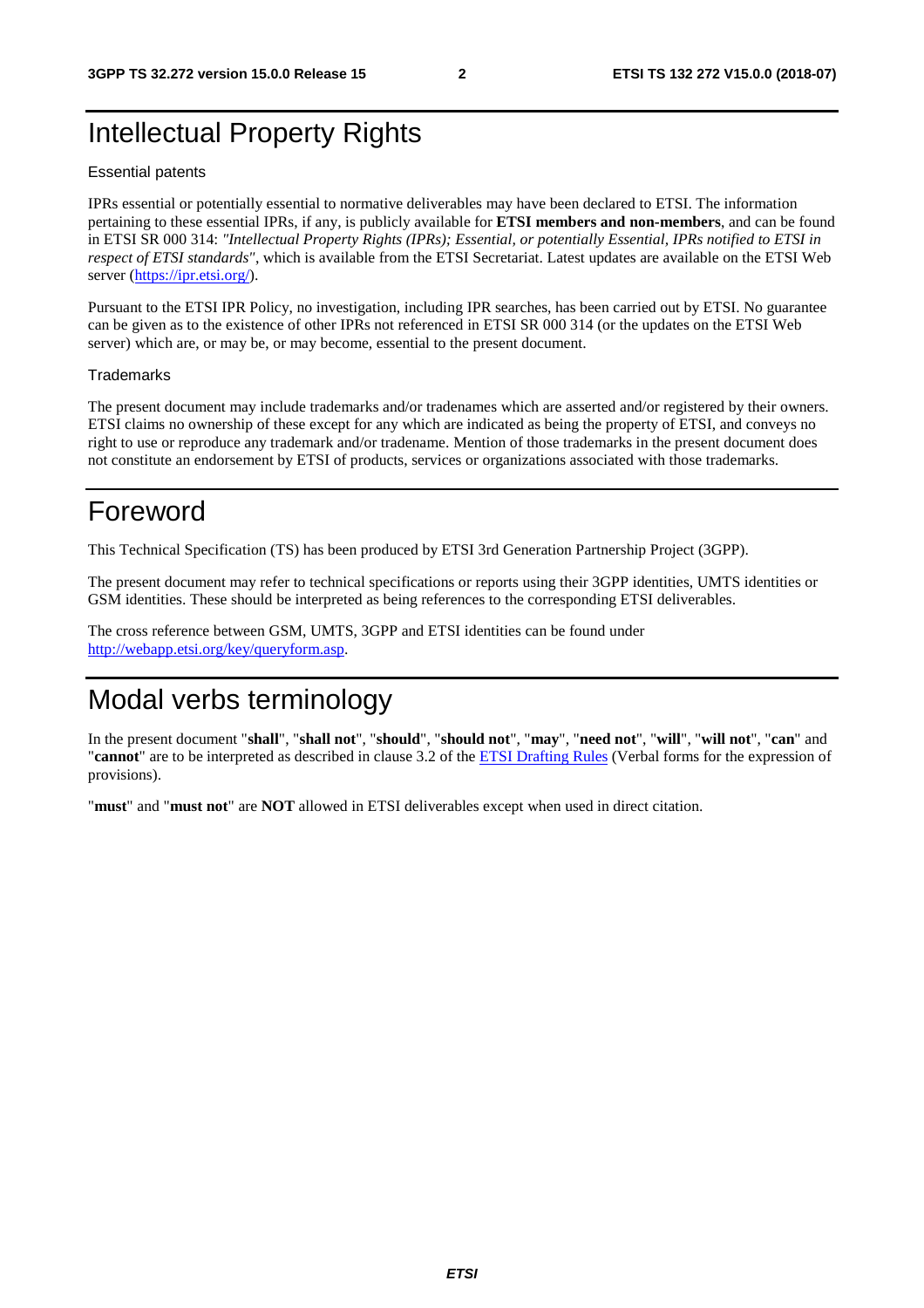$\mathbf{3}$ 

# Contents

| 1          |  |  |  |
|------------|--|--|--|
| 2          |  |  |  |
| 3          |  |  |  |
| 3.1        |  |  |  |
| 3.2<br>3.3 |  |  |  |
|            |  |  |  |
| 4          |  |  |  |
| 4.1        |  |  |  |
| 4.1.1      |  |  |  |
| 4.1.1.1    |  |  |  |
| 4.1.1.2    |  |  |  |
| 4.2        |  |  |  |
| 4.3        |  |  |  |
| 5          |  |  |  |
| 5.0        |  |  |  |
| 5.1        |  |  |  |
| 5.1.1      |  |  |  |
| 5.1.2      |  |  |  |
|            |  |  |  |
| 5.1.3      |  |  |  |
| 5.2        |  |  |  |
| 5.2.0      |  |  |  |
| 5.2.1      |  |  |  |
| 5.2.2      |  |  |  |
| 5.2.2.1    |  |  |  |
| 5.2.2.1.1  |  |  |  |
| 5.2.2.1.2  |  |  |  |
| 5.2.2.1.3  |  |  |  |
| 5.2.2.1.4  |  |  |  |
| 5.2.2.1.5  |  |  |  |
| 5.2.3      |  |  |  |
| 5.2.4      |  |  |  |
| 5.2.5      |  |  |  |
| 5.3        |  |  |  |
| 5.3.1      |  |  |  |
| 5.3.2      |  |  |  |
| 5.3.2.1    |  |  |  |
| 5.3.2.2    |  |  |  |
| 5.3.2.3    |  |  |  |
| 5.3.2.4    |  |  |  |
| 5.3.2.5    |  |  |  |
| 5.3.2.6    |  |  |  |
| 6          |  |  |  |
| 6.1        |  |  |  |
| 6.1.0      |  |  |  |
| 6.1.1      |  |  |  |
| 6.1.1.1    |  |  |  |
| 6.1.1.2    |  |  |  |
| 6.1.1.2.0  |  |  |  |
| 6.1.1.2.1  |  |  |  |
|            |  |  |  |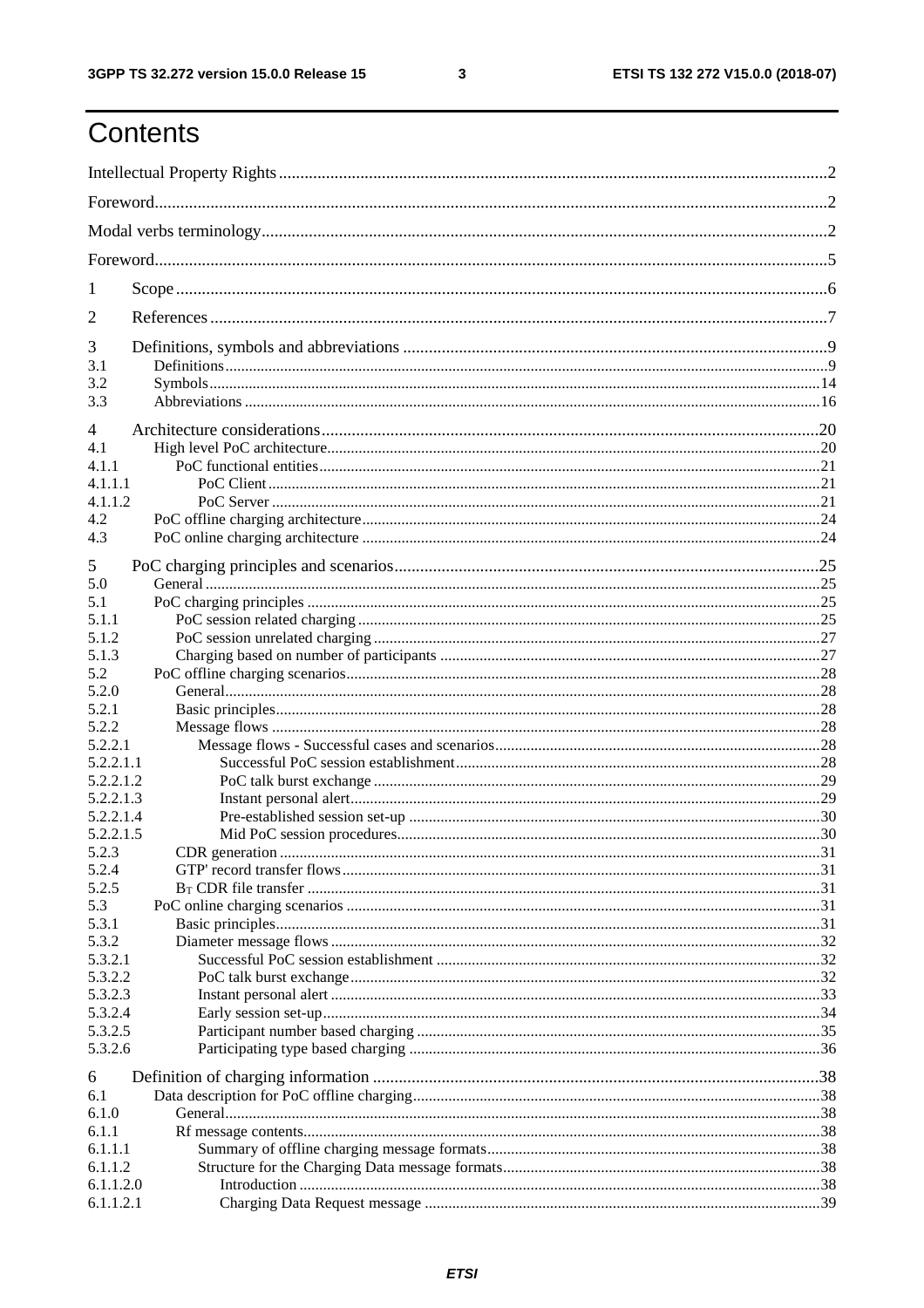| 6.1.1.2.2    |                               |  |  |
|--------------|-------------------------------|--|--|
| 6.1.2        |                               |  |  |
| 6.1.3        |                               |  |  |
| 6.1.3.1      |                               |  |  |
| 6.1.3.2      |                               |  |  |
| 6.1.3.2.1    |                               |  |  |
| 6.1.3.2.2    |                               |  |  |
| 6.1.3.3      |                               |  |  |
| 6.1.3.3.1    |                               |  |  |
| 6.1.3.3.2    |                               |  |  |
| 6.2          |                               |  |  |
| 6.2.0        |                               |  |  |
| 6.2.1        |                               |  |  |
| Void.6.2.1.1 |                               |  |  |
| 6.2.1.2      |                               |  |  |
| 6.3          |                               |  |  |
| 6.3.1        |                               |  |  |
| 6.3.1.0      |                               |  |  |
| 6.3.1.1      |                               |  |  |
| 6.3.1.2      |                               |  |  |
| 6.3.2        |                               |  |  |
| 6.3.2.1      |                               |  |  |
| 6.3.2.2      |                               |  |  |
|              | <b>Annex A (informative):</b> |  |  |
|              | <b>Annex B (informative):</b> |  |  |
|              |                               |  |  |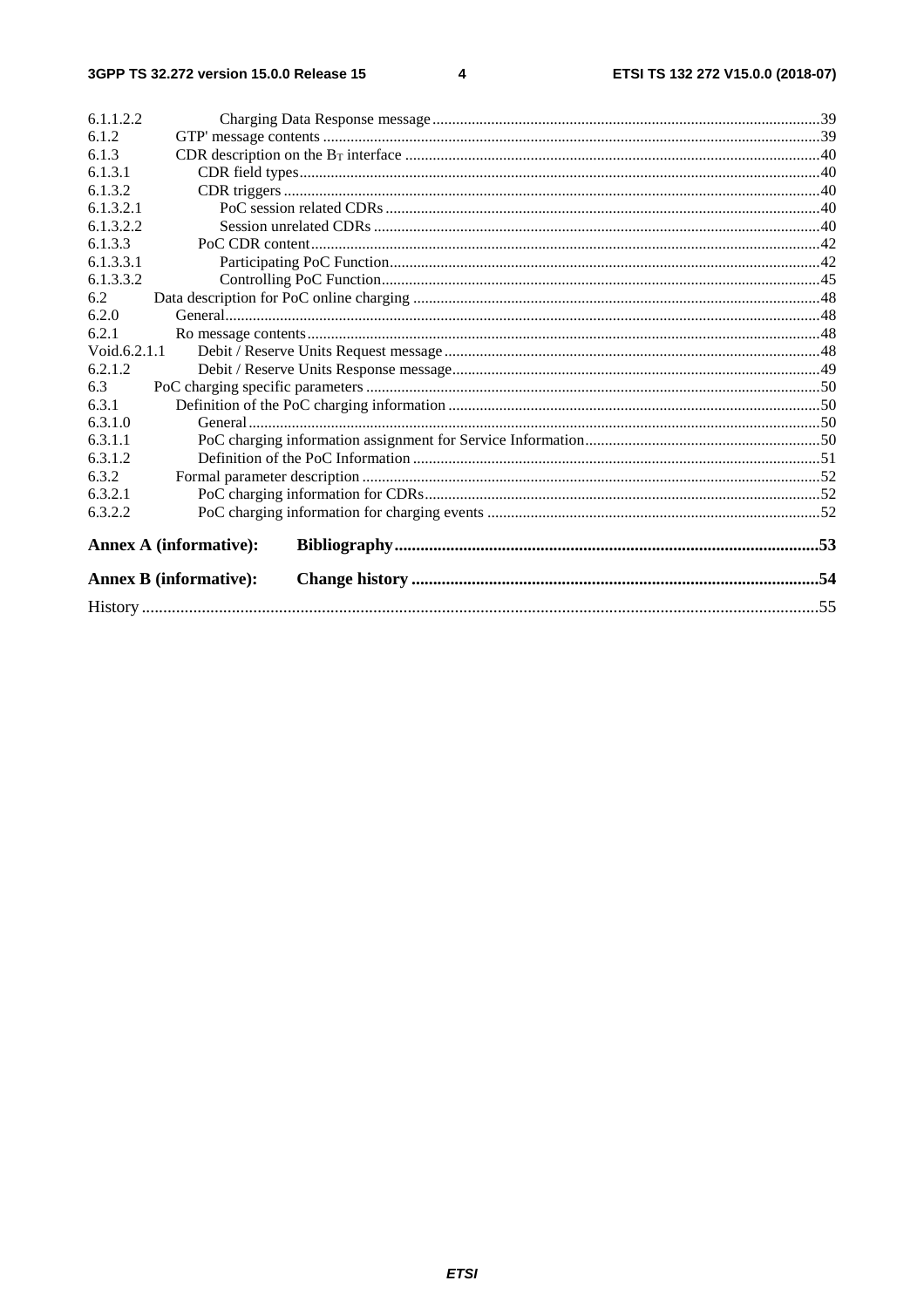# Foreword

This Technical Specification has been produced by the 3rd Generation Partnership Project (3GPP).

The contents of the present document are subject to continuing work within the TSG and may change following formal TSG approval. Should the TSG modify the contents of the present document, it will be re-released by the TSG with an identifying change of release date and an increase in version number as follows:

Version x.y.z

where:

- x the first digit:
	- 1 presented to TSG for information;
	- 2 presented to TSG for approval;
	- 3 or greater indicates TSG approved document under change control.
- y the second digit is incremented for all changes of substance, i.e. technical enhancements, corrections, updates, etc.
- z the third digit is incremented when editorial only changes have been incorporated in the document.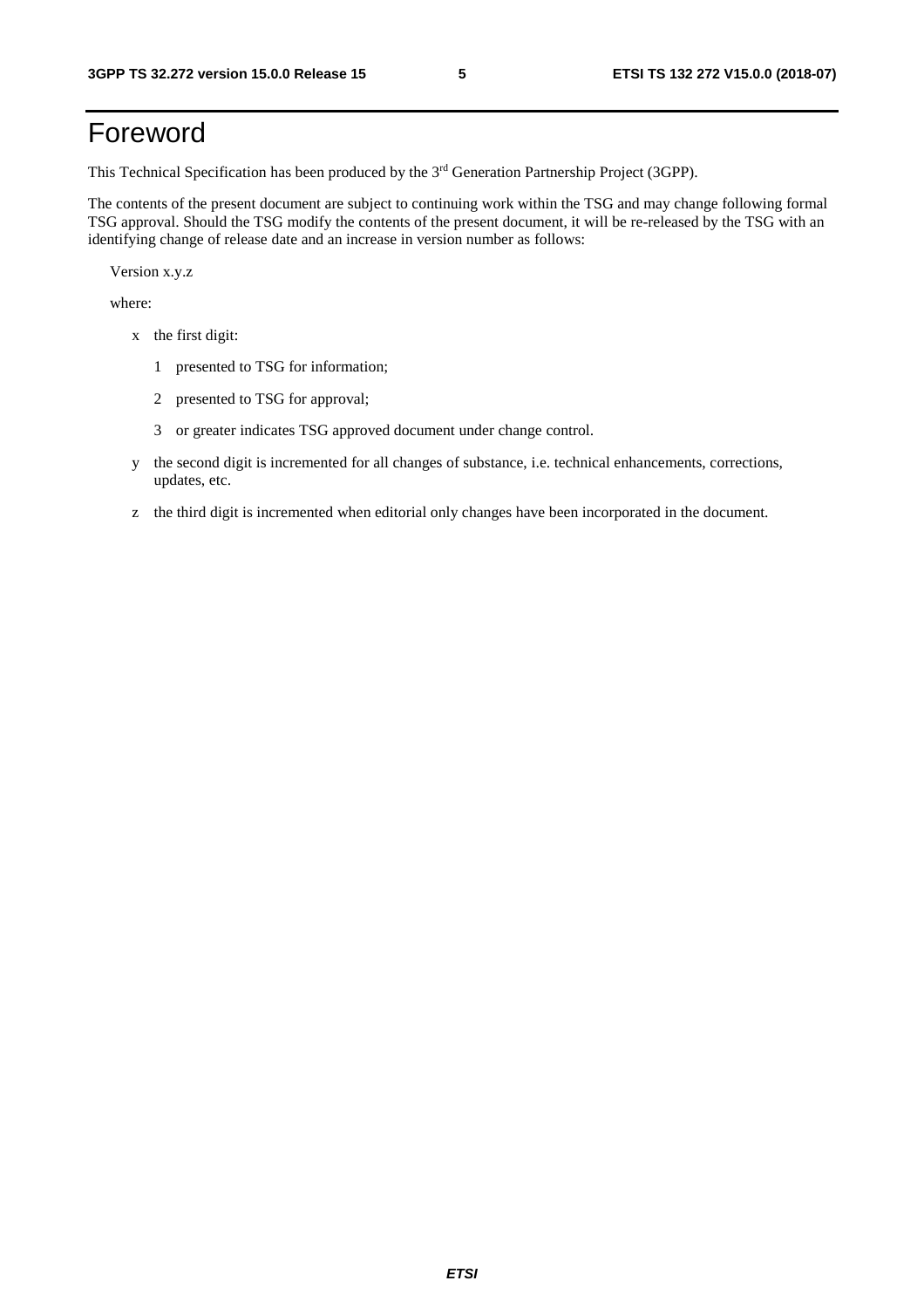# 1 Scope

The present document is part of a series of Technical Specifications (TSs) that specify charging functionality and charging management in GSM/UMTS networks. The GSM/UMTS core network charging architecture and principles are specified in TS 32.240 [1], which provides an umbrella for other charging management TSs that specify:

- the content of the CDRs per domain and subsystem (offline charging);
- the content of real-time charging messages per domain / subsystem (online charging);
- the functionality of online and offline charging for those domains and subsystems;
- the interfaces that are used in the charging framework to transfer the charging information (i.e. CDRs or charging events).

The complete document structure for these TSs is defined in TS 32.240 [1].

The present document specifies the offline and online charging description for the "Push-to-Talk over Cellular" (PoC) service, based on the functional description of the PoC service in TR 23.979 "3GPP enablers for OMA PoC Services" [200], in OMA-AD-POC "Push to talk over Cellular (PoC) - Architecture" [203], in OMA-CP-POC "OMA PoC Control Plane" [204] and in OMA-UP-POC: "OMA POC User Plane"[205], respectively. This charging description includes the offline and online charging architecture and scenarios specific to PoC, as well as the mapping of the common 3GPP charging architecture specified in TS 32.240 [1] onto the PoC service. It further specifies the structure and content of the CDRs for offline charging, and the charging events for online charging. The present document is related to other 3GPP charging TSs as follows:

- The common 3GPP charging architecture is specified in TS 32.240 [1];
- The parameters, abstract syntax and encoding rules for the CDRs are specified in TS 32.298 [51];
- A transaction based mechanism for the transfer of CDRs within the network is specified in TS 32.295 [54];
- The file based mechanism used to transfer the CDRs from the network to the operator's billing domain (e.g. the billing system or a mediation device) is specified in TS 32.297 [52];
- The 3GPP Diameter application that is used for PoC offline and online charging is specified in TS 32.299 [50].

All terms, definitions and abbreviations used in the present document, that are common across 3GPP TSs, are defined in the 3GPP Vocabulary, TR 21.905 [100]. Those that are common across charging management in GSM/UMTS domains or subsystems are provided in the umbrella document TS 32.240 [1] and are copied into clause 3 of the present document for ease of reading. Finally, those items that are specific to the present document are defined exclusively in the present document.

Furthermore, requirements that govern the charging work are specified in TS 22.115 [101].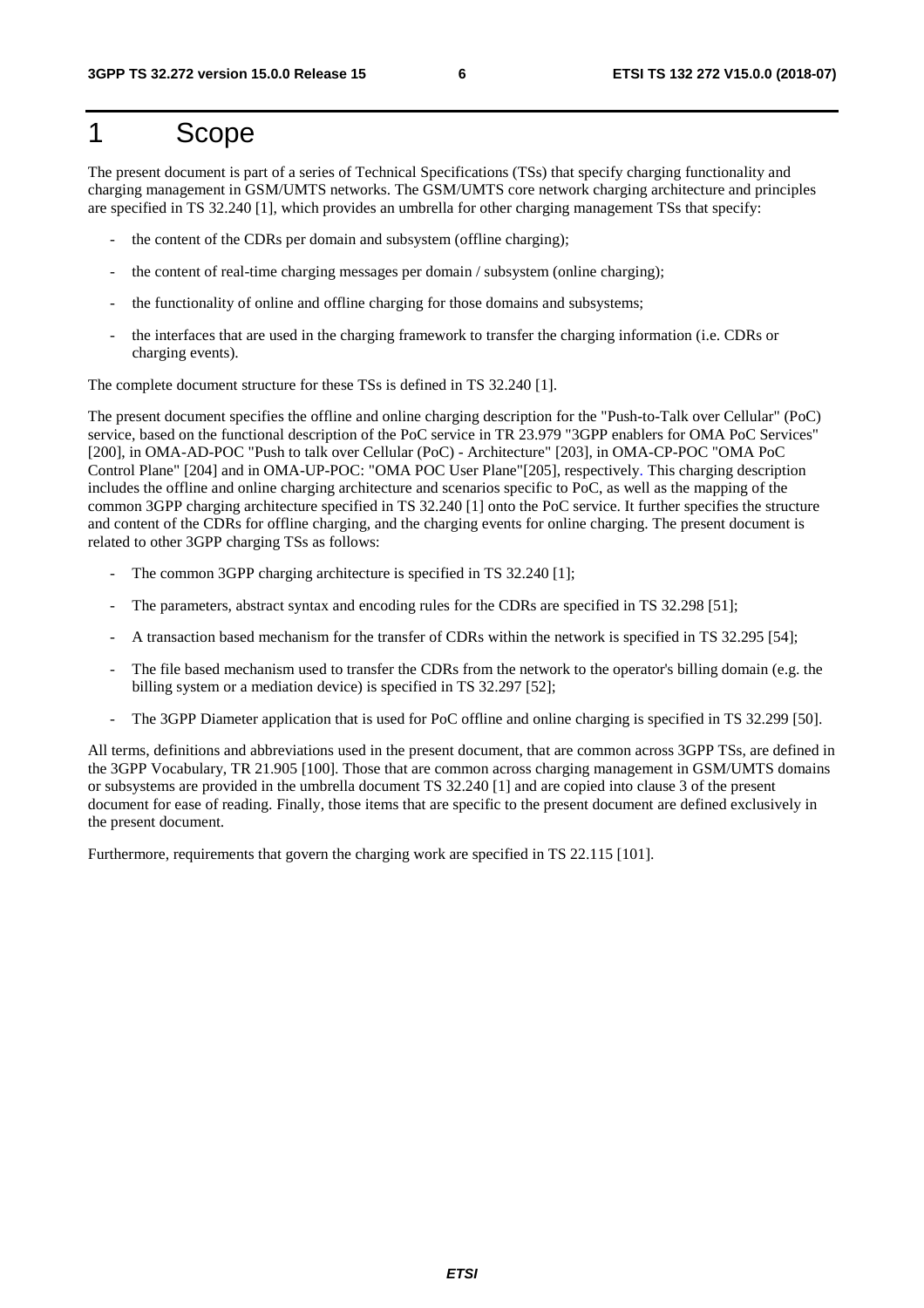# 2 References

The following documents contain provisions which, through reference in this text, constitute provisions of the present document.

- References are either specific (identified by date of publication, edition number, version number, etc.) or non-specific.
- For a specific reference, subsequent revisions do not apply.
- For a non-specific reference, the latest version applies. In the case of a reference to a 3GPP document (including a GSM document), a non-specific reference implicitly refers to the latest version of that document *in the same Release as the present document*.
- [1] 3GPP TS 32.240: "Telecommunication management; Charging management; Charging architecture and principles".
- [2] [9] Void.
- [10] 3GPP TS 32.250: "Telecommunication management; Charging management; Circuit Switched (CS) domain charging".
- [11] 3GPP TS 32.251: "Telecommunication management; Charging management; Packet Switched (PS) domain charging".
- $[12] [19]$  Void.
- [20] 3GPP TS 32.260: "Telecommunication management; Charging management; IP Multimedia Subsystem (IMS) charging".
- [21] [29] Void.
- [30] 3GPP TS 32.270: "Telecommunication management; Charging management; Multimedia Messaging Service (MMS) charging".
- [31] [49] Void.
- [50] 3GPP TS 32.299: "Telecommunication management; Charging management; Diameter charging application".
- [51] 3GPP TS 32.298: "Telecommunication management; Charging management; Charging Data Record (CDR) parameter description".
- [52] 3GPP TS 32.297: "Telecommunication management; Charging management; Charging Data Record (CDR) file format and transfer".
- [53] Void.
- [54] 3GPP TS 32.295: "Telecommunication management; Charging management; Charging Data Record (CDR) transfer".
- [55] [99] Void.
- [100] 3GPP TR 21.905: "Vocabulary for 3GPP specifications".
- [101] 3GPP TS 22.115: "Service aspects; Charging and billing".
- [102] [199] Void.
- [200] 3GPP TR 23.979: "3GPP enablers for Open Mobile Alliance (OMA): Push-to-talk over Cellular (PoC) services; Stage 2".
- [201] 3GPP TS 23.228: "IP Multimedia Subsystem (IMS); Stage 2".
- [202] 3GPP TS 24.228: "Signalling flows for the IP multimedia call control based on Session Initiation Protocol (SIP) and Session Description Protocol (SDP); Stage 3".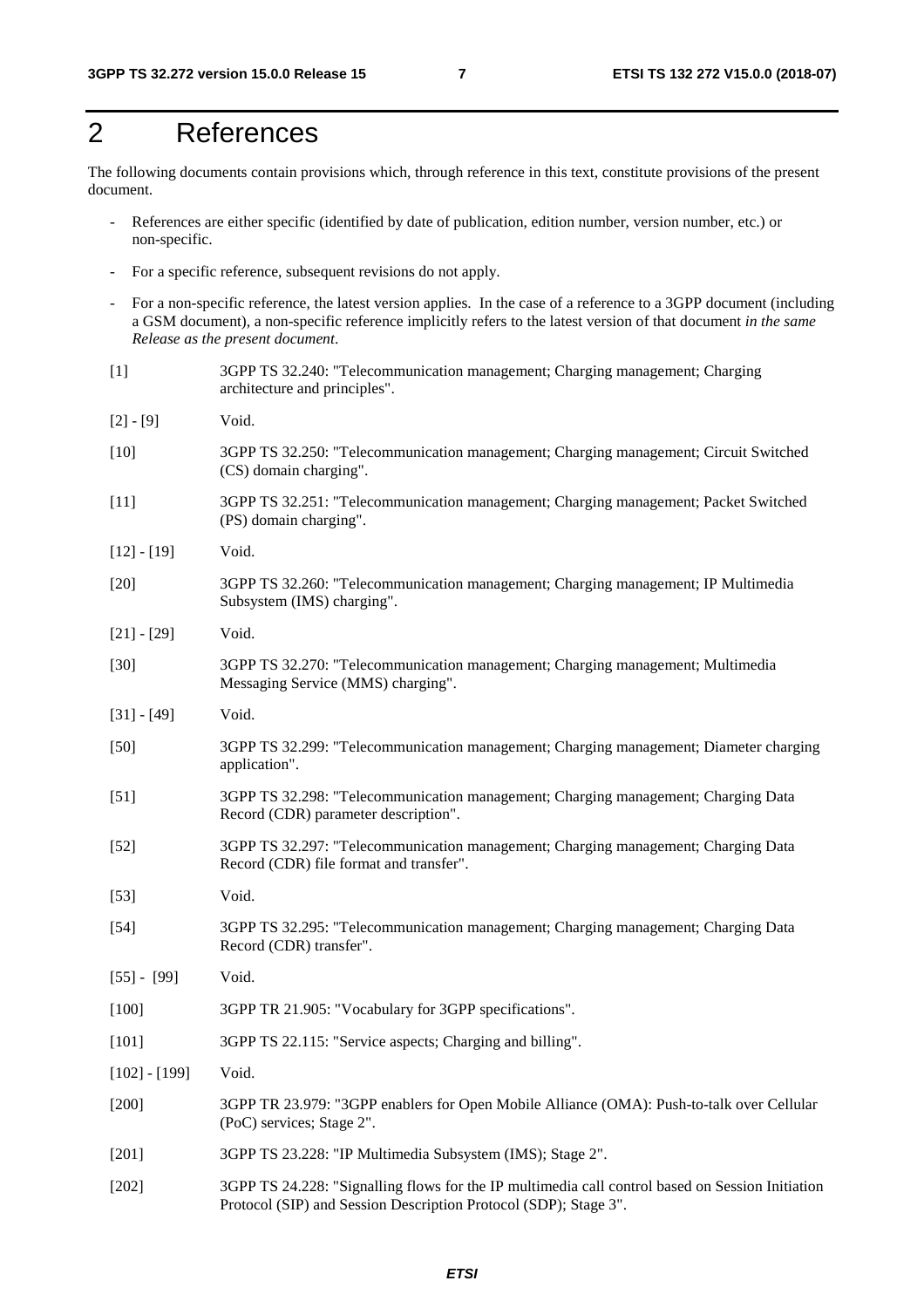| $[203]$         | OMA-AD-POC: "Push to talk over Cellular (PoC) - Architecture".                                     |
|-----------------|----------------------------------------------------------------------------------------------------|
| $[204]$         | OMA-CP-POC: "OMA PoC Control Plane".                                                               |
| $[205]$         | OMA-UP-POC: "OMA POC User Plane".                                                                  |
| $[206]$         | 3GPP TS 24.002: "GSM - UMTS Public Land Mobile Network (PLMN) Access Reference<br>Configuration".  |
| $[207]$         | 3GPP TS 25.305: "Stage 2 functional specification of User Equipment (UE) positioning in<br>UTRAN". |
| $[208]$         | 3GPP TS 43.059: "Functional stage 2 description of Location Services (LCS) in GERAN".              |
| $[209] - [300]$ | Void.                                                                                              |
| [301]           | ITU-T Recommendation Q.1001                                                                        |
| $[302] - [402]$ | Void.                                                                                              |
| [403]           | IETF RFC 1350 (1992): "The TFTP Protocol (Revision 2)".                                            |
| [404]           | IETF RFC 3261(2002): "SIP: Session Initiation Protocol".                                           |
| [405]           | IETF RFC 3966 (2004): "The tel URI for Telephone Numbers".                                         |
|                 |                                                                                                    |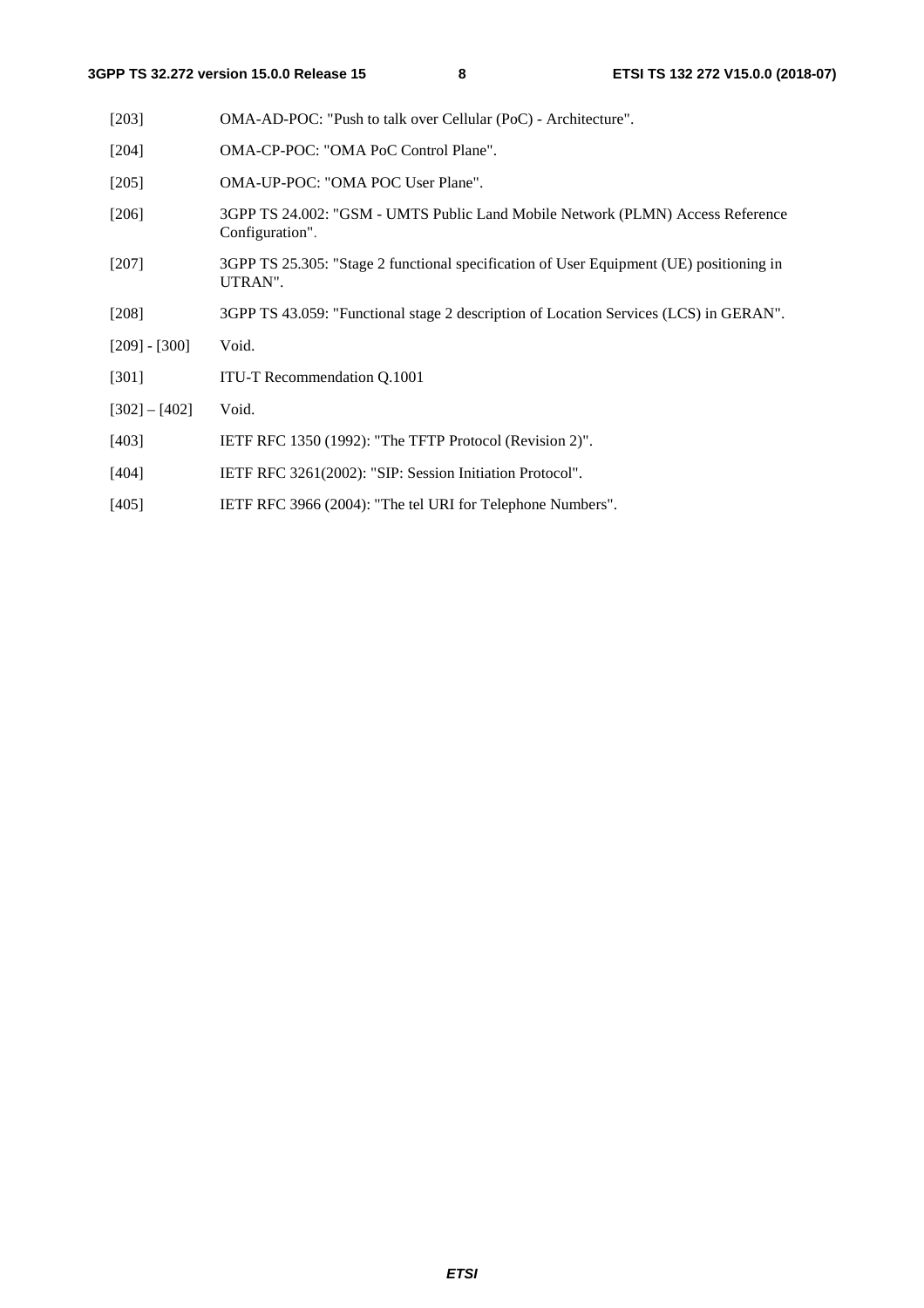# 3 Definitions, symbols and abbreviations

# 3.1 Definitions

For the purposes of the present document, the terms and definitions given in TR 21.905 [50], TS 32.240 [1] and the following apply:

**1-1 PoC session:** feature enabling a PoC user to establish a PoC session with another PoC user

**2G- / 3G-:** prefixes 2G- and 3G- refers to functionality that supports only GSM or UMTS, respectively, e.g. 2G-SGSN refers only to the GSM functionality of an SGSN

When the term/prefix is omitted, reference is made independently from the GSM or UMTS functionality.

**ad-hoc PoC group session:** feature enabling a PoC user to establish a PoC session with multiple PoC users without first creating a PoC group.

This sort of PoC session for multiple PoC users that does not involve the use or definition of a pre-arranged or chat PoC group session.

**accounting:** process of apportioning charges between the Home Environment, Serving Network and Subscriber.

**accounting meter record:** record containing one or more counters employed to register the usage of resources en masse.

Includes simple event counters and/ or cumulative call second counters.

**Advice of Charge (AoC):** real-time display of the network utilization charges incurred by the Mobile Station (MS). The charges are displayed in the form of charging units. If a unit price is stored by the MS then the display may also include the equivalent charge in the home currency.

**AoC service:** combination of one or more services, both basic and supplementary, together with a number of other charging relevant parameters to define a customized service for the purpose of Advice of Charge (AoC)

**application data:** information / data specific to an application other than the MMS User Agent / VASP which is intended to be transported without alteration by using MMS Application Data may be of any content type and format.

**billing:** function whereby CDRs generated by the charging function are transformed into bills requiring payment.

**Billing Domain (BD):** part of the operator network, which is outside the telecommunication network, that receives and processes CDR files from the core network charging functions.

It includes functions that can provide billing mediation and billing or other (e.g. statistical) end applications. It is only applicable to offline charging (see "Online Charging System" for equivalent functionality in online charging).

**CAMEL:** network feature that provides the mechanisms to support operator specific services even when roaming outside HPLMN.

**CAMEL subscription information:** identifies a subscriber as having CAMEL services.

**chargeable event:** activity utilizing telecommunications network infrastructure and related services for:

- user to user communication (e.g. a single call, a data communication session or a short message); or
- user to network communication (e.g. service profile administration); or
- inter-network communication (e.g. transferring calls, signalling, or short messages); or
- mobility (e.g. roaming or inter-system handover); and
- that the network operator may want to charge for.

As a minimum, a chargeable event characterises the resource / service usage and indicates the identity of the involved end user(s).

**charged party:** user involved in a chargeable event that has to pay parts or the whole charges of the chargeable event, or a third party paying the charges caused by one or all users involved in the chargeable event, or a network operator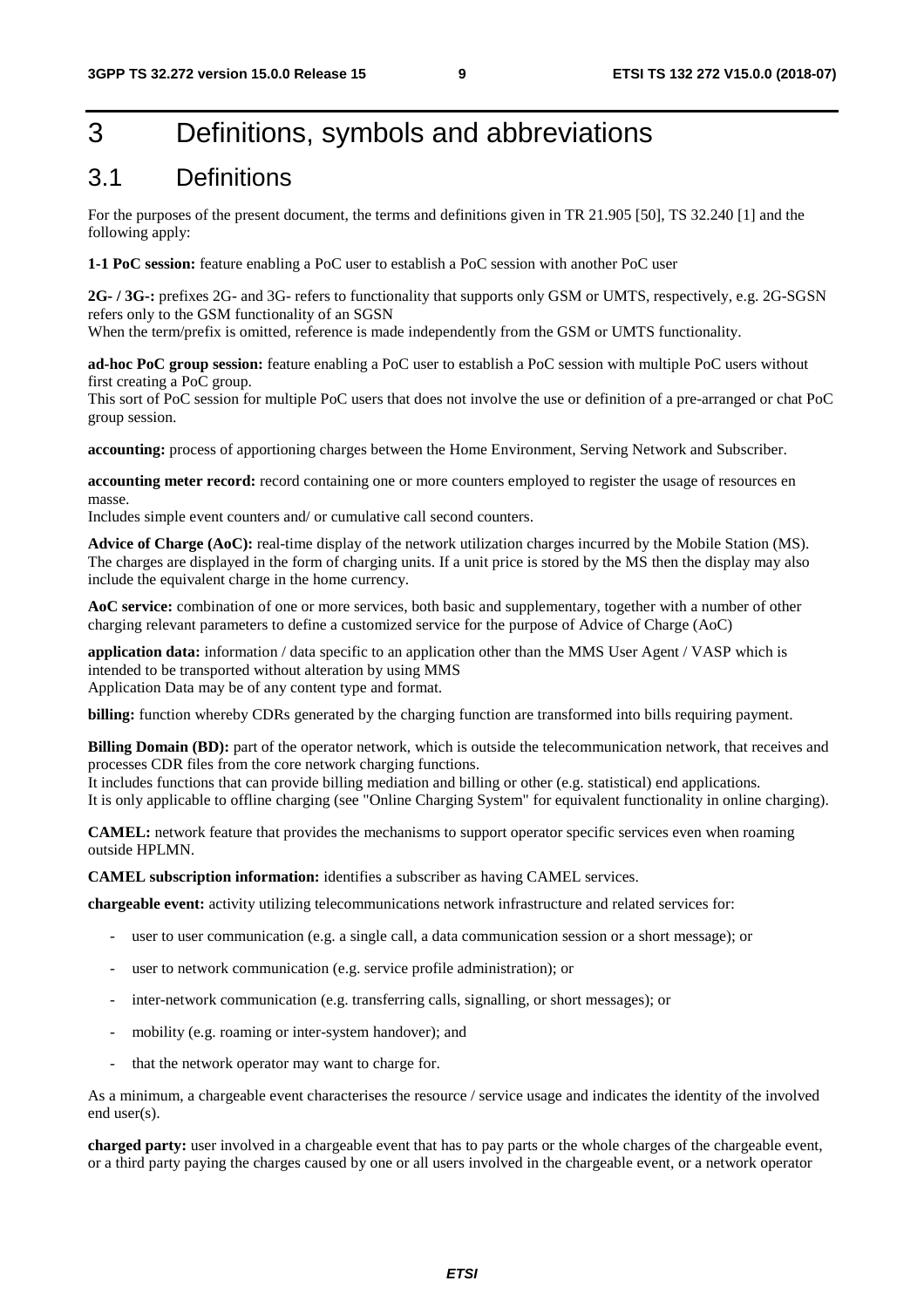**charging:** function within the telecommunications network and the associated OCS/BD components whereby information related to a chargeable event is collected, formatted, transferred and evaluated in order to make it possible to determine usage for which the charged party may be billed (offline charging) or the subscribers account balance may be debited (online charging)

**Charging Data Record (CDR):** formatted collection of information about a chargeable event (e.g. time of call set-up, duration of the call, amount of data transferred, etc.) for use in billing and accounting

For each party to be charged for parts of or all charges of the chargeable event(s) a separate CDR shall be generated, i.e. more than one CDR may be generated for a single chargeable event, e.g. because of its long duration, or because more than one charged party is to be charged.

**charging destination:** also referred to as a destination for charging, this is a nominal reference defining the point of termination of a connection for charging purposes

**charging event:** set of charging information forwarded by the CTF towards the CDF (offline charging) or towards the OCS (online charging)

Each charging event matches exactly one chargeable event.

**charging function:** entity inside the core network domain, subsystem or service that is involved in charging for that domain, subsystem or service

**charging origin:** nominal reference defining the point of origin of a connection for charging purposes

**chat PoC group:** persistent group in which each member individually joins the PoC session, i.e. the establishment of a PoC session to a chat PoC group does not result in other members of the chat PoC group being invited

**chat PoC group session:** PoC session established to a chat PoC group.

In a chat PoC group, PoC subscribers shall be able to join and leave the chat PoC group session themselves. If the chat PoC group is restricted, then only group members shall be able to join.

**circuit switched domain:** domain within GSM / UMTS in which information is transferred in circuit switched mode.

**controlling PoC function:** function implemented in a PoC Server and provides centralized PoC session handling, which includes RTP media distribution, talk burst control, policy enforcement for participation in group sessions, and the participant information

**credit control:** which directly interacts in real-time with an account and controls or monitors the charges, related to the service usage

Credit control is a process of: checking if credit is available, credit reservation, deduction of credit from the end user account when service is completed and refunding of reserved credit not used.

**delivery report:** feedback information provided to an originator MMS User Agent by an MMS R/S (MMS R/S) about the status of the delivery of an MM

**domain:** part of a communication network that provides services using a certain technology

**forwarded MM:** MM originally sent from a sender to an intended recipient which is then forwarded to other recipient(s) and to which a delivery report and/or read-reply report may refer and which may be subject to further forwarding

**forwarding MMS User Agent:** MMS User Agent that is the intended recipient of an MM and that requests forwarding of the MM for delivery to other recipient(s) without having to first download the MM

**Fully qualified Partial CDR (FQPC):** partial CDR that contains a complete set of the fields specified in TS 32.272. This includes all the mandatory and conditional fields as well as those fields that the PLMN operator has provisioned to be included in the CDR. The first Partial CDR shall be a Fully qualified Partial CDR.

GPRS: packet switched bearer and radio services for GSM and UMTS systems.

**GTP':** GPRS protocol used for CDR transport.

It is derived from GTP with enhancements to improve transport reliability necessary for CDRs.

NOTE: This protocol is not used for tunnelling.

**GSM only:** qualifier indicating that this clause or paragraph applies only to a GSM system. For multi-system cases this is determined by the current serving radio access network.

**in GSM,...:** qualifier indicating that this paragraph applies only to GSM System.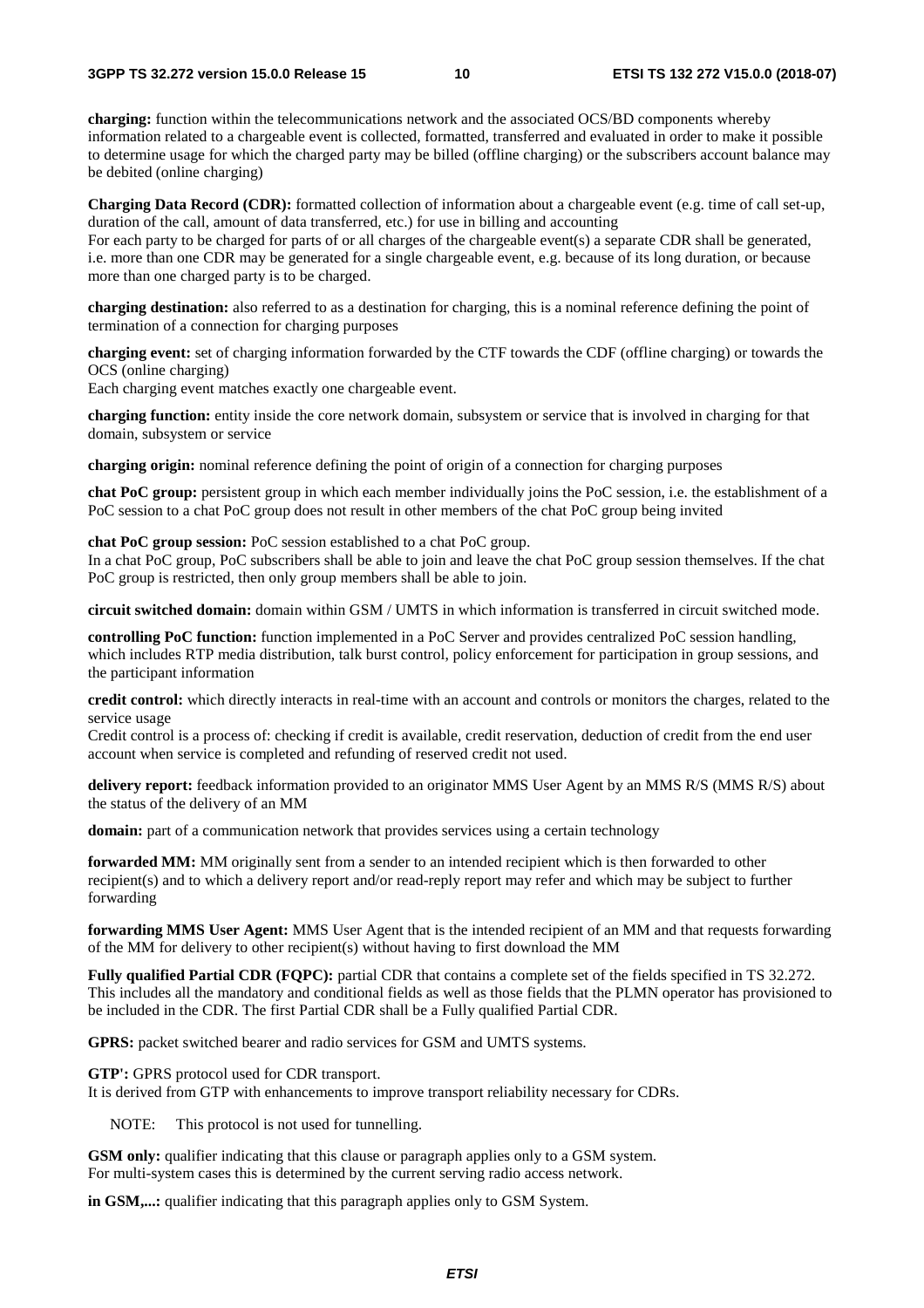**in UMTS**...: qualifier indicating that this paragraph applies only to UMTS System.

**Instant personal alert:** feature in which a PoC user sends a SIP based instant message to a PoC user requesting a 1-1 PoC session.

**inter-system change:** change of radio access between different radio access technologies such as GSM and UMTS.

**LCS Client:** software and/or hardware entity that interacts with a LCS Server for the purpose of obtaining location information for one or more Mobile Stations (MSs).

LCS Clients subscribe to LCS in order to obtain location information. LCS Clients may or may not interact with human users. The LCS Client is responsible for formatting and presenting data and managing the user interface (dialogue). The LCS Client may reside in the Mobile Station (MS).

**LCS Server:** software and/or hardware entity offering LCS capabilities.

The LCS Server accepts requests, services requests, and sends back responses to the received requests.

The LCS Server consists of LCS components, which are distributed to one or more PLMN and/or service provider.

Location Based Service (LBS): service provided either by teleoperator or a 3<sup>rd</sup> party service provider that utilizes the available location information of the terminal.

Location Application offers the User Interface for the service. LBS is either a pull or a push type of service (see Location Dependent Services and Location Independent Services).

In ETSI/GSM documentation of SoLSA, LBS is called "Location Related Service".

ETSI and/or 3GPP -wide terminology harmonization is expected here.

**Location Estimate:** geographic location of an UE and/or a valid Mobile Equipment (ME), expressed in latitude and longitude data.

The Location Estimate is represented in a well-defined universal format. Translation from this universal format to another geographic location system may be supported, although the details are considered outside the scope of the primitive services.

#### **message ID:** unique identifier for an MM

**middle tier TS:** term used for the 3GPP charging TSs that specify the domain / subsystem / service specific, online and offline, charging functionality.

These are all the TSs in the numbering range from TS 32.250 to TS 32.27x, e.g. TS 32.250 [10] for the CS domain, or TS 32.270 [30] for the MMS service.

Currently, there is only one "tier 1" TS in 3GPP, which is TS 32.240 [1] that specifies the charging architecture and principles. Finally, there are a number of top tier TSs in the 32.29x numbering range ([50] ff) that specify common charging aspects such as parameter definitions, encoding rules, the common billing domain interface or common charging applications.

**MMSE:** collection of MMS-specific Elements under the control of a single administration.

**MMS Relay/Server (MMS R/S):** MMS-specific network entity/application that is under the control of an MMS service provider.

An **MMS R/S** transfers messages, provides operations of the MMS that are specific to or required by the mobile environment and provides (temporary and/or persistent) storage services to the MMS.

**MMS User Agent:** application residing on a user equipment, an MS or an external device that performs MMS-specific operations on a user's behalf and/or on another application's behalf. An MMS User Agent is not considered part of an MMSE.

**Multimedia Messaging Service Network Architecture (MMSNA):** encompasses all the various elements that provide a complete MMS to a user.

**near real-time:** near real-time charging and billing information is to be generated, processed, and transported to a desired conclusion in less than one (1) minute.

**observed IMEI ticket:** record used to describe an EIR relevant event e.g. a blacklisted IMEI.

**offline charging:** charging mechanism where charging information **does not** affect, in real-time, the service rendered.

**on-demand session:** an on-demand session is a PoC session set-up mechanism in which all media parameters are negotiated at PoC session establishment.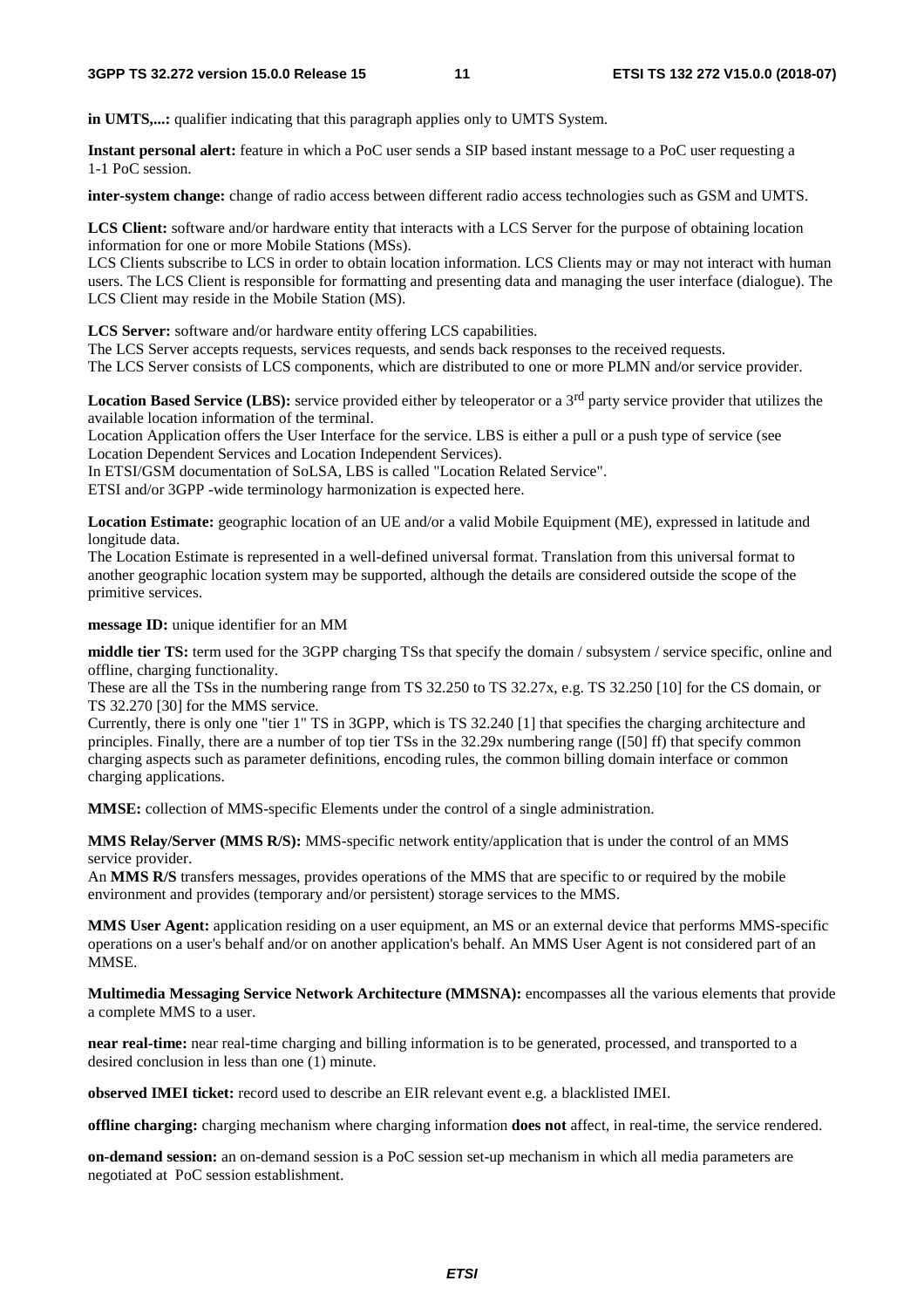**online charging:** charging mechanism where charging information can affect, in real-time, the service rendered and therefore a direct interaction of the charging mechanism with session/service control is required.

**Online Charging System (OCS):** entity that performs real-time credit control. Its functionality includes transaction handling, rating, online correlation and management of subscriber account balances.

**original MM:** (initial) MM sent from a sender to a recipient and to which a delivery report and/or a read-reply report and/or a reply-MM may refer and/or which may be subject to being forwarded.

**originator MMS User Agent:** MMS User Agent associated with the sender of an MM.

**packet switched domain:** domain within GSM and UMTS in which data is transferred in packet switched mode. It corresponds to the term "GPRS".

**partial CDR:** CDR that provides charging information on part of a subscriber session. A long session may be covered by several partial CDRs. Two formats are considered for Partial CDRs. One that contains all of the necessary fields; the second has a reduced format.

**participating PoC function:** function implemented in a PoC Server, and provides PoC session handling, which includes policy enforcement for incoming PoC sessions and relays talk burst control messages between the PoC Client and the PoC Server performing the controlling PoC function.

The participating PoC function may also relay RTP media between the PoC Client and the PoC Server performing the controlling PoC function.

**PoC Client:** PoC functional entity that resides on the PoC user equipment that supports the PoC service.

**PoC group**: a PoC group is a predefined set of PoC users together with its attributes. A PoC group is identified by a SIP URI.

**PoC group advertisement:** a PoC group advertisement is a feature that provides the capability to inform other PoC users of the existence of a PoC group.

**PoC group identity**: the PoC group identity is a SIP URI of the pre-arranged PoC group or chat PoC group.

**PoC Server:** implements the application level network functionality for the PoC service. A PoC Server may perform the role of the controlling PoC function or participating PoC function, or both at the same time.

**PoC session:** the present document supports the following types of PoC sessions: 1-1 PoC session, ad-hoc PoC group session, pre-arranged PoC group session, or chat PoC group session.

**PoC session identity:** SIP URI received by the PoC Client during the PoC session establishment in the contact header and/or in the Talk Burst Control Protocol (TBCP) connect message in case of using pre-established session.

**PoC user:** user of the PoC service.

**positioning method (/locating method):** method or technical solution, which is used to get an estimate of the target mobile's geographical location.

EXAMPLE: Positioning methods based on radio cell coverage, GPS or Assisted GPS methods, which are based on the Time-Of-Arrival (TOA) algorithm, and OTDOA or E-OTD methods, which are based on the Time-Difference-Of-Arrival (TDOA) algorithm. The positioning methods are further described in UTRAN Stage 2 TS 25.305 [63] and GERAN Stage 2 TS 43.059 [64].

**pre-arranged PoC group session:** is a persistent PoC session Identity that has an associated set of PoC members. The establishment of a PoC session to a pre-arranged PoC group results in all members being invited.

**pre-established session:** signalling exchange to negotiate media parameters between the PoC Client and the home PoC Server before establishing a PoC session.

**read-reply report:** feedback information to an originator MMS User Agent by a recipient MMS User Agent about the status of handling/rendering of an original MM in a recipient MMS User Agent.

**real-time:** real-time charging and billing information is to be generated, processed, and transported to a desired conclusion in less than 1 second.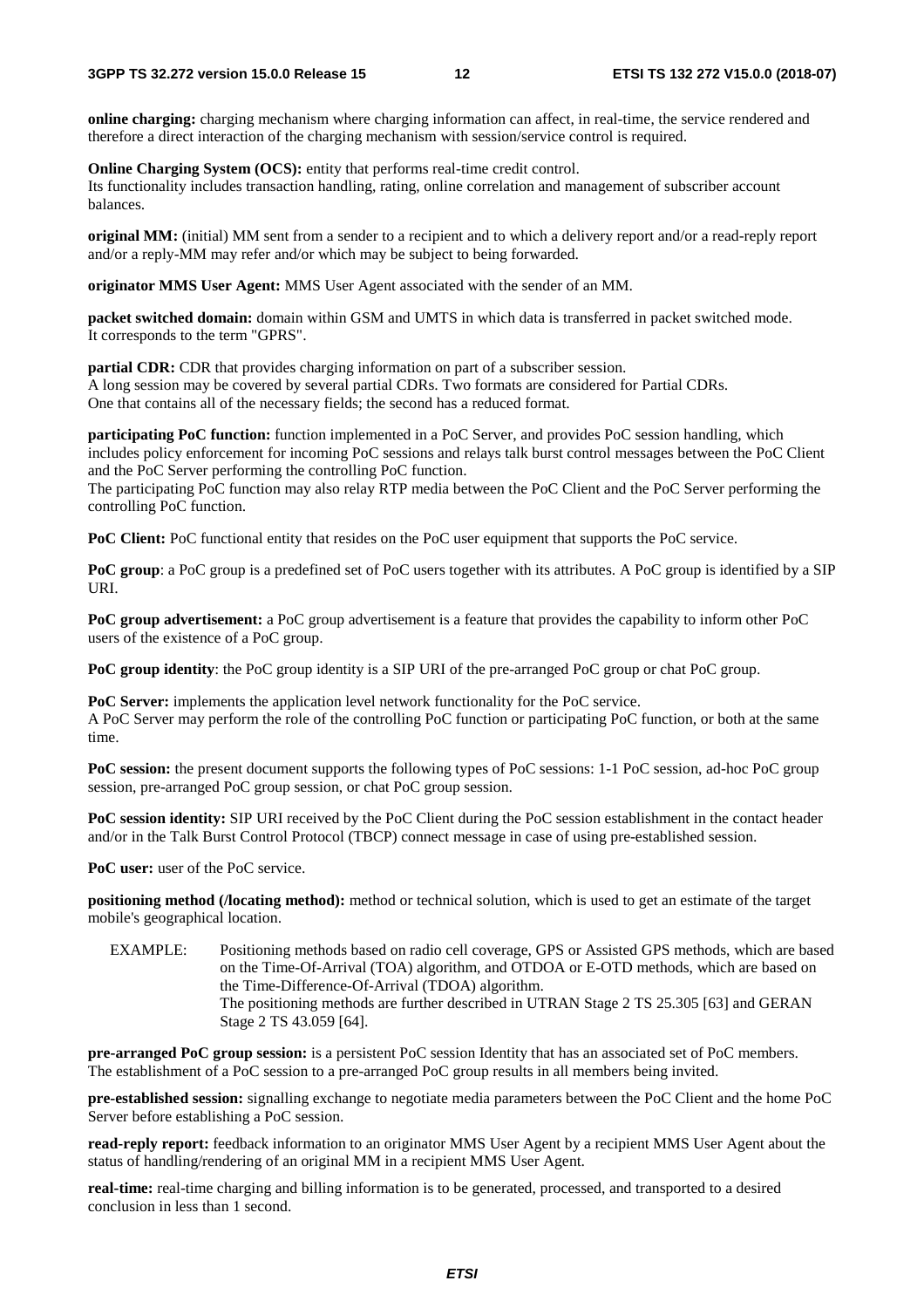**recipient MMS User Agent:** MMS User Agent associated with the recipient of an MM.

**Reduced Partial CDR (RPC):** partial CDRs that only provide mandatory fields and information regarding changes in the session parameters relative to the previous CDR.

EXAMPLE: Location information is not repeated in these CDRs if the subscriber did not change its location.

**reply-MM:** in case of reply-charging the first reply accepted by the recipient MMS R/S (after checking the reply charging limitations, such as the latest time of submission) is called a reply-MM.

**Reporting Area:** Service Area for which an MS's location is reported.

**RTP media**: RTP media is the media carried in an RTP payload.

**Service Area:** defined in the same way as the Service Area according to ITU-T Recommendation Q.1001 [310]. In contrast to the PLMN area it is not based on the coverage of a PLMN. Instead it is based on the area in which a fixed network user can call a mobile user without knowing its location. For example, the Service Area can therefore change when the signalling system is being extended.

**settlement:** payment of amounts resulting from the accounting process.

**simultaneous PoC session**: When a PoC user is a participant in more than one PoC session simultaneously using the same PoC Client.

**subscriber:** entity (associated with one or more users) that is engaged in a subscription with a service provider. The subscriber is allowed to subscribe and unsubscribe services, to register a user or a list of users authorized to enjoy these services, and also to set the limits relative to the use that associated users make of these services.

**successful call:** connection that reaches the communication or data transfer phase e.g. the "answered" state for speech connections.

All other connection attempts are regarded as unsuccessful.

**talk burst:** media recording, transport and playback that occurs from the point the PoC Client has got the permission to send media until the permission is released.

**Talk Burst Control Protocol (TBCP):** is a protocol for performing talk burst control, as defined in OMA-UP-POC: "OMA POC User Plane" [205].

**target UE:** UE being positioned.

**tariff period:** part of one (calendar) day during which a particular tariff is applied. Defined by the time at which the period commences (the switch-over time) and the tariff to be applied after switch-over.

**tariff:** set of parameters defining the network utilisation charges for the use of a particular bearer / session / service

**UMTS only:** qualifier indicating that this clause or paragraph applies only to a UMTS system. For multi-system cases this is determined by the current serving radio access network.

**user:** entity that is not part of the 3GPP system, which uses network resources by means of a subscription. The user may or may not be identical to the subscriber holding that subscription.

**User Equipment (UE):** device allowing a user access to network services.

For the purpose of 3GPP specifications the interface between the UE and the network is the radio interface. An UE can be subdivided into a number of domains, the domains being separated by reference points. Currently defined domains are the USIM and ME Domains. The ME Domain can further be subdivided into several components showing the connectivity between multiple functional groups. These groups can be implemented in one or more hardware devices. An example of such a connectivity is the TE - MT interface. Further, an occurrence of a User Equipment is an MS for GSM as defined in TS 24. 002 [206].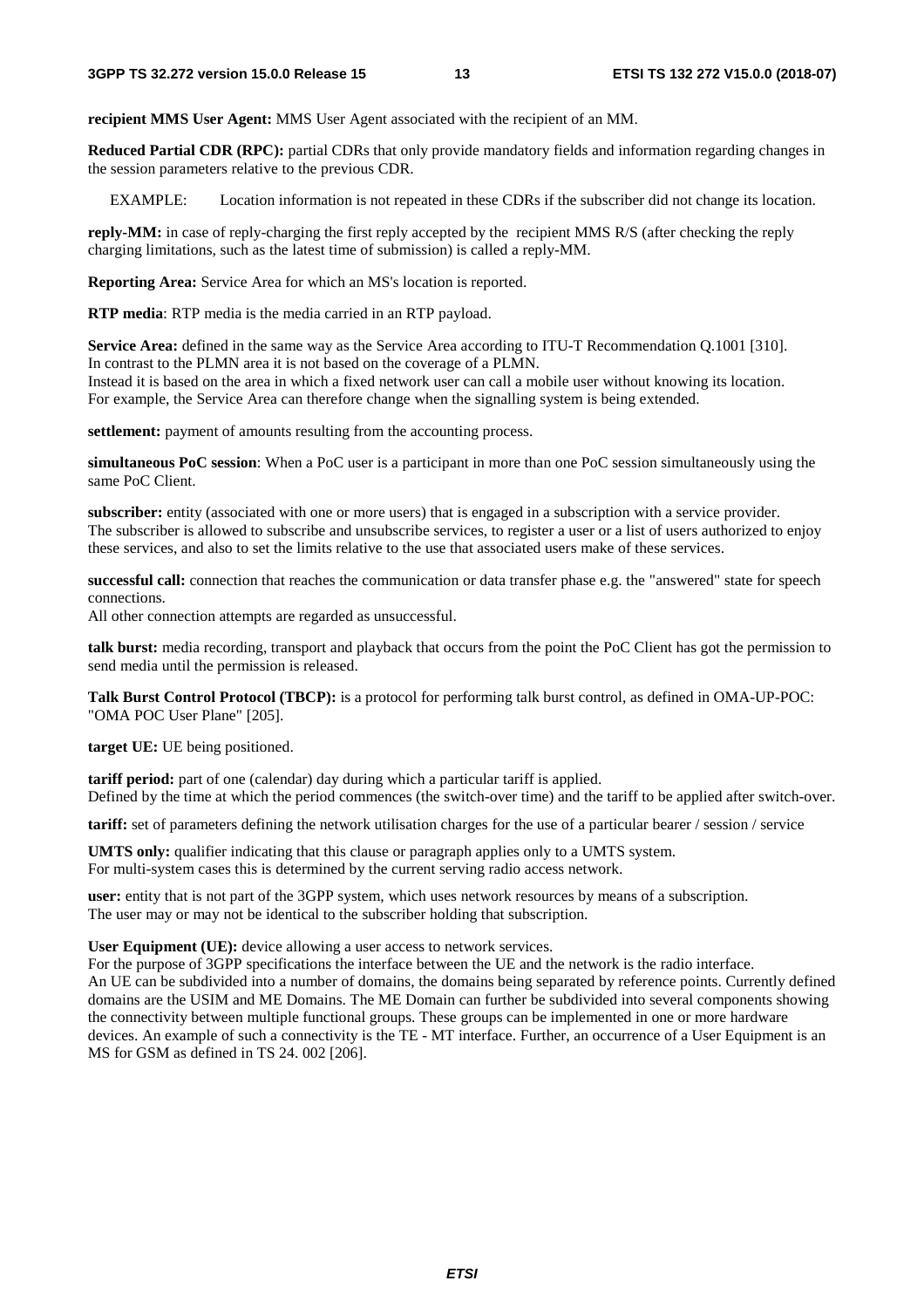# 3.2 Symbols

For the purposes of the present document, the following symbols apply:

| A               | Interface between an MSC and a BSC                                                            |
|-----------------|-----------------------------------------------------------------------------------------------|
| Bc              | Reference point for the CDR file transfer from the Circuit Switched CGF to the BD             |
| Bi              | Reference point for the CDR file transfer from the IMS CGF to the BD                          |
| B <sub>1</sub>  | Reference point for the CDR file transfer from the GMLC CGF to the BD                         |
| <b>Bm</b>       | Reference point for the CDR file transfer from the MMS CGF to the BD                          |
| <b>B</b> mb     | Reference point for the CDR file transfer from the MBMS CGF to the BD                         |
| Bo              | Reference point for the CDR file transfer from the OCF CGF to the BD                          |
| <b>Bp</b>       | Reference point for the CDR file transfer from the Packet Switched CGF to the BD              |
| <b>Bs</b>       | Reference point for the CDR file transfer for CAMEL services to the BD, i.e. from the SCF CGF |
|                 | to the BD                                                                                     |
| Bt              | Reference point for the CDR file transfer from the PoC CGF to the BD                          |
| <b>Bw</b>       | Reference point for the CDR file transfer from the WLAN CGF to the BD                         |
|                 |                                                                                               |
| Bx              | Reference point for CDR file transfer between any (generic) 3G domain, subsystem or service   |
|                 | CGF and the BD                                                                                |
| $\mathbf C$     | Interface between a HLR and a SMSC                                                            |
| CAP             | Reference point for CAMEL between a network element with integrated SSF and the OCS           |
| Ci              | Charging trigger in combined MMS R/S                                                          |
| D               | Interface between a MSC and a HLR                                                             |
| D'              | Reference point between an MSCa pre-R6 HSS/HLR and a BSC.3GPP AAA Server                      |
| Dw              | Reference point between a 3GPP AAA Server and an SLF                                          |
| Ε               | Interface between a MSC and a SMSC                                                            |
| Ga              | Reference point for CDR transfer between a CDF and the CGF                                    |
| Gb              | Interface between an SGSN and a BSC                                                           |
| Gc              | Interface between an GGSN and an HLR                                                          |
| Gd              | Interface between an SMS-GMSC and an SGSN, and between a SMS-IWMSC and an SGSN                |
| Ge              | Interface between a SGSN and a CAMEL GSM SCF                                                  |
| Gf              | Interface between an SGSN and an EIR                                                          |
| Gi              | Interface between the Packet-Switched domain and an external packet data network              |
| Gm              | Reference point between the UE and an P-CSCF                                                  |
| Gn              | Interface between two GSNs within the same PLMN                                               |
|                 |                                                                                               |
| Gp              | Interface between two GSNs in different PLMNs                                                 |
| Gr              | Interface between an SGSN and an HLR                                                          |
| Gr'             | Reference point between a pre-R6 HSS/HLR and a 3GPP AAA Server                                |
| Gs              | Interface between an SGSN and an MSC/VLR                                                      |
| Gx              | Reference point between a CRF and a TPF                                                       |
| Gy              | Online charging reference point between a TPF and an OCS                                      |
| Gz              | Offline charging reference point between a TPF and a CDF                                      |
| Iu              | Interface between the RNS and the core network                                                |
| kbit/s          | kilobits per second. 1 kbit/s = $2^{10}$ bits per second                                      |
| Lr              | Interface between Gateway MLCs                                                                |
| Mbit/s          | Megabits per second. 1 Mbit/s = $2^{20}$ bits per second                                      |
| Mc              | Interface between the MGW and (G)MSC server                                                   |
| Mi              | Charging trigger in MMS R/S for MMBox Management                                              |
| MM1             | Reference point between the MMS User Agent and the MMS R/S                                    |
| MM <sub>2</sub> | Reference point between the MMS Relay and the MMS Server                                      |
| MM3             | Reference point between the MMS R/S and external (legacy) messaging systems                   |
| MM4             | Reference point between the MMS R/S and another MMS R/S that is within another MMSE           |
|                 |                                                                                               |
| MM5             | Reference point between the MMS R/S and the Home Location Register (HLR)                      |
| MM6             | Reference point between the MMS R/S and the MMS User Databases                                |
| MM7             | Reference point between the MMS R/S and MMS VAS Applications                                  |
| MM8             | Reference point between the MMS R/S and the post-processing system                            |
| MM9             | Reference point between the MMS R/S and the online charging system                            |
| MM10            | Reference point between the MMS R/S and a MSCF                                                |
| Mw              | Reference point between one CSCF and another CSCF                                             |
| <b>Oi</b>       | Charging trigger in Originator MMS R/S                                                        |
| R               | Reference point between a non-ISDN compatible TE and MT. Typically this reference point       |
|                 | supports a standard serial interface.                                                         |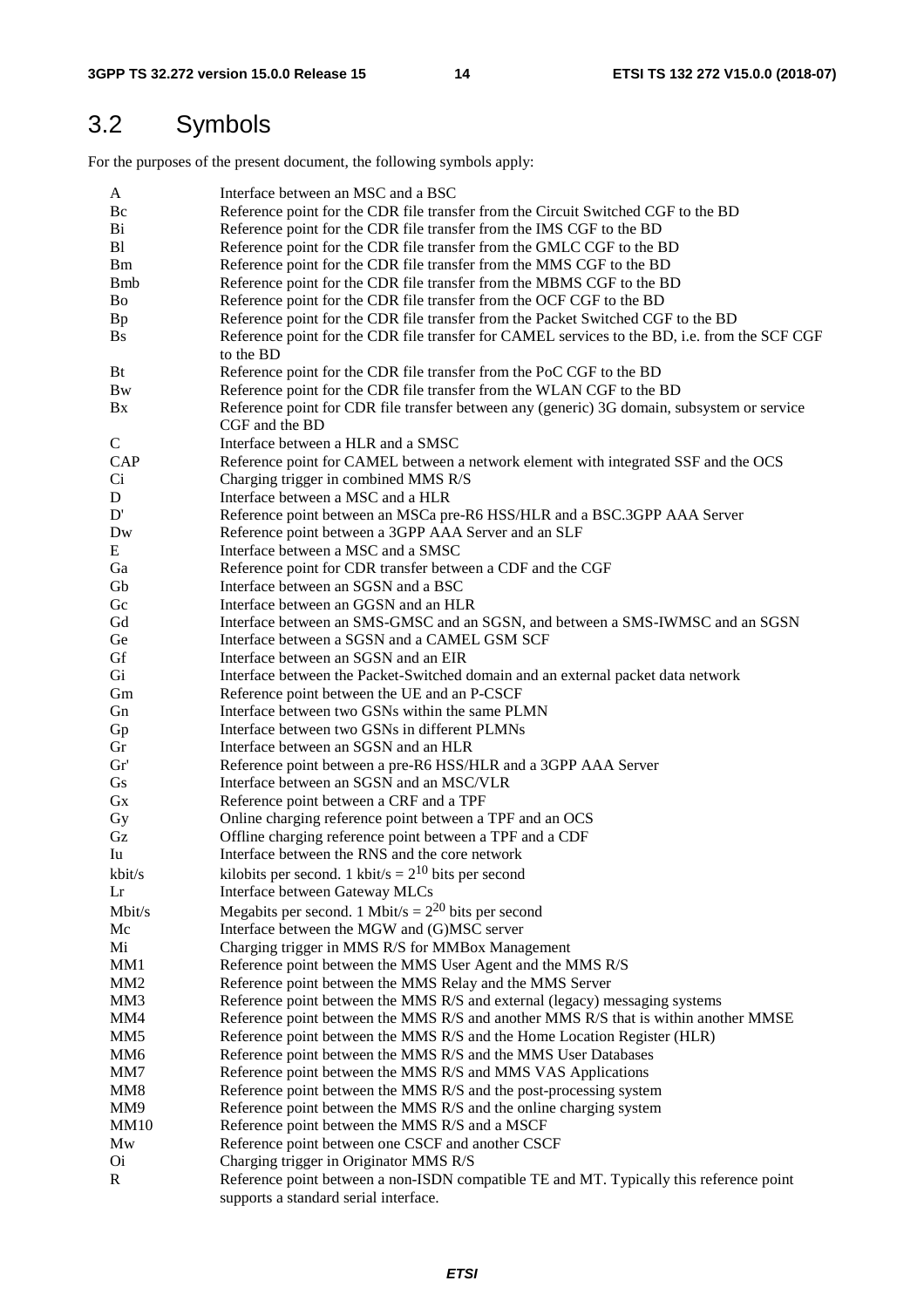Rf Offline charging reference point between a PoC Server and the CDF.<br>
Ri Charging trigger in Recipient MMS R/S Ri Charging trigger in Recipient MMS R/S<br>Ro Online charging reference point between Online charging reference point between a PoC Server and the OCS Rx Reference point between the CRF and an AF Um Interface between the Mobile Station (MS) and the GSM fixed network part<br>Ut Reference point between the UE and an GLMS Reference point between the UE and an GLMS Uu Interface between the Mobile Station (MS) and the UMTS fixed network part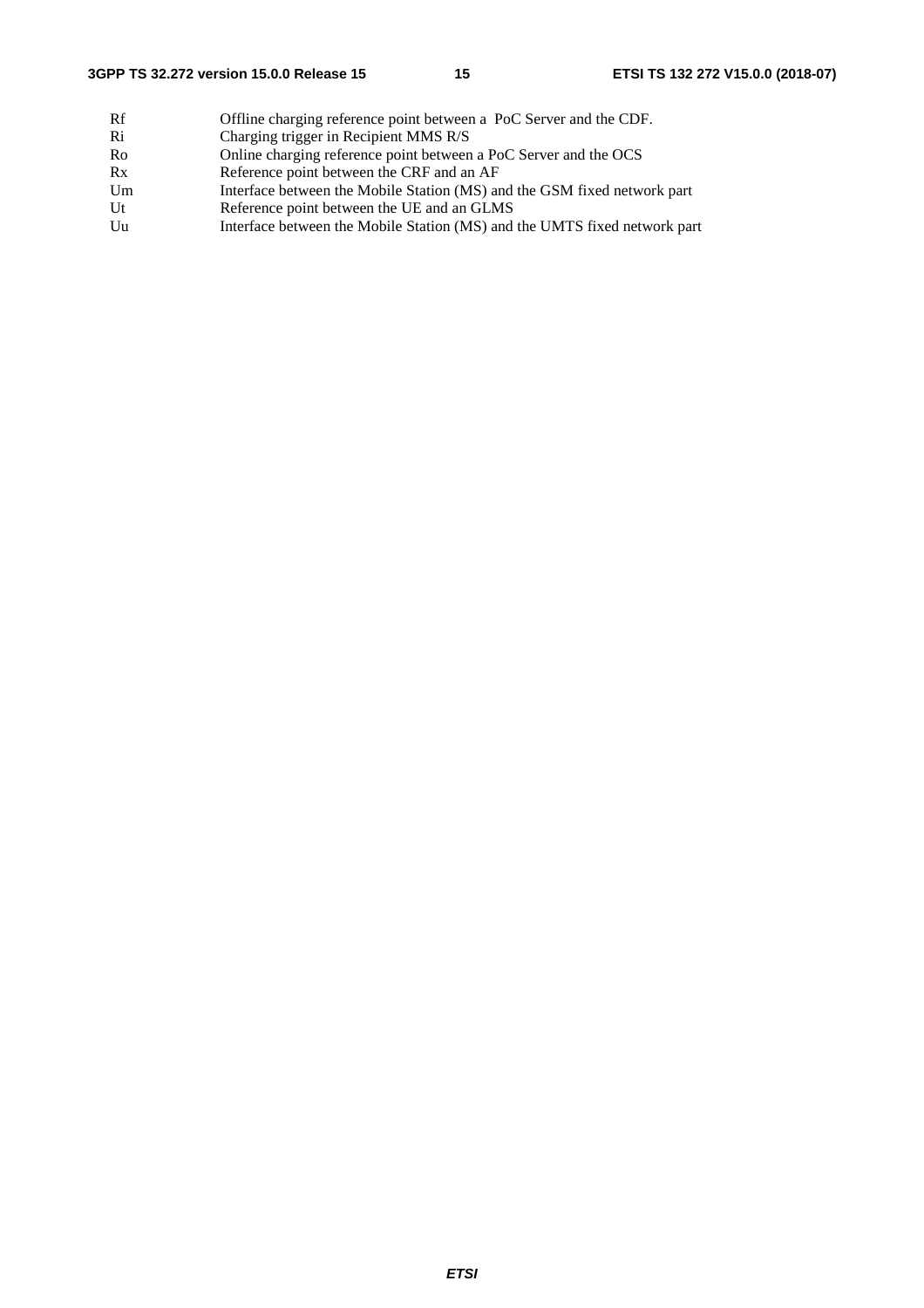# 3.3 Abbreviations

For the purposes of the present document, the abbreviations defined in TR 21.905 [50], TS 32.240 [1] and the following apply:

| <b>ABNF</b>        | <b>Augmented Backus-Naur Form</b>                                      |
|--------------------|------------------------------------------------------------------------|
| ACA                | <b>ACcounting Answer</b>                                               |
| ACR                | <b>ACcounting Request</b>                                              |
| APN                | <b>Access Point Name</b>                                               |
| AF                 | <b>Application Function</b>                                            |
| AMF                | <b>Account balance Management Function</b>                             |
| A <sub>0</sub> C   | Advice of Charge                                                       |
| <b>APN</b>         | <b>Access Point Name</b>                                               |
| AS                 | <b>Application Server</b>                                              |
| <b>AVP</b>         | <b>Attribute Value Pair</b>                                            |
| B <sub>2</sub> BUA | <b>Back-to-Back User Agent</b>                                         |
| <b>BCF</b>         | <b>Bearer Charging Function</b>                                        |
| <b>BCSM</b>        | <b>Basic Call State Model</b>                                          |
| <b>BD</b>          | <b>Billing Domain</b>                                                  |
| <b>BGCF</b>        | <b>Breakout Gateway Control Function</b>                               |
| BM-SC              | <b>Broadcast Multicast - Service Centre</b>                            |
| <b>BS</b>          | <b>Billing System</b>                                                  |
| <b>BSC</b>         | <b>Base Station Controller</b>                                         |
| <b>BSS</b>         | <b>Base Station Subsystem</b>                                          |
| <b>BTS</b>         | <b>Base Transceiver Station</b>                                        |
| <b>CAI</b>         | Charge Advice Information                                              |
| <b>CAMEL</b>       | Customised Applications for Mobile network Enhanced Logic              |
| CAP                | <b>CAMEL Application Part</b>                                          |
| <b>CCA</b>         | <b>Credit Control Answer</b>                                           |
| <b>CCF</b>         | <b>Charging Collection Function</b>                                    |
| <b>CCR</b>         | <b>Credit Control Request</b>                                          |
| <b>CDF</b>         | <b>Charging Data Function</b>                                          |
| <b>CDR</b>         | Charging Data Record                                                   |
| CG                 | <b>Charging Gateway</b>                                                |
| CGF                | <b>Charging Gateway Function</b>                                       |
| CI                 | Cell Identity                                                          |
| <b>CRF</b>         | <b>Charging Rules Function</b>                                         |
| <b>CS</b>          | Circuit Switched                                                       |
| <b>CSCF</b>        | Call Session Control Function (I-Interrogating; P-Proxy and S-Serving) |
| <b>CSE</b>         | <b>CAMEL Service Environment</b>                                       |
| <b>CTF</b>         | <b>Charging Trigger Function</b>                                       |
| <b>DCCA</b>        | Diameter Credit Control Applications                                   |
| DP                 | <b>Detection Point</b>                                                 |
| <b>DRP</b>         | Data Record Packet                                                     |
| <b>EBCF</b>        | <b>Event Based Charging Function</b>                                   |
| <b>ECUR</b>        | Event Charging with Unit Reservation                                   |
| <b>EDP</b>         | <b>Event Detection Point</b>                                           |
| EIR                | <b>Equipment Identity Register</b>                                     |
| EM                 |                                                                        |
|                    | <b>Element Management</b>                                              |
| <b>EMS-Digits</b>  | North American Emergency Service Routing - Digits                      |
| EMS-Key            | North American Emergency Service Routing - Key                         |
| FCI                | Furnish Charging Information                                           |
| <b>FQPC</b>        | Fully Qualified Partial CDR                                            |
| <b>FTAM</b>        | File Transfer, Access and Management                                   |
| GERAN              | <b>GSM EDGE Radio Access Network</b>                                   |
| <b>GGSN</b>        | Gateway GPRS Support Node                                              |
| <b>GMLC</b>        | Gateway MLC                                                            |
| GMSC               | Gateway MSC                                                            |
| <b>GPRS</b>        | General Packet Radio Service                                           |
| gsmSCF             | <b>GSM Service Control Function</b>                                    |
| gsmSSF             | <b>GSM Service Switching Function</b>                                  |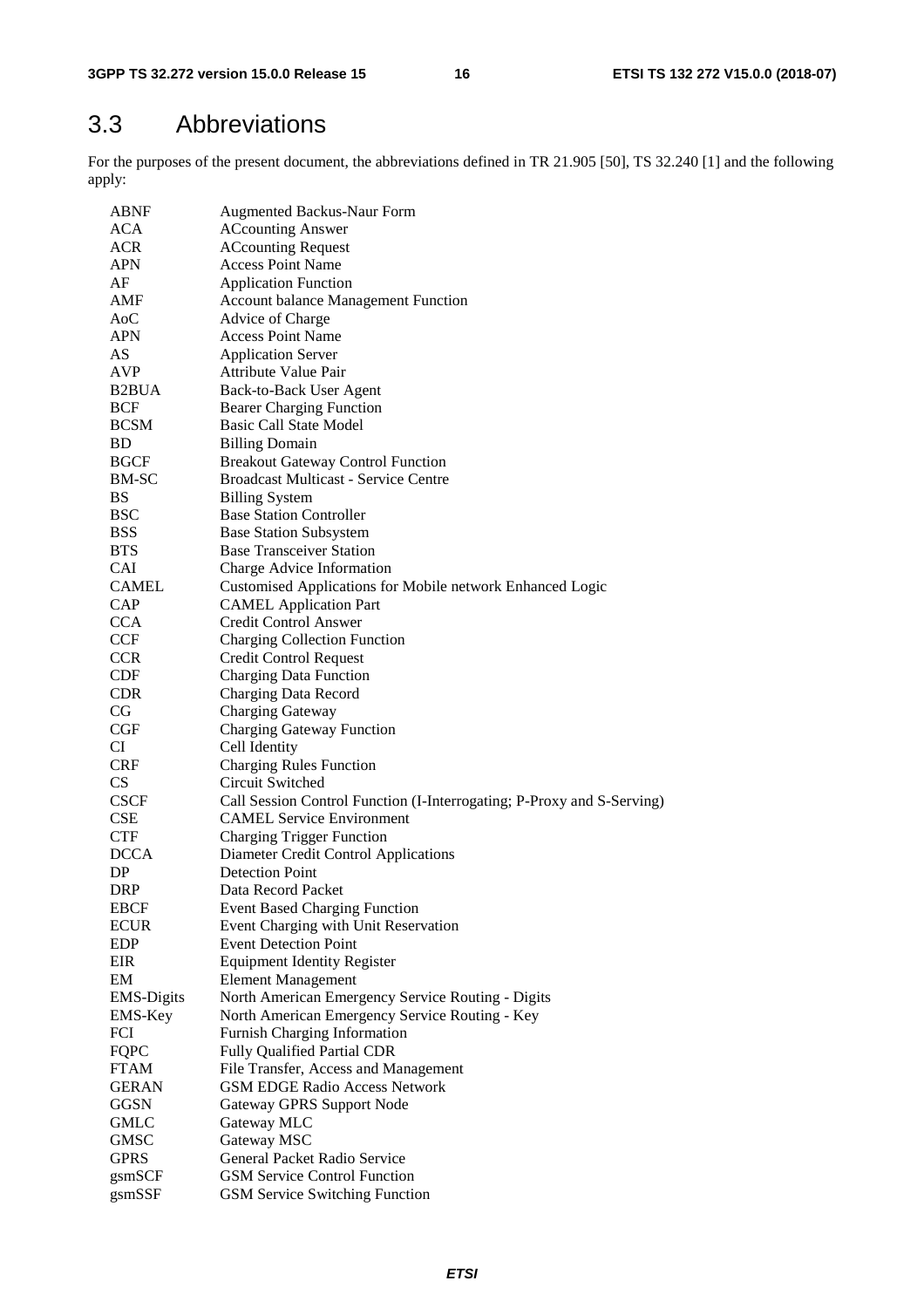| <b>GSM</b>       | Global System for Mobile communication                                                        |
|------------------|-----------------------------------------------------------------------------------------------|
| <b>GSN</b>       | GPRS Support Node (either SGSN or GGSN)                                                       |
| <b>GTP</b>       | <b>GPRS</b> Tunnelling Protocol                                                               |
| ${\rm GTP'}$     | The GPRS protocol used for CDR transport. It is derived from GTP with enhancements to improve |
|                  | transport reliability necessary for CDRs.                                                     |
| G-CDR            | GGSN (PDP context) generated - CDR                                                            |
| <b>HLR</b>       | Home Location Register                                                                        |
| <b>HPLMN</b>     | Home PLMN                                                                                     |
| <b>HSCSD</b>     | High Speed Circuit Switched Data                                                              |
| <b>HSS</b>       | Home Subscriber Server                                                                        |
| H-GMLC           | Home - GMLC                                                                                   |
| <b>IANA</b>      | <b>Internet Assigned Numbers Authority</b>                                                    |
| IE               | Information Element                                                                           |
| <b>IEC</b>       | <b>Immediate Event Charging</b>                                                               |
| <b>IHOSS:OSP</b> | Internet Hosted Octet Stream Service: Octet Stream Protocol                                   |
| <b>IMEI</b>      | International Mobile Equipment Identity                                                       |
| <b>IMS</b>       | IP Multimedia Subsystem                                                                       |
| <b>IMSI</b>      | International Mobile Subscriber Identity                                                      |
| <b>IMS-GWF</b>   | <b>IMS</b> - GateWay Function                                                                 |
| IP               | <b>Internet Protocol</b>                                                                      |
| IPv4             | Internet Protocol version 4                                                                   |
| IPv6             | Internet Protocol version 6                                                                   |
| <b>ISC</b>       | <b>IMS</b> Service Control                                                                    |
| <b>ISDN</b>      | <b>Integrated Services Digital Network</b>                                                    |
| <b>ITU-T</b>     | International Telecommunication Union - Telecommunications standardization sector             |
| <b>JIP</b>       | Jurisdiction Information Parameter                                                            |
| LAC              | <b>Location Area Code</b>                                                                     |
| <b>LAN</b>       |                                                                                               |
|                  | Local Area Network                                                                            |
| <b>LCS</b>       | <b>LoCation Service</b>                                                                       |
| LR               | <b>Location Request</b>                                                                       |
| <b>LRN</b>       | <b>Location Routing Number</b>                                                                |
| <b>MAP</b>       | <b>Mobile Application Part</b>                                                                |
| <b>MBMS</b>      | Multimedia Broadcast/Multicast Service                                                        |
| <b>MCC</b>       | Mobile Country Code (part of IMSI)                                                            |
| ME               | Mobile Equipment                                                                              |
| <b>MGCF</b>      | Media Gateway Control Function                                                                |
| <b>MGW</b>       | Media GateWay                                                                                 |
| <b>MIME</b>      | Multipurpose Internet Mail Extensions                                                         |
| <b>MLC</b>       | <b>Mobile Location Center</b>                                                                 |
| MMI              | Man-Machine Interface                                                                         |
| <b>MMS</b>       | Multimedia Messaging Service                                                                  |
| <b>MMSE</b>      | Multimedia Messaging Service Environment                                                      |
| <b>MMSNA</b>     | Multimedia Messaging Service Network Architecture                                             |
| <b>MMSO</b>      | Multimedia Messaging Service Originator                                                       |
| <b>MMSR</b>      | Multimedia Messaging Service Recipient                                                        |
| MMS R/S          | Multimedia Messaging Relay/Server                                                             |
| <b>MNC</b>       | Mobile Network Code (part of IMSI)                                                            |
| MO               | Mobile Originated                                                                             |
| <b>MOC</b>       | Mobile Originated Call (attempt)                                                              |
| MO-LR            | Mobile Originated Location Request                                                            |
| <b>MRF</b>       | Media Resource Function                                                                       |
| <b>MRFC</b>      | <b>MRF</b> Controller                                                                         |
| <b>MRFP</b>      | Multimedia Resource Function Processor                                                        |
| MS               | <b>Mobile Station</b>                                                                         |
| <b>MSC</b>       | Mobile Switching Centre                                                                       |
| <b>MSCF</b>      | Messaging Service Control Function                                                            |
| <b>MSISDN</b>    | Mobile Station ISDN number                                                                    |
| <b>MSRN</b>      | Mobile Station Roaming Number                                                                 |
| MT               | Mobile Terminated                                                                             |
| <b>MTC</b>       | Mobile Terminated Call (attempt)                                                              |
| MT-LR            | Mobile Terminated - Location Request                                                          |
| M-CDR            | Mobility management generated - Charging Data Record                                          |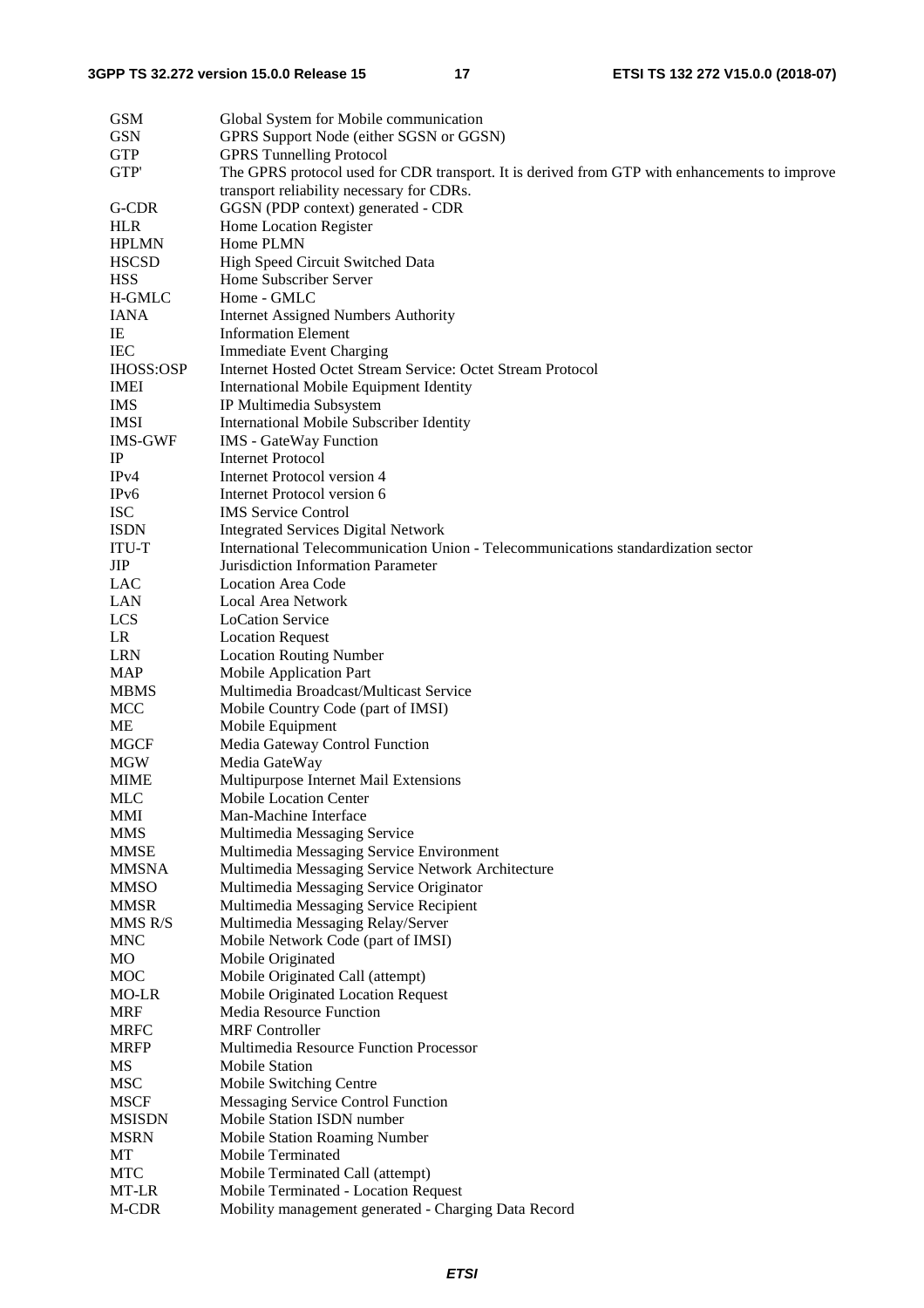| <b>NAR</b>     | North America Region                                  |
|----------------|-------------------------------------------------------|
| <b>NA-ESRD</b> | North American - Emergency Service Routing Digits     |
| NA-ESRK        | North American - Emergency Service Routing Key        |
| NE             | Network Element                                       |
| NI             | Network Identifier (part of the APN)                  |
| NI-LR          | <b>Network Induced - Location Request</b>             |
| NP             | Number Portability                                    |
| <b>NPDB</b>    | Number Portability Data Base                          |
| <b>OCF</b>     | <b>Online Charging Function</b>                       |
| <b>OCS</b>     | <b>Online Charging System</b>                         |
| ΟI             |                                                       |
|                | Operator Identifier (part of the APN)                 |
| O-CSI          | Originating - CAMEL Subscription Information          |
| <b>PDN</b>     | Packet Data Network                                   |
| <b>PDP</b>     | Packet Data Protocol (e.g. IP)                        |
| <b>PDU</b>     | Packet Data Unit                                      |
| <b>PLMN</b>    | <b>Public Land Mobile Network</b>                     |
| PMD            | <b>Pseudonym Mediation Device functionality</b>       |
| PoC            | Push-to-talk over Cellular                            |
| <b>PPP</b>     | Point-to-Point Protocol                               |
| <b>PPR</b>     | Privacy Profile Register                              |
| PS             | Packet-Switched                                       |
| <b>PSPDN</b>   | Packet-Switched Public Data Network                   |
| <b>PSTN</b>    | Public Switched Telephony Network                     |
| PT             | Protocol Type (Field in GTP' header)                  |
| QoS            | Quality of Service                                    |
| <b>RAB</b>     | Radio Access Bearer                                   |
| <b>RAC</b>     | Routing Area Code                                     |
| <b>RAN</b>     | Radio Access Network                                  |
| RF             | <b>Rating Function</b>                                |
| <b>RNC</b>     | Radio Network Controller                              |
| <b>RNS</b>     |                                                       |
|                | Radio Network Subsystem<br><b>Reduced Partial CDR</b> |
| <b>RPC</b>     |                                                       |
| <b>RTP</b>     | <b>Real Time Protocol</b>                             |
| R-GMLC         | Requesting - GMLC                                     |
| <b>SAC</b>     | Service Area Code                                     |
| <b>SBCF</b>    | <b>Session Based Charging Function</b>                |
| <b>SCCP</b>    | <b>Signalling Connection Control Part</b>             |
| <b>SCUR</b>    | Session Charging with Unit Reservation                |
| <b>SDP</b>     | <b>Session Description Protocol</b>                   |
| <b>SCF</b>     | <b>Service Control Function</b>                       |
| <b>SCI</b>     | Subscriber Controlled Input                           |
| SCI            | Send Charging Information                             |
| SGSN           | Serving GPRS Support Node                             |
| SIM            | <b>Subscriber Identity Module</b>                     |
| <b>SIP</b>     | <b>Session Initiation Protocol</b>                    |
| <b>SMS</b>     | <b>Short Message Service</b>                          |
| SSF            | Service Switching Function                            |
| SS7            | Signalling System No. 7                               |
| <b>SCCP</b>    | <b>Signalling Connection Control Part</b>             |
| S-CDR          | SGSN (PDP context) generated - CDR                    |
| S-SMO-CDR      | SGSN delivered Short message Mobile Originated - CDR  |
| S-SMT-CDR      | SGSN delivered Short message Mobile Terminated - CDR  |
| <b>TAP</b>     | <b>Transferred Account Procedure</b>                  |
| TBCP           | <b>Talk Burst Control Protocol</b>                    |
| <b>TDP</b>     | <b>Trigger Detection Point</b>                        |
| TID            | <b>Tunnel IDentifier</b>                              |
| TLV            | Type, Length, Value (GTP header format)               |
| TPF            | <b>Traffic Plane Function</b>                         |
|                |                                                       |
| TR             | <b>Technical Report</b>                               |
| <b>TS</b>      | <b>Technical Specification</b>                        |
| TV             | Type, Value                                           |
| T-CSI          | Terminating - CAMEL Subscription Information          |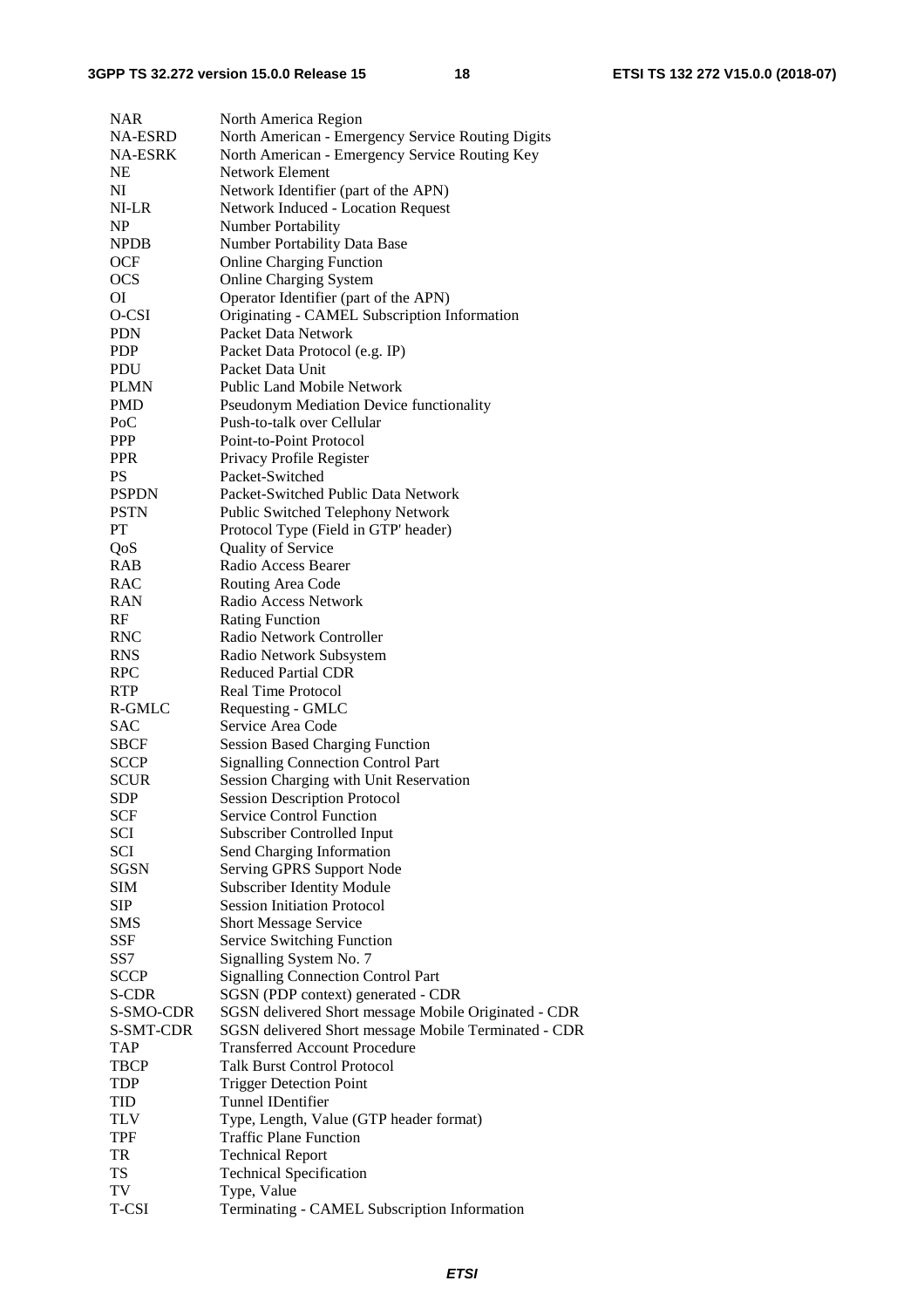| <b>UA</b>    | User Agent                                         |
|--------------|----------------------------------------------------|
| UE           | User Equipment                                     |
| <b>UMTS</b>  | Universal Mobile Telecommunications System         |
| <b>URA</b>   | <b>UTRAN Registration Area</b>                     |
| <b>USIM</b>  | User Service Identity Module                       |
| <b>USSD</b>  | <b>Unstructured Supplementary Service Data</b>     |
| <b>UTRAN</b> | Universal Terrestrial Radio Access Network         |
| <b>VAS</b>   | Value Added Service                                |
| <b>VASP</b>  | Value Added Service Provider                       |
| <b>VLR</b>   | Visitor Location Register                          |
| <b>VMSC</b>  | Visited MSC                                        |
| <b>VPLMN</b> | Visited PLMN                                       |
| VT-CSI       | Visited Terminating CAMEL Subscription Information |
| V-GMLC       | Visited GMLC                                       |
| <b>WLAN</b>  | Wireless LAN                                       |
| <b>XDMS</b>  | <b>XML Document Management Server</b>              |
| <b>XML</b>   | Extensible Mark-up Language                        |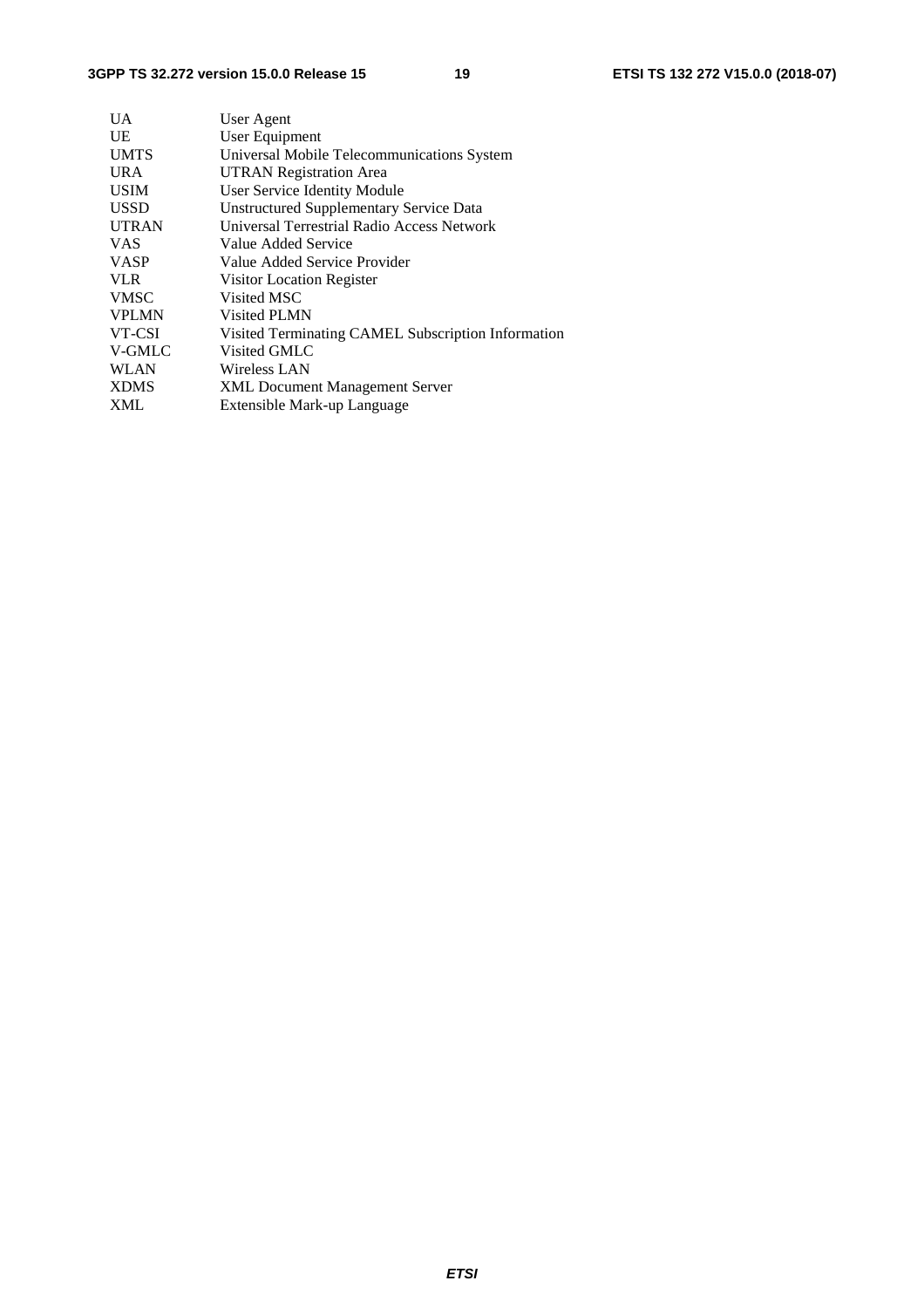# 4 Architecture considerations

# 4.1 High level PoC architecture

Figure 4.1.1 depicts the PoC reference architecture, as described in TR 23.979 [200].



**Figure 4.1.1: PoC service elements in the IMS architecture** 

NOTE: The I-CSCF and HSS are not shown in figure 4.1.1 for the sake of simplicity.

The OMA-AD-POC [203] leverages IMS as the underlying SIP-based IP-core network. The PoC Server implementing the application level network functionality for the PoC service is essentially seen as an Application Server (AS) from the IMS perspective. Consequently, communications between the IMS core and the PoC Server utilize the ISC interface defined in TS 23.228 [201].

The XML Document Management Server (XDMS) is used by the PoC users to manage groups and lists (e.g. contact and access lists) that are needed for the PoC service. In the IMS architecture, the Ut interface provides these functions, hence communications between the XDMS and the UE (PoC Client) utilize the Ut interface. The XDMS is seen as a separate AS that could be also connected to other entities in addition to PoC Server (e.g. to Presence Server).

As described in the following clauses only the PoC Server is relevant for charging.

Editor's note: The figure may be replaced by an OMA version.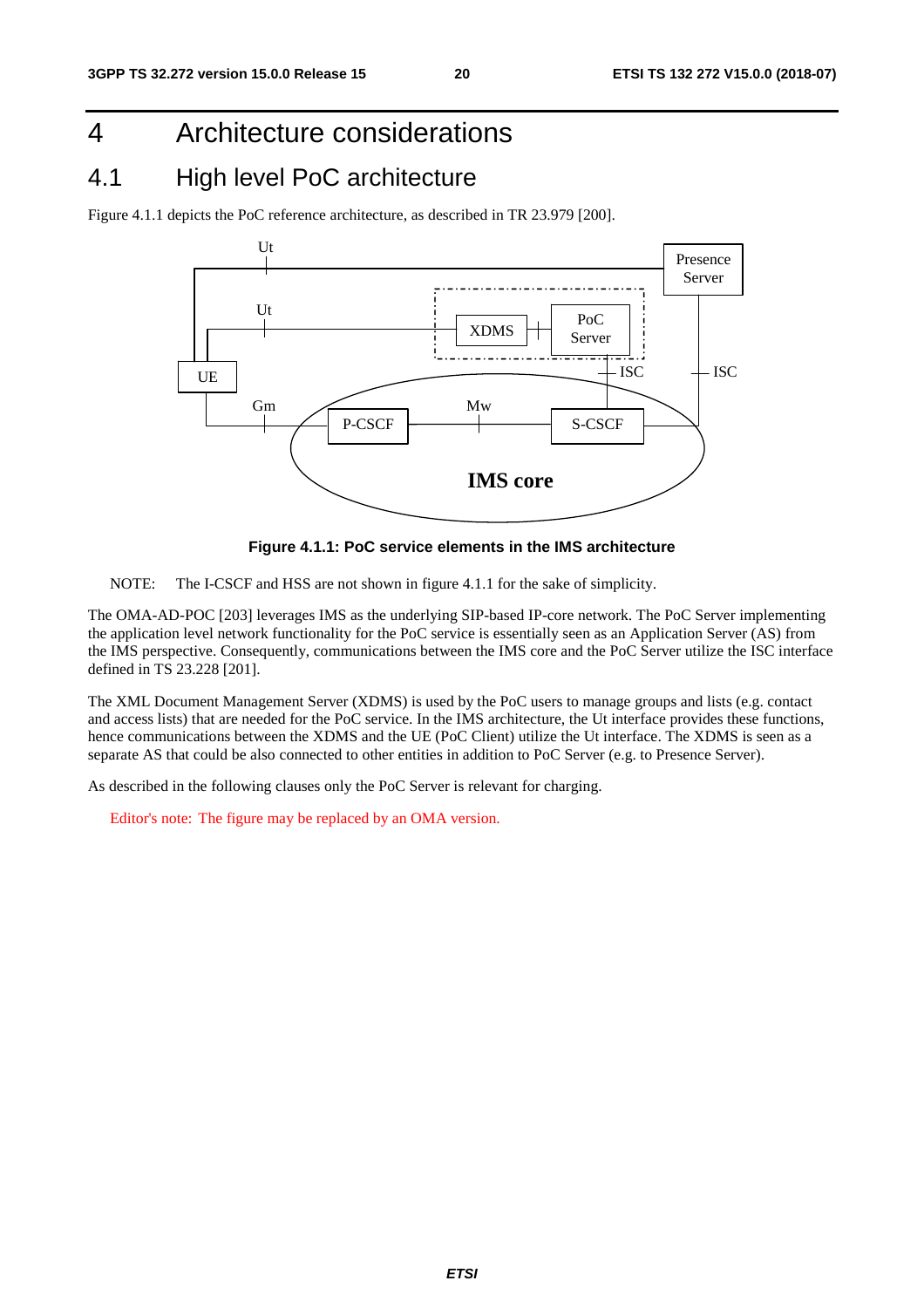### 4.1.1 PoC functional entities

In the next two subclauses the PoC functional entities, PoC Client and PoC Server are presented as described in OMA-AD-POC [203]. Also different roles of the PoC Server that impact the PoC charging architecture are described.

#### 4.1.1.1 PoC Client

The PoC Client resides on the mobile terminal and is used to access PoC service. In figure 4.1.1.2.1, the UE is acting as a PoC Client.

#### 4.1.1.2 PoC Server

The PoC Server implements the application level network functionality for the PoC service.

The PoC Server may perform a controlling PoC function or participating PoC function. The controlling PoC function and participating PoC function are different roles of the PoC Server. The figures in this clause show the flow of signalling traffic and media and media-related signalling traffic between controlling PoC function and participating PoC function in various configurations.

Unless otherwise mentioned, the traffic flows shown in each figure apply to both signalling traffic and media and media-related signalling traffic in that configuration.

Figure 4.1.1.2.1 shows the distribution of the functionality during a 1-1 PoC session in a single network. A PoC Server may perform both a controlling PoC function and a participating PoC function at the same time.



**Figure 4.1.1.2.1: Relationship between controlling PoC function, participating PoC functions and the PoC Clients for 1-1 PoC session in a single network** 

The determination of the PoC Server role (controlling PoC function and participating PoC function) takes place during the PoC session set-up and lasts for the duration of the whole PoC session.

In case of 1-1 PoC session and ad-hoc PoC group session the PoC Server of the inviting user shall perform the controlling PoC function. I

n case of the chat PoC group and pre-arranged group session the PoC Server owning/hosting the group identity shall perform the controlling PoC function.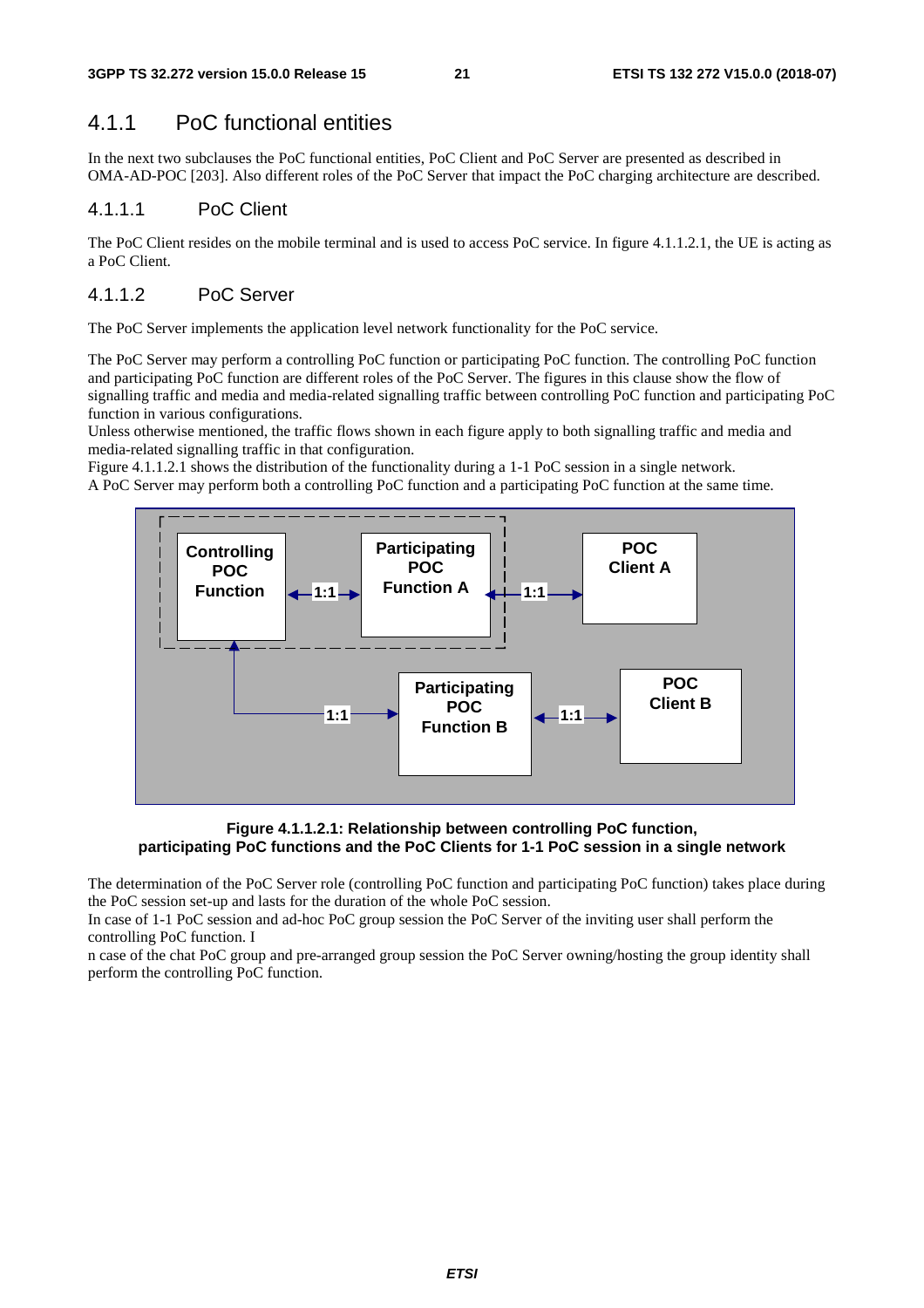

**Figure 4.1.1.2.2: Relationship between the controlling PoC function, participating PoC function and PoC Clients for 1-1 PoC session in a multiple network** 

In a PoC session there shall be only one PoC Server performing the controlling PoC function. There can be one or more PoC Servers performing the participating PoC function in the PoC session. Figure 4.1.1.2.2 shows the distribution of the functionality during a 1-1 PoC session in a multiple network environment.

The PoC Server performing the controlling PoC function has *N* number of SIP sessions and media and talk burst control communication paths in one PoC session, where *N* is number of participants in the PoC session. The PoC Server performing the PoC controlling function has no direct communication to the PoC Client for PoC session signalling, but interacts with the PoC Client via the PoC Server performing the participating functioning for the PoC Client.

The PoC Server performing the controlling PoC function normally also routes the media and media-related signalling such as talk burst arbitration to the PoC Client via the PoC Server performing the participating functioning for the PoC Client. However, local policy in the PoC Server performing the participating PoC function may allow the PoC Server performing the controlling PoC function to have a direct communication path for media and media-related signalling to each PoC Client.

Figure 4.1.1.2.3 shows the signalling and media paths in this configuration for a controlling PoC function, participating PoC function and PoC Client served in the same network.

A PoC Server performing the participating PoC function has always a direct communication path with a PoC Client and a direct communication path with the PoC Server performing the controlling PoC function for PoC session signalling.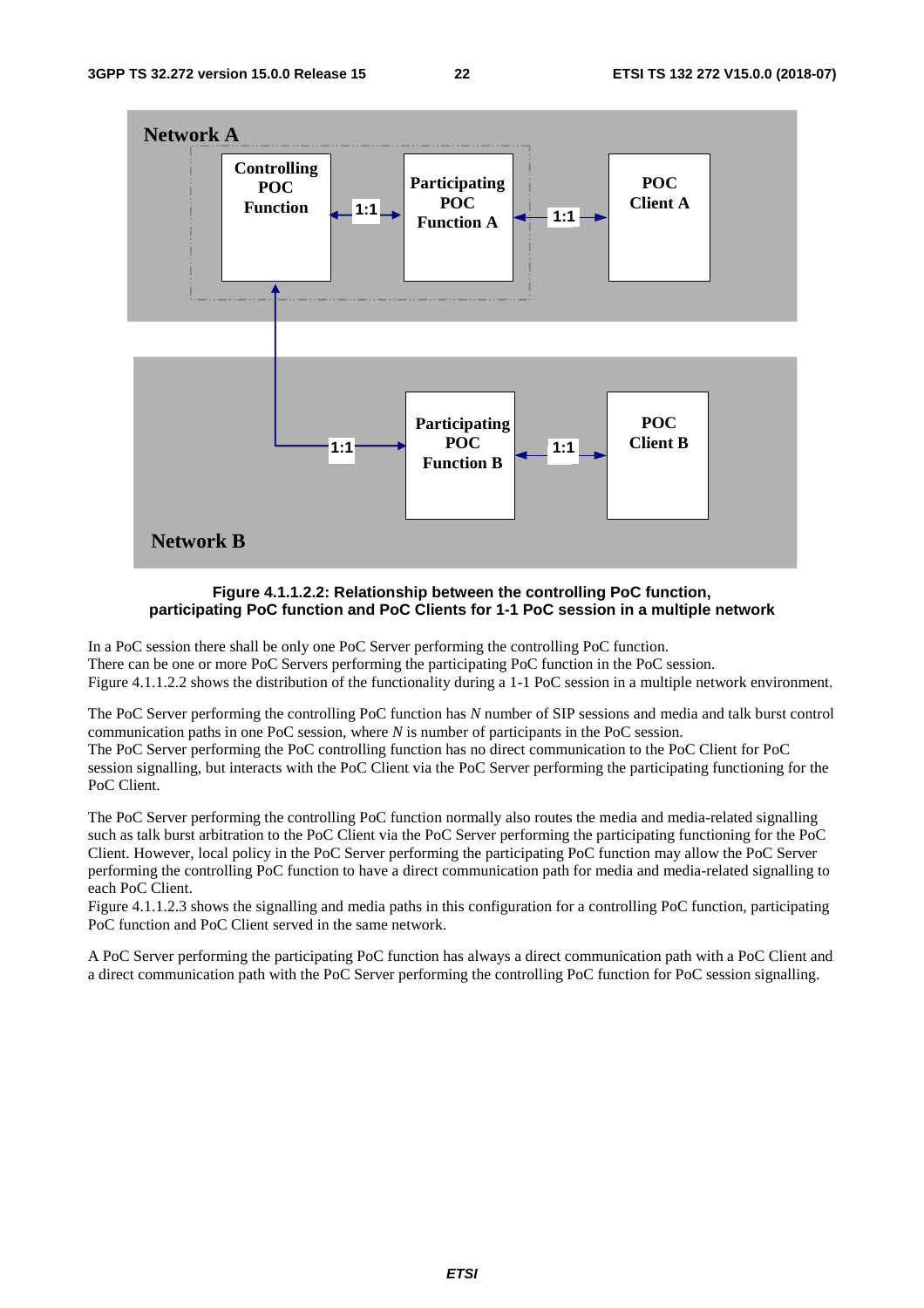



Figure 4.1.1.2.4 depicts the relation between the controlling PoC function, participating PoC function and the PoC Client in multiple network environment for a PoC group session.



**Figure 4.1.1.2.4: Relationship between the controlling PoC function, participating PoC function and PoC Clients for PoC group session**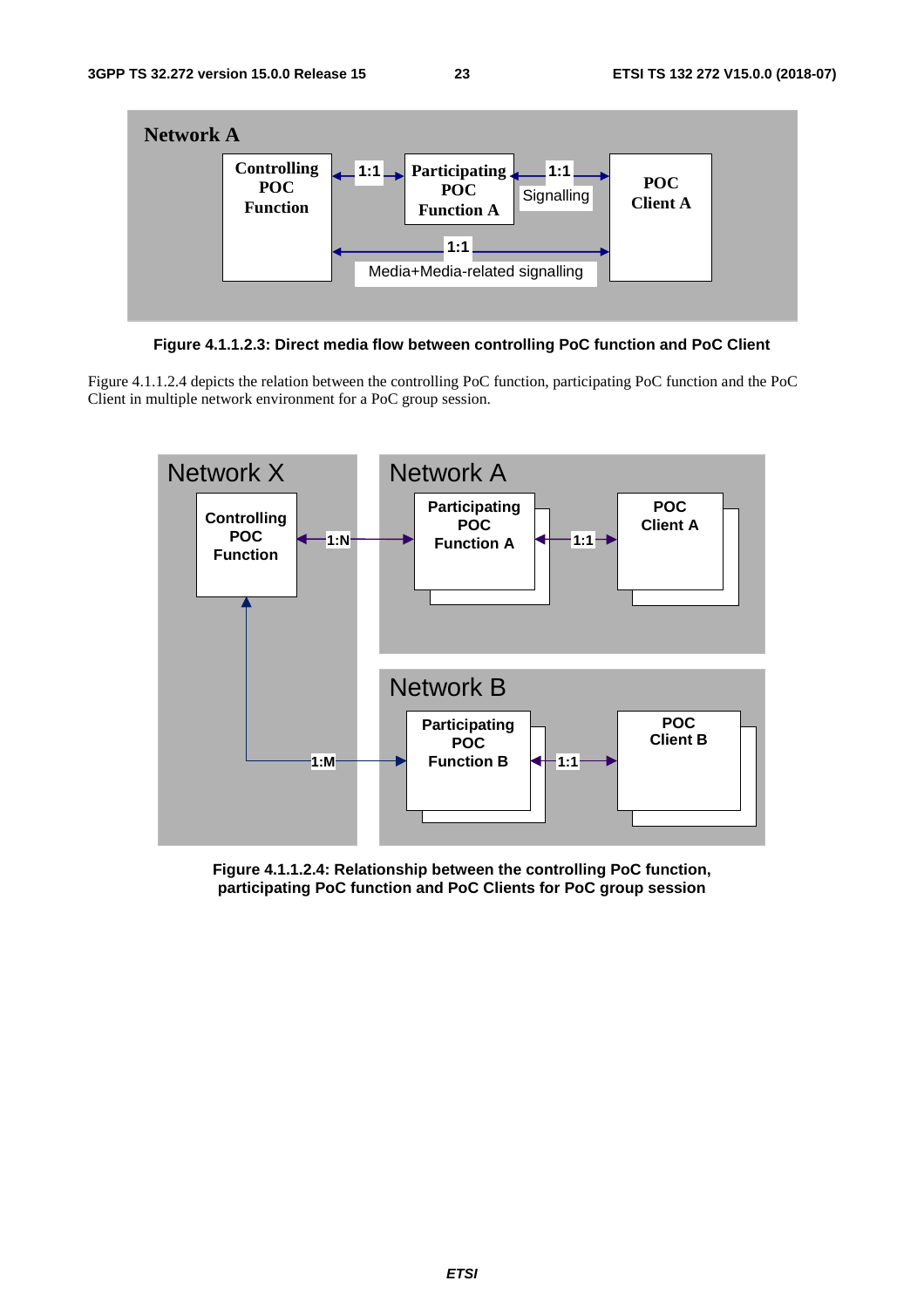# 4.2 PoC offline charging architecture

Figure 4.2 depicts the PoC offline charging architecture, as described in TR 23.979 [200].



**Figure 4.2: Charging architecture for PoC offline charging** 

As described in TS 32.240 [1], the PoC Server contains an integrated CTF that generates charging events and forwards them to the CDF. The CDF, in turn, generates CDRs which are then transferred to the CGF. Finally, the CGF creates CDR files and forwards them to the Billing Domain (BD). The possible mapping onto physical components and interfaces for the charging functions is described in TS 32.240 [1].

# 4.3 PoC online charging architecture

Figure 4.3 depicts the PoC online charging architecture, as described in TR 23.979 [200].



#### **Figure 4.3: Charging architecture for PoC online charging**

When PoC Server fulfils the controlling PoC function, then it provides centralized charging reports. When it fulfils the participant PoC function, then it provides the participant charging reports. For online charging, the PoC Server uses the Ro interface and application towards the OCS as specified in TS 32.299 [50].

The OCS considers and treats controlling PoC Server online charging reports and participant PoC Server online charging reports as independent reports (independent events if IEC is used or independent sessions if charging is SCUR based).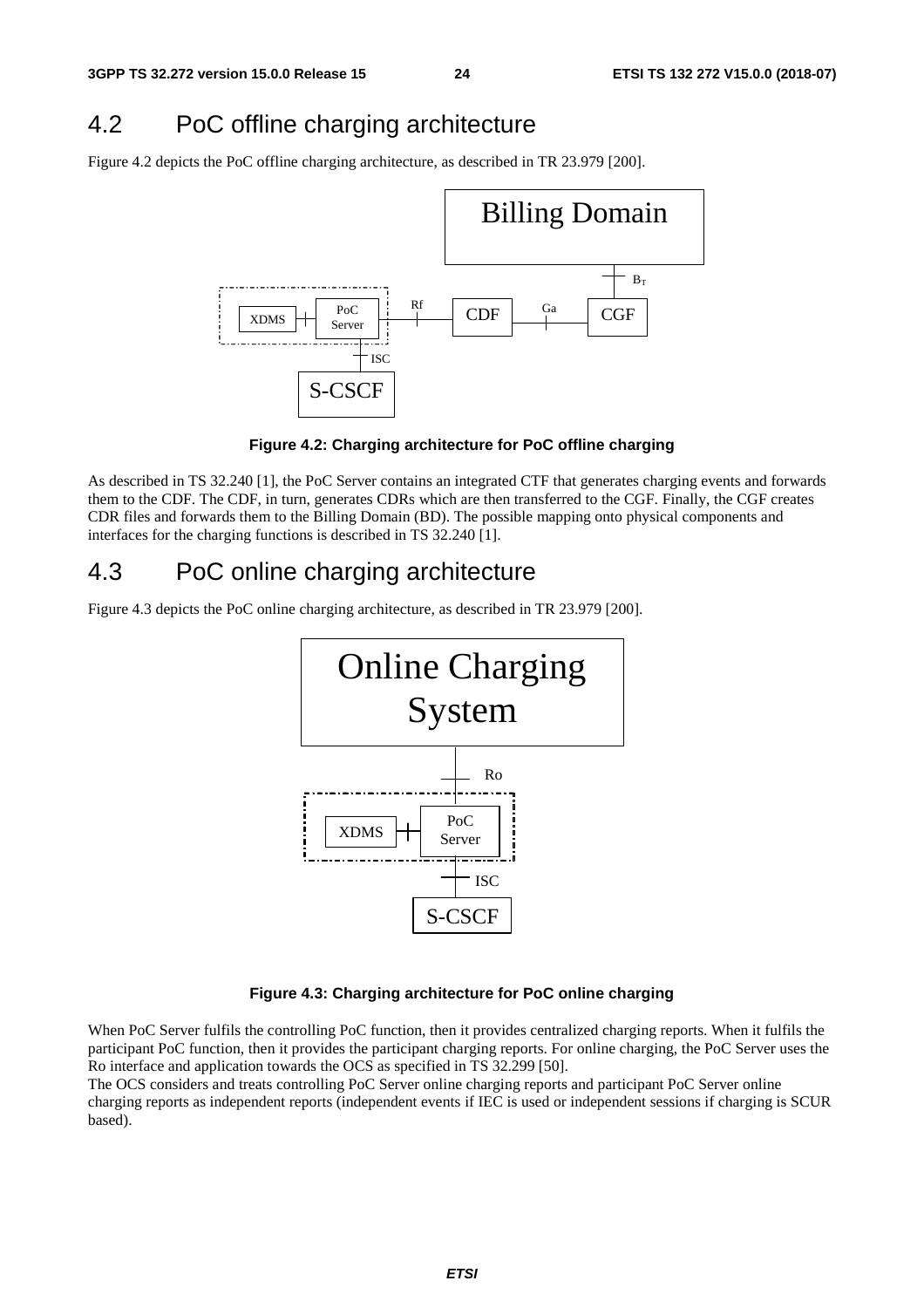# 5 PoC charging principles and scenarios

### 5.0 General

PoC charging architecture support service based charging. If there is a support required for traffic based charging than the FBC should be used refer TS 32.251 [11].

Editor's note: The investigation on subscription based charging is needed.

# 5.1 PoC charging principles

### 5.1.1 PoC session related charging

PoC allows users to satisfy real time, half-duplex speech communication in a simple and easy way. A PoC subscriber may either join an existing PoC session or may create a PoC session spontaneously. A PoC participant, who wants to speak, typically initiates a PoC session on its terminal and starts to speak. Other participants of the PoC group session simultaneously listen to the speaker's voice.

The charged parties may be any of the PoC participants, depending on the role he is taking. These roles are:

- PoC session owner:
- PoC participant.

The charging of the PoC session owner is measured by the controlling PoC function. Note that PoC session owner does not have to participate in a specific PoC session (e.g. pre-arranged PoC group session). It provides centralized charging reports. In the PoC architecture the participating PoC function measures and sends charging reports to the charging system for the charging of the participant.

Charging should be done according the following types of PoC sessions according OMA-AD-POC [203]:

- 1-1 PoC session:
- PoC group session:
	- ad-hoc PoC group session;
	- pre-arranged PoC group session;
	- chat PoC group session.

#### Editor's note: The use of PoC communication methods (single participant in a 1-1 PoC session, PoC group in a 1-many session or in a 1-many-1 session.) is FFS.

There are two mechanisms for PoC session establishment signalling supporting as described in OMA-AD-POC [203]:

- on-demand sessions,
- pre-established sessions.

An 1-1 PoC session along with PoC group session can be established on-demand or within a pre-established session. Charging should distinguish both scenarios.

PoC user can participate in PoC session in three types according to OMA-AD-POC [203]:

- Normal;
- NW PoC Box;
- UE PoC Box.

Charging should distinguish the three scenarios above for support of traffic based charging.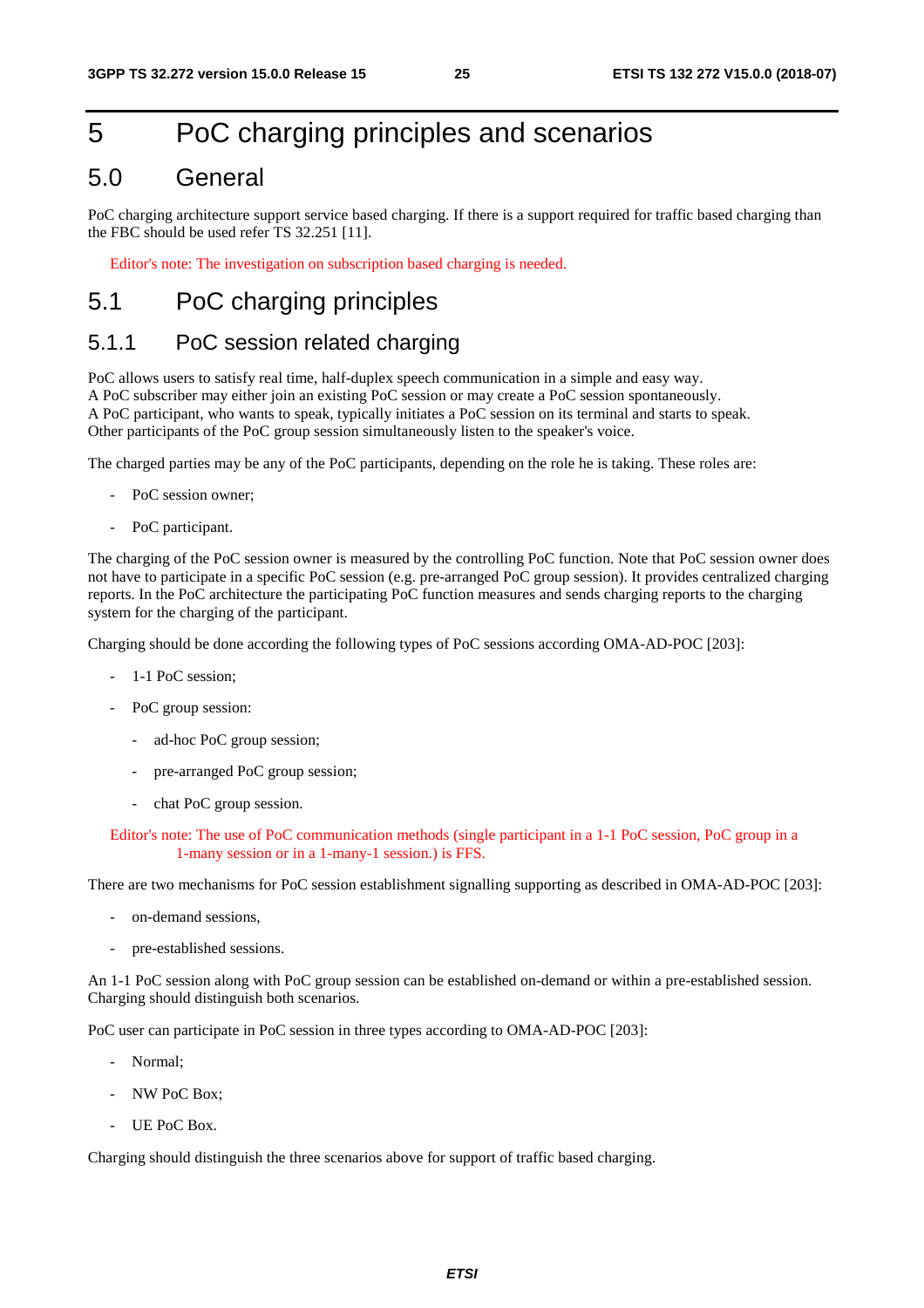The charging of the PoC participant and/or PoC session owner can be done:

#### • **for the following services:**

- 1. PoC session participation (per time period independent of usage).
- 2. Talk burst sending: Amount of talk bursts sent by the participant. Amount of talk bursts shall be measured as a number of talk bursts and/or as a duration and/or volume of talk bursts.

When talk burst sending is charged as a number of talk bursts, only the TBCP talk burst granted message (in response to TBCP talk burst request message) received in PoC Client should be taken into account. Note that TBCP talk burst granted message could be lost. In this case, timer T11 expires in PoC Client and it sends a TBCP talk burst request message again OMA-UP-POC: "OMA POC User Plane" [205]. Therefore, several TBCP talk burst granted message could be unsuccessfully sent and they should not be charged. To fulfil this aim, PoC Server shall meter one talk burst:

- when it receives the first RTP media packet for this talk burst, or
- when it receives the TBCP talk burst release message, independently if the PoC Client sent RTP media toward the PoC Server when PoC Client had the floor.
- 3. Talk burst receiving: Amount of talk bursts received by the participant. Amount of talk bursts shall be measured as a number of talk bursts and/or as a duration and/or volume of talk bursts.

Editor's note: Sent/Received talk burst may be independent of the talk burst control protocol messages, means the successful or unsuccessful delivery.

Editor's note: The interruption of the PoC session with "media put on hold/off hold" is FFS.

#### **- for the following rating parameters:**

- 1. PoC session type as defined above;
- 2. number, type or list(s) of participants/talk burst receivers (see clause 5.1.3);
- 3. identity of the serving network (e.g. SGSN PLMN identifier for the charged party);
- 4. date and time of PoC service usage.

Session related PoC charging is SCUR based. Hence, number of "Right-to-Speak" and talk burst exchange shall be charged by SCUR and the metering will be performed in the PoC Server. This is an important efficiency improvement since event based talk burst charging would imply the need to generate events or CDRs for each talk burst potentially for each charged party.

The PoC Server decides whether the session owner and/or the participants are to be charged for the services, e.g. session owner is charged for session participation and each participant is charged for talk burst exchange. This decision is based on configuration in the offline case and is governed by the OCS in the online case. Units for service usage are reported independently, e.g. separate minutes for session participation and number of sent and received talk bursts.

Details how this is supported are specific to online and offline charging and will be given in the subsequent clauses.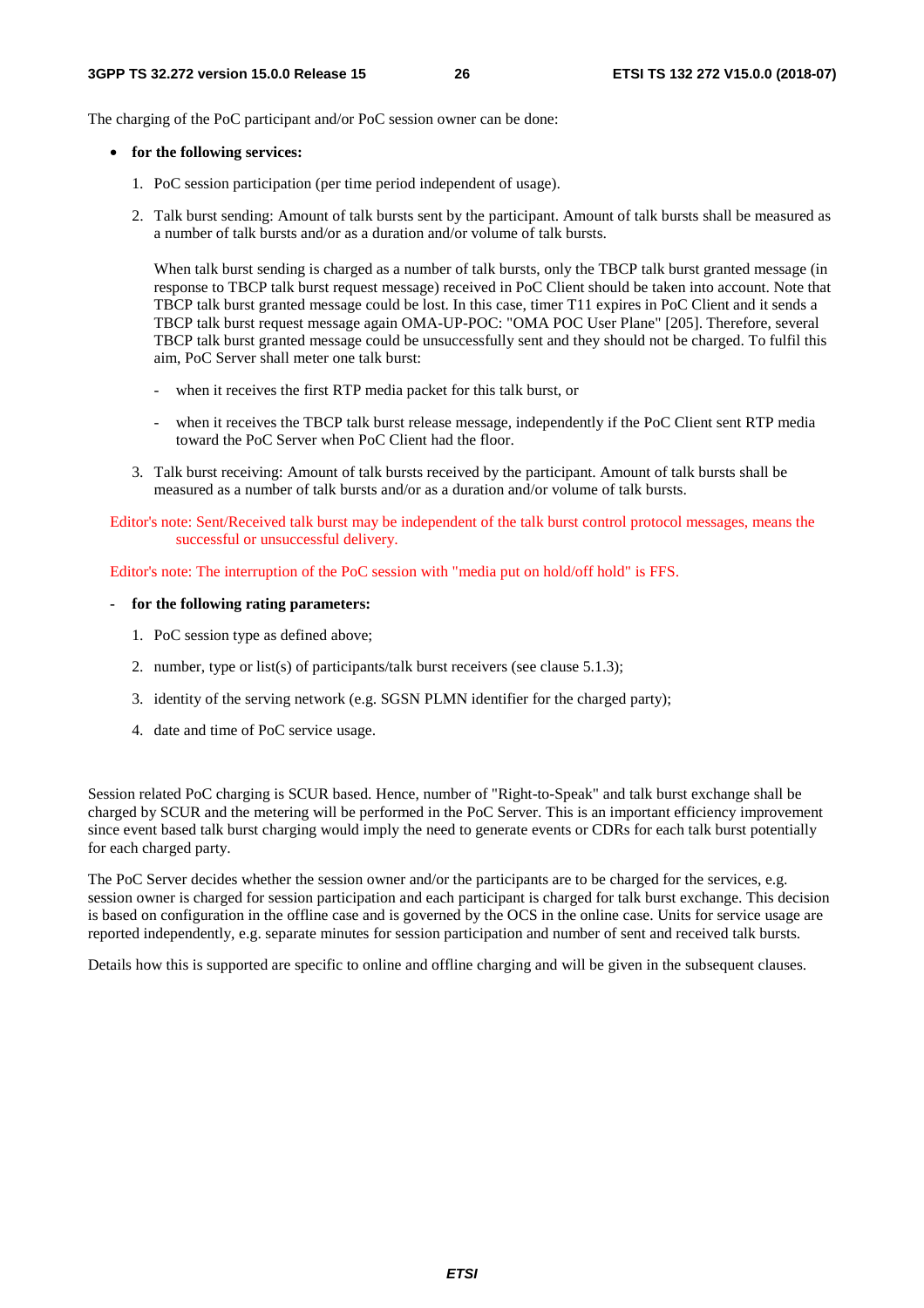### 5.1.2 PoC session unrelated charging

To reflect chargeable events not directly related to a PoC session, offline and online charging procedures have to consider the occurrence of the following session unrelated SIP procedures:

- Sending/Receiving instant personal alert. Unsuccessful message shall not be charged.
- Sending/Receiving PoC group advertisement. Unsuccessful message shall not be charged.
- PoC Client subscription to the conference state (based on a PoC group identity of the PoC group or on a PoC session identity).
- PoC Client adding a user to a PoC session.
- PoC Client adding/removing media type to/from a PoC session.
- PoC Client handling for PoC session locking in a particular PoC session (simultaneous session control): the PoC Client may request to lock itself in a particular PoC session while initiating a PoC session or at any time later when a valid PoC session exists.
- Early session setting-up.
- PoC Client handling for PoC session priority in a particular PoC session (simultaneous session control): the PoC Client may set a PoC session priority in a particular PoC session while initiating a PoC session or at any time later when a valid PoC session exists.

### 5.1.3 Charging based on number of participants

Charging based on number of participants is possible at both the controlling and participating PoC Servers if the information is provided by the controlling PoC Server to the participating PoC Server as defined by OMA PoC User Plane [205].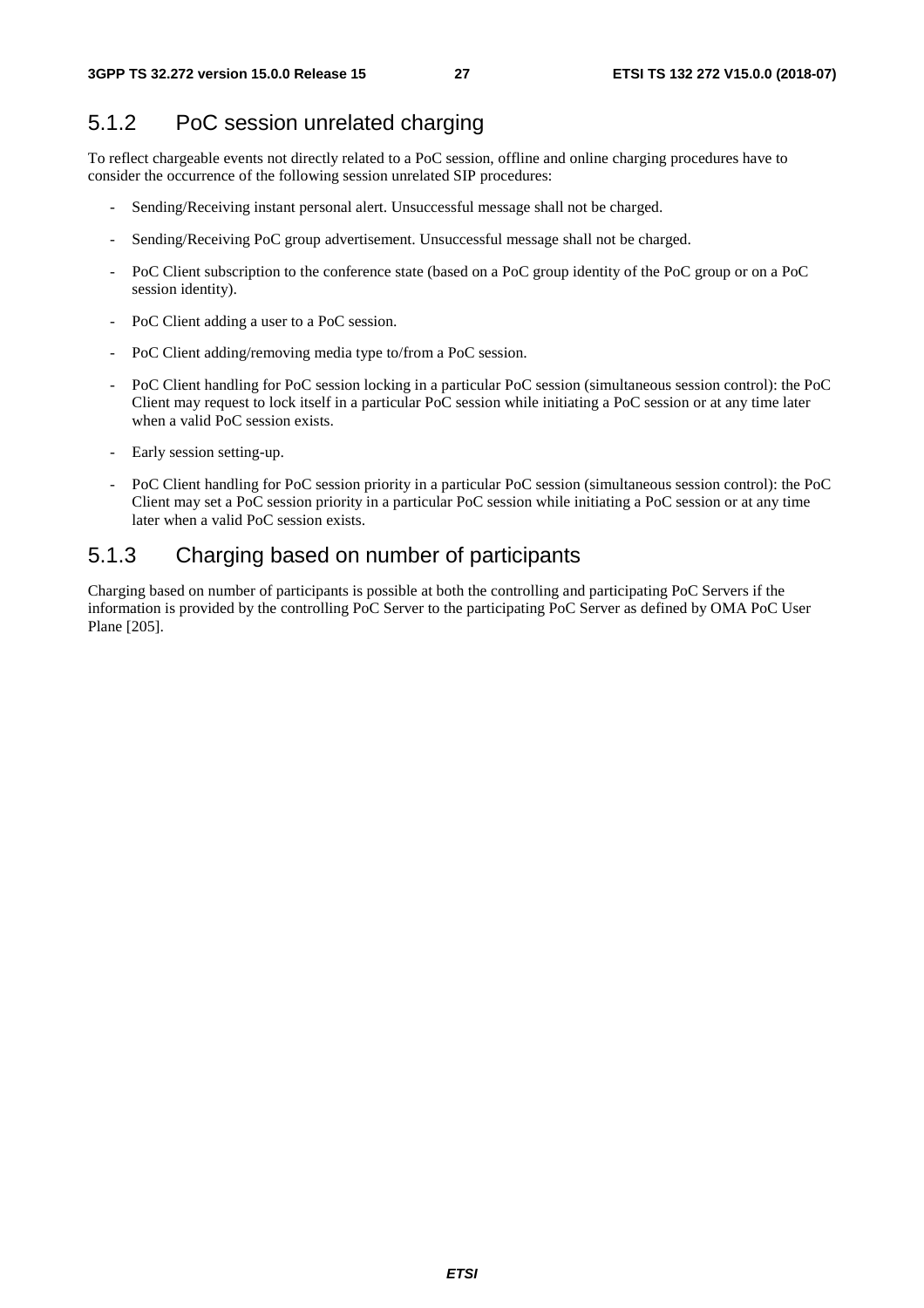# 5.2 PoC offline charging scenarios

### 5.2.0 General

Editor's note: < If the present document does not specify offline charging for XXX, then an appropriate reference or other explanation shall be provided (cf. scope clause), and all following subclauses shall only have the text "Void. Refer to clause 5.2". >

### 5.2.1 Basic principles

The charging models as given in clause 5.1are supported for offline charging. CDRs are generated for the charged parties that are configured in the PoC Server.

These CDRs contain distinguished service usage data for any of the described sub-services. They may contain only usage data related to one subscriber or may aggregate service usage. The latter case occurs e.g. in the charging model where the session owner is charged for all session participants. Accumulated or detailed talk burst usage data given in the CDRs will hold duration, volume and number of talk bursts. It is up to the Billing Domain (BD) to rate them according to selected rate plans.

Event CDRs are generated for the early session establishment and instant personal alerts delivery.

Interim and final CDRs are generated for PoC session participation and talk burst usage. The generation of interim CDRs will be governed by configurable timers at the PoC Server, changes to the session, and any changes in location of the user made known to the PoC Server.

### 5.2.2 Message flows

The flows described in the present document specify the charging communications between PoC Server and the charging functions for different charging scenarios. The SIP messages associated with these charging scenarios are shown primarily for general information and to illustrate the charging triggers. They are not intended to be exhaustive of all the SIP message flows discussed in TS 24.228 [202].

#### 5.2.2.1 Message flows - Successful cases and scenarios

#### 5.2.2.1.1 Successful PoC session establishment

Figure 5.2.2.1.1 shows the Charging Data transactions that are required between PoC Server and CDF during PoC session establishment originated by a PoC Client. The Charging Data Request triggers the first CPF-CDR sequence in the controlling PoC Server and the first PPF-CDR sequence is generated for each participant in the participating PoC Server. More CPF-CDR sequences possible for additional participants.



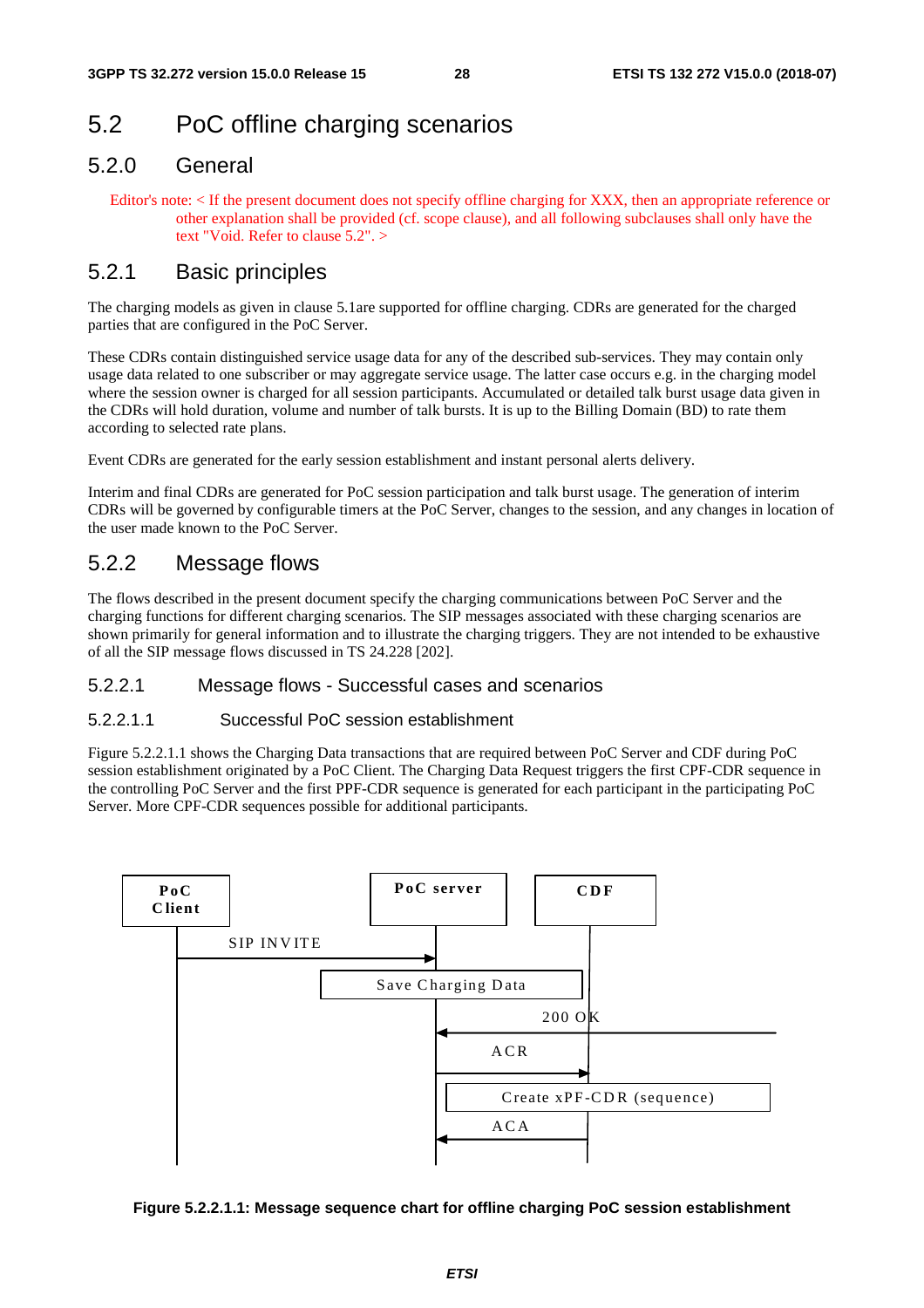#### 5.2.2.1.2 PoC talk burst exchange

Figure 5.2.2.1.2 shows the Charging Data transactions that are required between PoC Server and CDF during talk burst exchange.



#### **Figure 5.2.2.1.2: Message sequence chart for offline charging PoC talk burst exchange**

#### 5.2.2.1.3 Instant personal alert

Figure 5.2.2.1.3 shows the Charging Data transactions that are required between participating PoC Server and CDF for the "Instant Personal Alert" delivery.



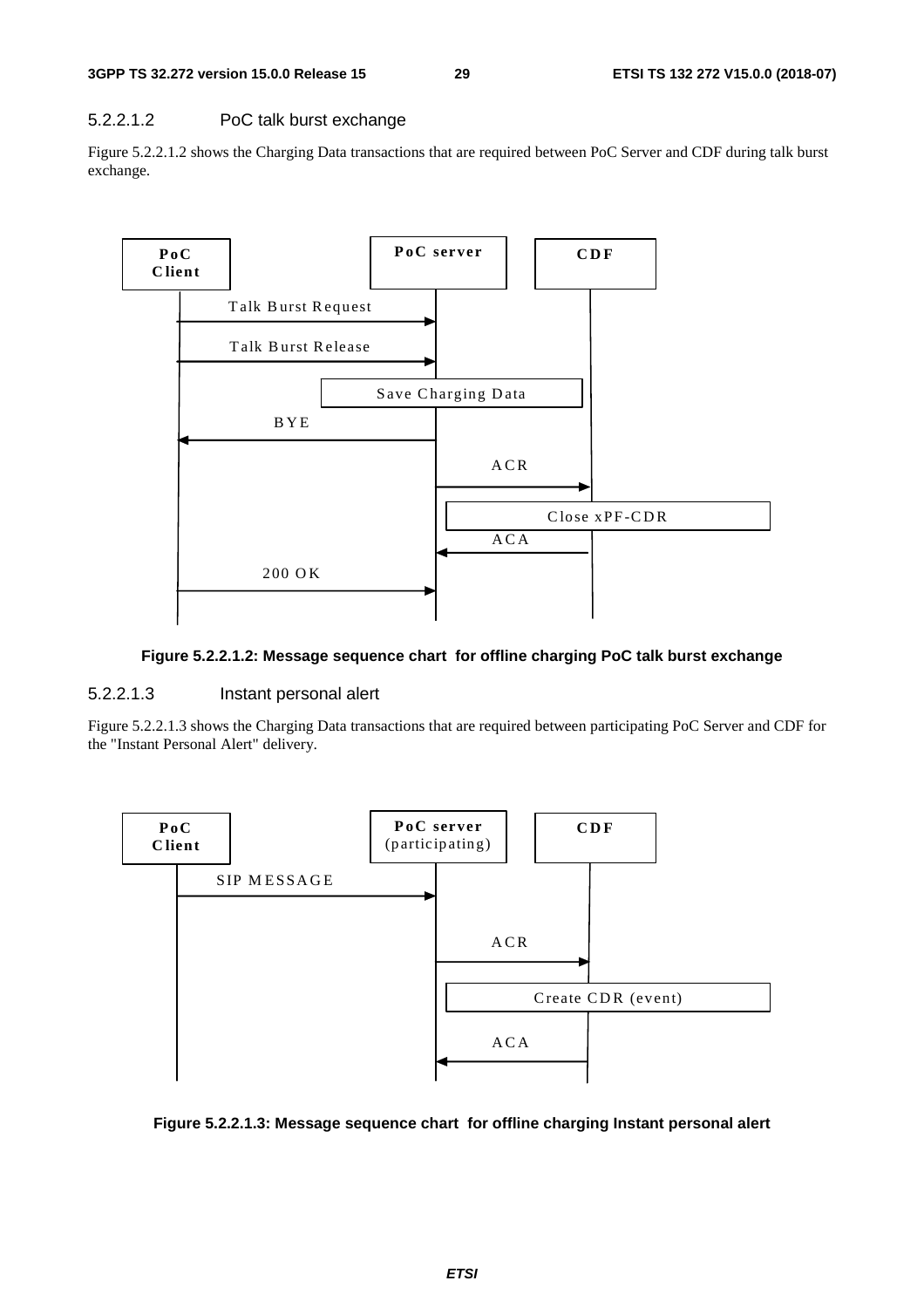#### 5.2.2.1.4 Pre-established session set-up

Figure 5.2.2.1.4 shows the Charging Data transactions that are required between participating PoC Server and CDF for the pre-established session with the early session indication.



#### **Figure 5.2.2.1.4: Message sequence chart for offline charging pre-established session set-up**

#### 5.2.2.1.5 Mid PoC session procedures

Figure 5.2.2.1.5 shows the Charging Data transactions that are required between PoC Server and CDF in the Mid-PoC session when SIP INVITE or SIP BYE request are received at the PoC Server. The Charging Data Request [ Start] triggers the first CPF-CDR sequence in the Controlling PoC Server and the first PPF-CDR sequence is generated for each participant in the Participating PoC Server. When SIP INVITE or SIP BYE request are sent to controlling server, Controlling PoC Server performs service control function, to recognize if the request is a chargeable event. If so, the Controlling PoC Server sends Charging Data Request[Interim].



**Figure 5.2.2.1.5: Message sequence chart for offline charging in Mid PoC session**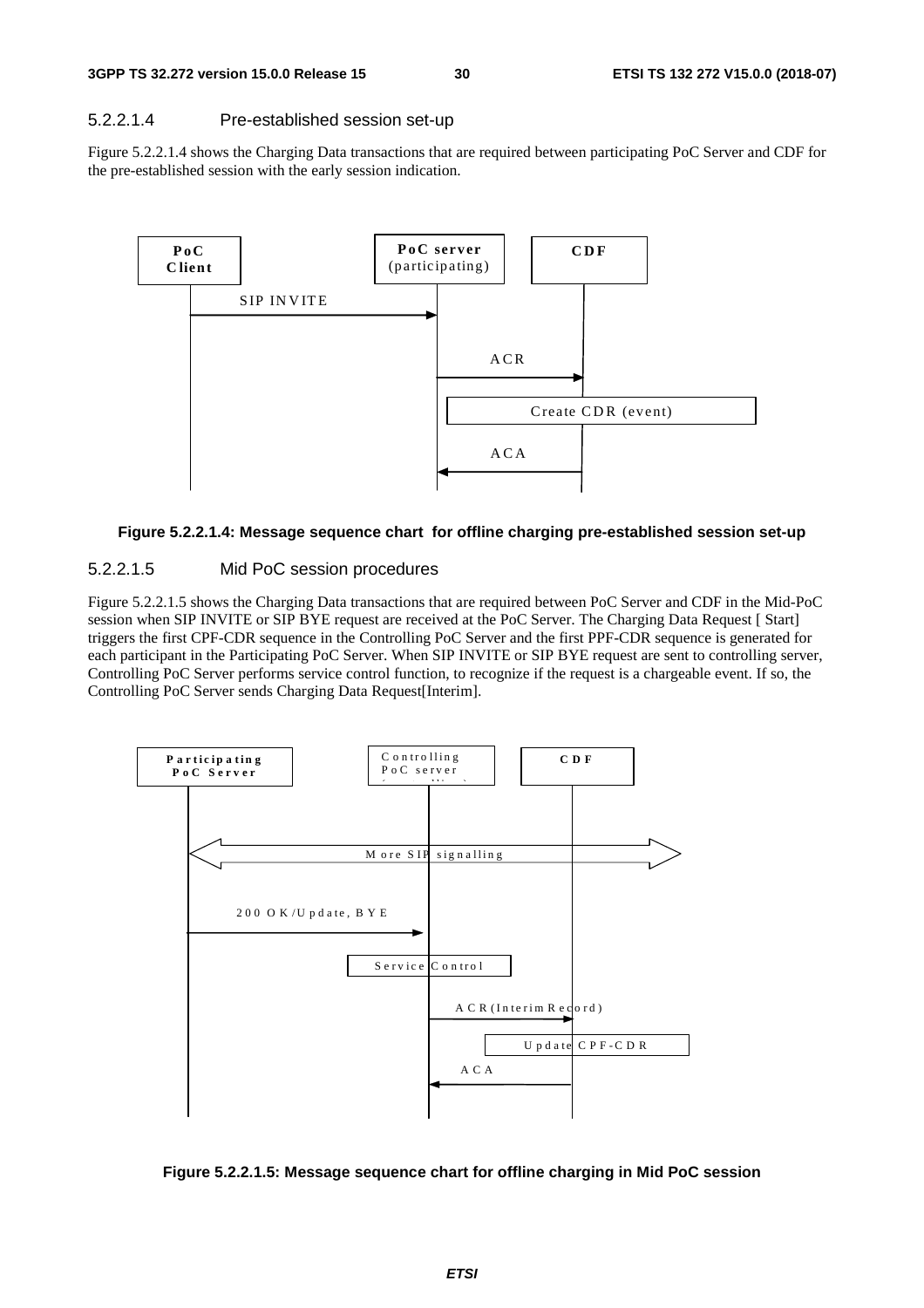### 5.2.3 CDR generation

The controlling PoC function CDR (CPF-CDR) and participating PoC function CDR (PPF-CDR) are generated by the PoC Server to collect charging information that they subsequently transfer to the Charging Gateway Function (CGF).

### 5.2.4 GTP' record transfer flows

The principles and protocol applications specified in TS 32.295 [54].

### $5.2.5$  B<sub>T</sub> CDR file transfer

The CDR file transfer for PoC charging is supported on the  $B_T$  interface, as specified in TS 32.240 [1]. For further details on the  $B_T$  protocol application refer to TS 32.297 [52].

# 5.3 PoC online charging scenarios

### 5.3.1 Basic principles

PoC online charging is done according to the general principles of Debit / Reserve Units operation as specified in TS 32.299 [50]. The PoC Server generates online charging messages that contain distinguishable service usage data for any of the sub-services.

PoC online charging utilizes one time event charging for early (pre-established) sessions (session set-up is charged only) and instant personal alerts and session charging for PoC session and PoC talk burst exchange. Thus the PoC online charging interface will address both the Session Based Charging Function (SBCF) and the Event Based Charging Function (EBCF) with the OCS. There is a general PoC service with four sub-services in the interface. Each of the subservices has specific charging information and behaviour. The DCCA concept of multiple service credit control are supported. As described by DCCA, unused reserved units for PoC session participation are released on session termination.

Talk burst exchange is a session based service with SCUR which may be metered by duration, volume or number. The metering is done on the PoC Server and governed in a DCCA conformal way by the OCS. Upon charging request it returns granted units of either of the three types. Unused reserved units for talk burst exchange are released at PoC session termination or based on an inactivity timer. For number of talk burst level reporting, the service specific unit shall be used to represent individual talk bursts. For talk burst duration reporting, the time based unit shall be used. For talk burst volume reporting, the volume unit shall be used.

For an "Instant Personal Alert", which is an event unrelated to a PoC session, the PoC online charging utilizes event charging for the message including a unit reservation i.e. ECUR.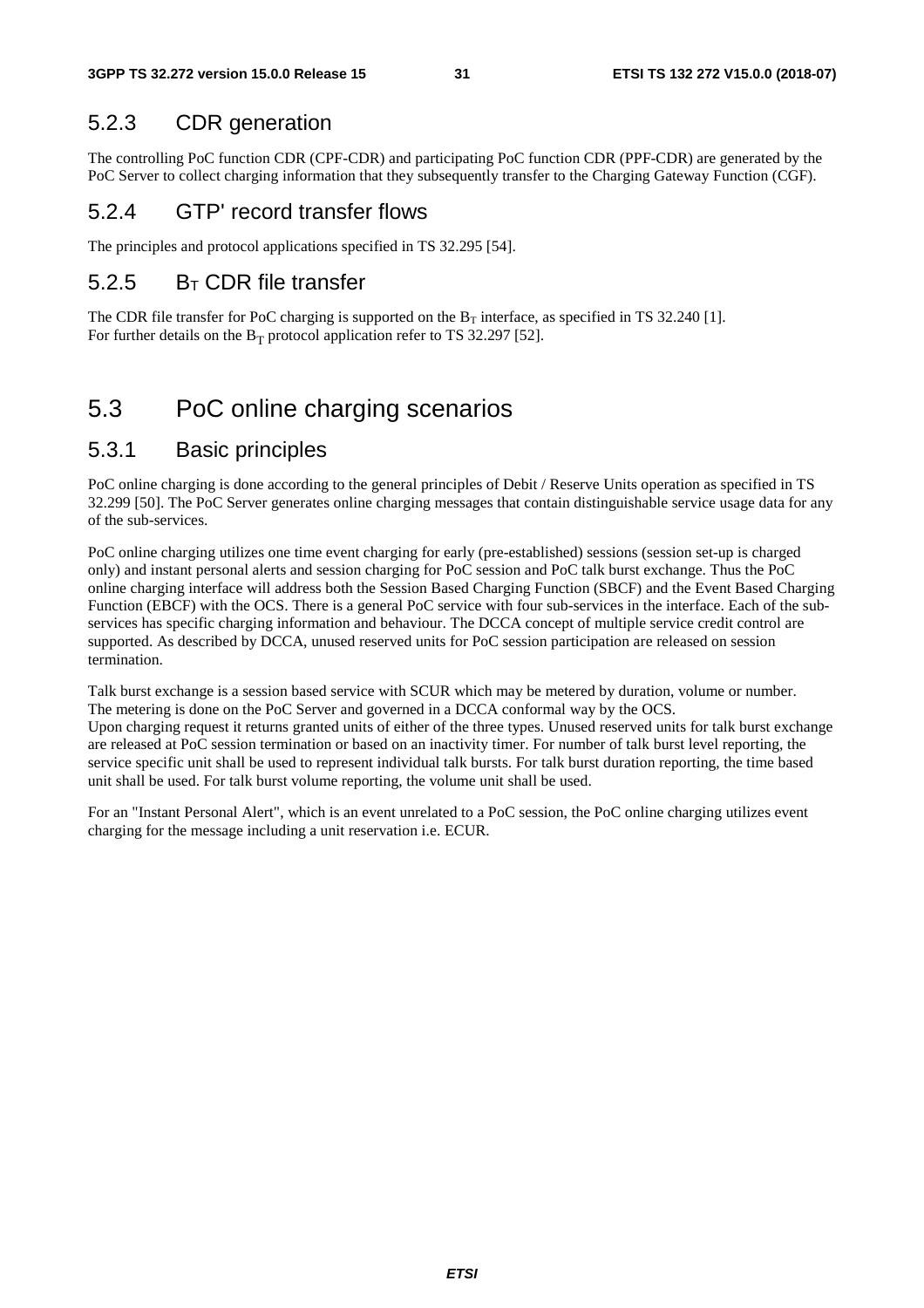### 5.3.2 Diameter message flows

#### 5.3.2.1 Successful PoC session establishment

Figure 5.3.2.1 shows the Debit / Reserve Units operation that are required between PoC Server and OCS during PoC session establishment originated by a PoC Client.



#### **Figure 5.3.2.1: Message sequence chart for online charging PoC session establishment**

Editor's Note: Detailed message description including the handling of RSU, GSU and USU should be added.

### 5.3.2.2 PoC talk burst exchange

Figure 5.3.2.2 shows the Debit / Reserve Units operation that are required between PoC Server and OCS during talk burst exchange.



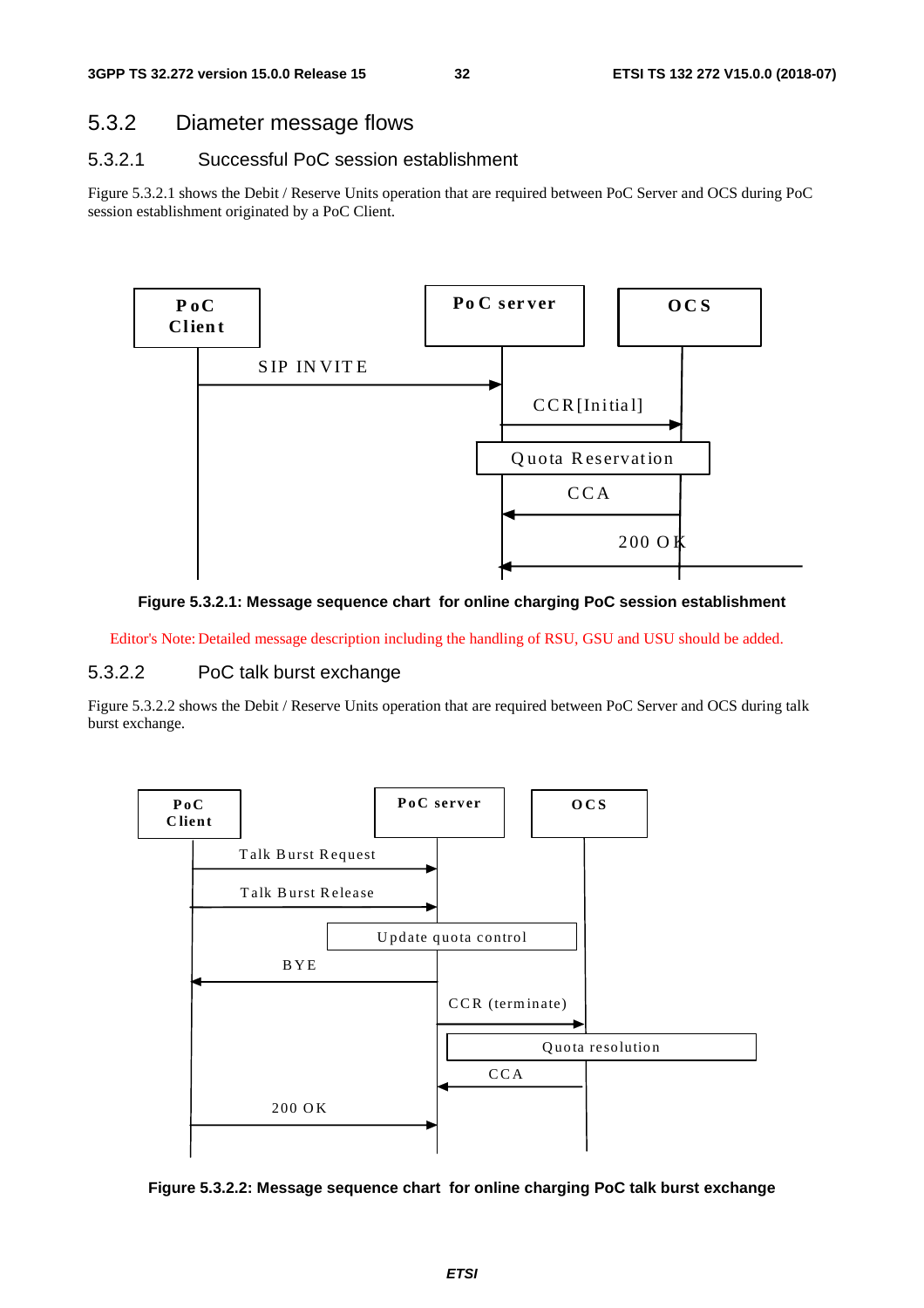#### 5.3.2.3 Instant personal alert

Figure 5.3.2.3 shows the Debit / Reserve Units operation that are required between participating PoC Server and OCS for the (successful) "Instant Personal Alert" delivery. Each "Instant Personal Alert" shall be treated independently





NOTE: The SIP 200 OK response to the PoC Client A has been omitted from figure 5.3.2.3 but can occur at any point after the SIP 200 OK is received from PoC Client B.

For successful message delivery, the Debit Units Request[ Terminate] shall report the used quota.

For unsuccessful message delivery, determined by a response timeout or a SIP error response e.g. 4xx, the PoC Server return the quota as unused within the Debit Units Request[ Terminate].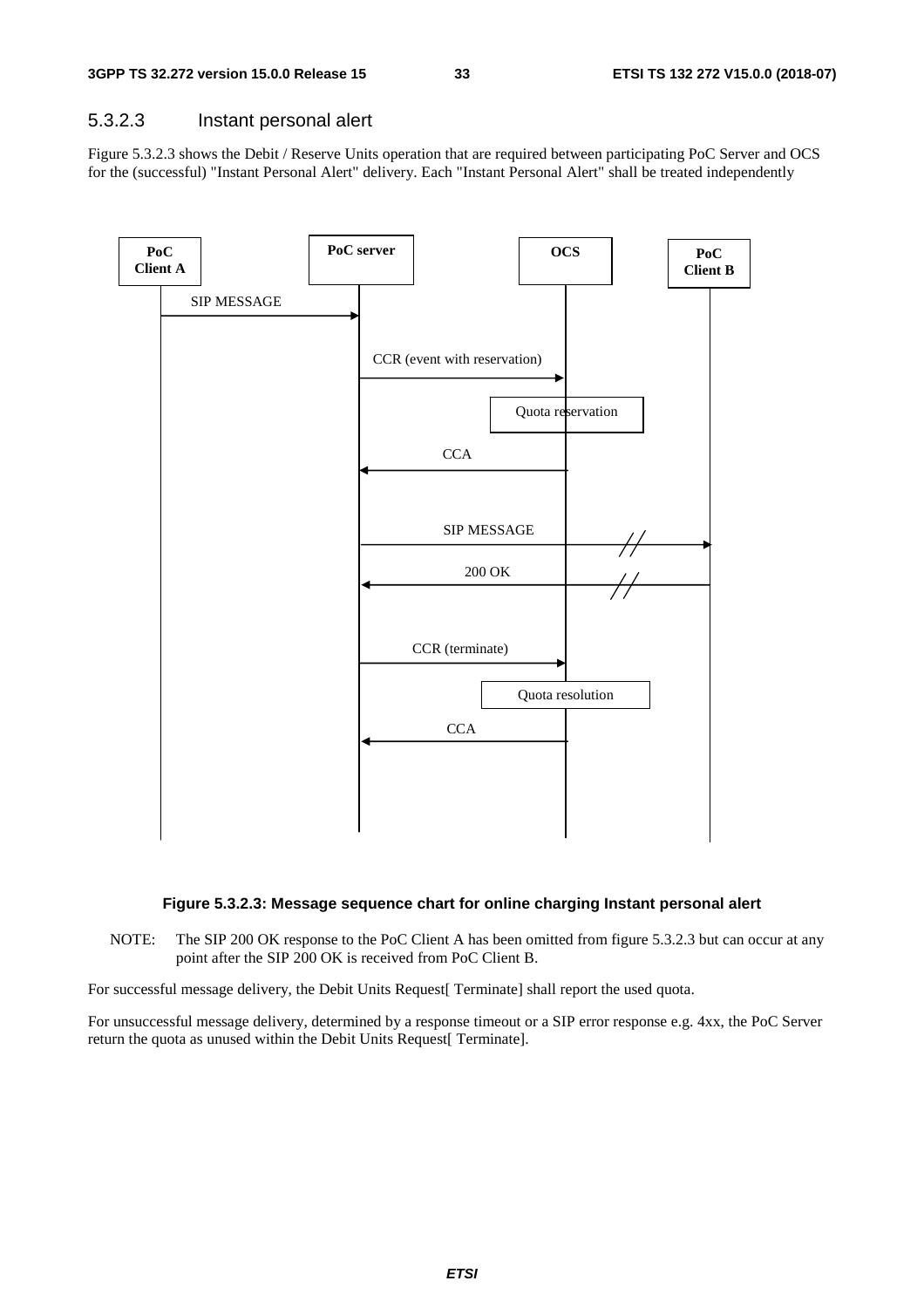#### 5.3.2.4 Early session set-up

Early session set-up is a preparation process for later PoC session establishment. The required negotiations, media negotiation, bearing parameters negotiation, etc, among different PoC users are also different, which occupy different resources that PoC Server can not predict before. ECUR is referred here.

Figure 5.3.2.4 shows the charging flow between PoC Server (participating) and OCS for pre-established session (early session):



#### **Figure 5.3.2.4: Message sequence chart for Pre-established session Set-up online charging**

- 1. PoC Client sends SIP INVITE request to PoC Server (participating) for early session setup.
- 2. After receiving the request PoC Server sends Reserve Units Request[Initial] to OCS for reservation by RSU(Requested-Service-Unit).
- 3. The OCS performs unit reservation.
- 4. The OCS sends back the response to PoC Server (participating) to authorize the service request with GSU(Granted-Service-Unit)
- 5. PoC Server (participating) starts to initiate the early session for PoC Client.
- 6. When finishing early session setup PoC Server responses back the result to PoC Client.
- 7. Also PoC Server (participating) sends Debit Units Request[Terminate] to OCS by USU(Used-Service-Unit) to indicate resource usage and result of early session setup.
- 8. OCS performs debit.
- 9. OCS sends back CCA to PoC Server (participanting) to indicate charging control result.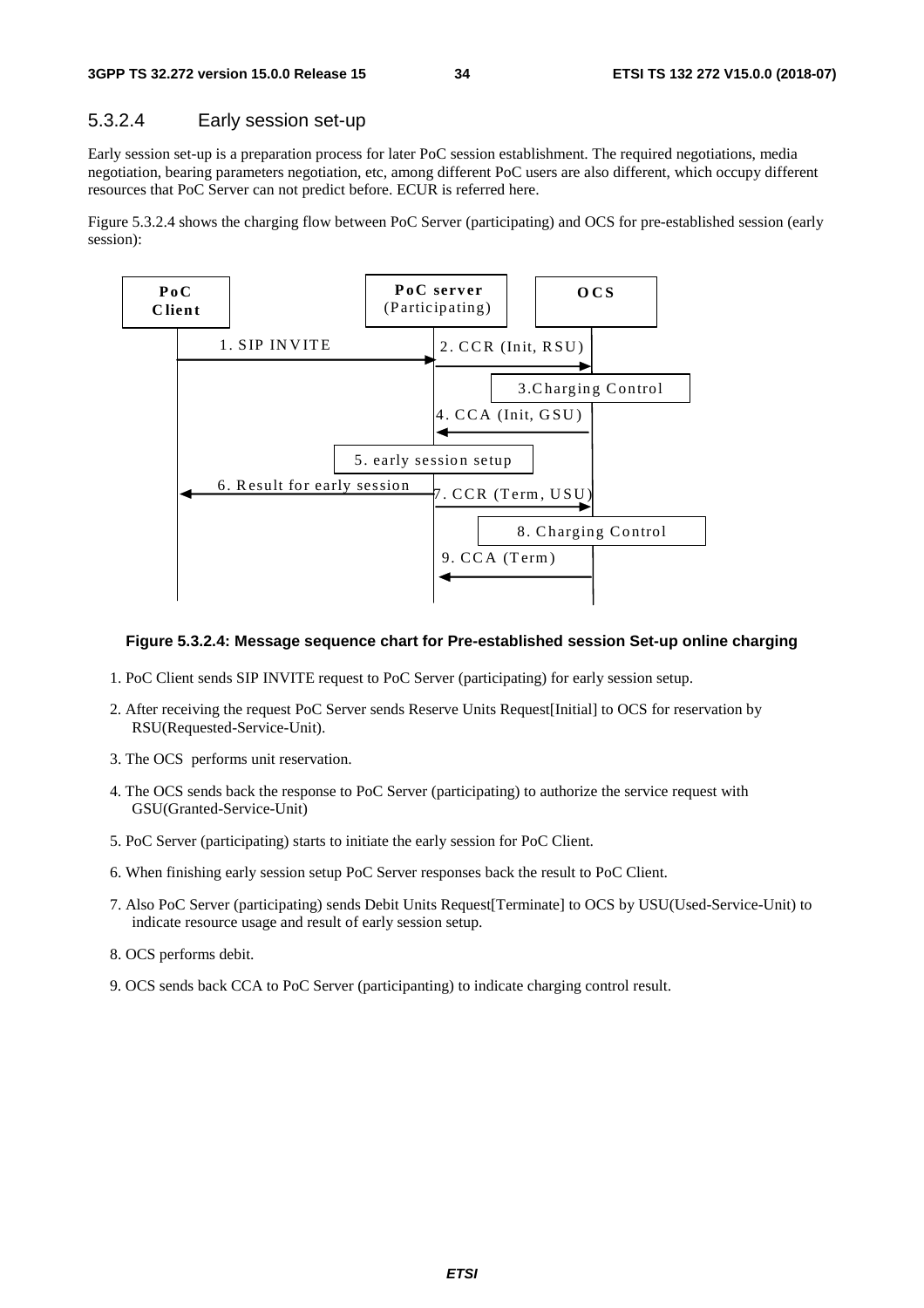### 5.3.2.5 Participant number based charging

Figure 5.3.2.5 shows the Debit / Reserve Units operation that are required between Controlling PoC Server and OCS in participant number based charging for the session owner.



#### **Figure 5.3.2.5: Message sequence chart for offline charging in Mid PoC session**

- 1. PoC Client sends SIP INVITE request to controlling PoC Server to generate a multi-participants session.
- 2. Controlling PoC Server sends Reserve Units Request[Initial] to OCS, with the pre-defined group participant number for quota reservation. In case of the Ad-hoc session, Controlling PoC Server sends Reserve Units Request[Initial] for quota reservation, with initial invited participant number.
- 3. OCS performs Quota reservation.
- 4. OCS responses the CCA with enabling trigger condition of CHANGE\_IN\_PARTICIPANTS\_NMB or CHANGE\_IN\_THRSHLD\_OF\_PARTICIPANTS\_NMB.
- 5. Controlling PoC Server forward the SIP INVITE request to participants.
- 6. During the session ongoing, participant can send SIP BYE or SIP 200 OK to Participating PoC Server.
- 7. Participating PoC Server forwards the message to Controlling PoC Server.
- 8. Controlling PoC Server monitors the trigger conditions, if one of the conditions occurs, it goes to next procedure.
- 9. Controlling PoC Server sends update request, with the changed Rating Group.
- 10. OCS performs re-authorization.
- 11. OCS sends CCA to Controlling PoC Server.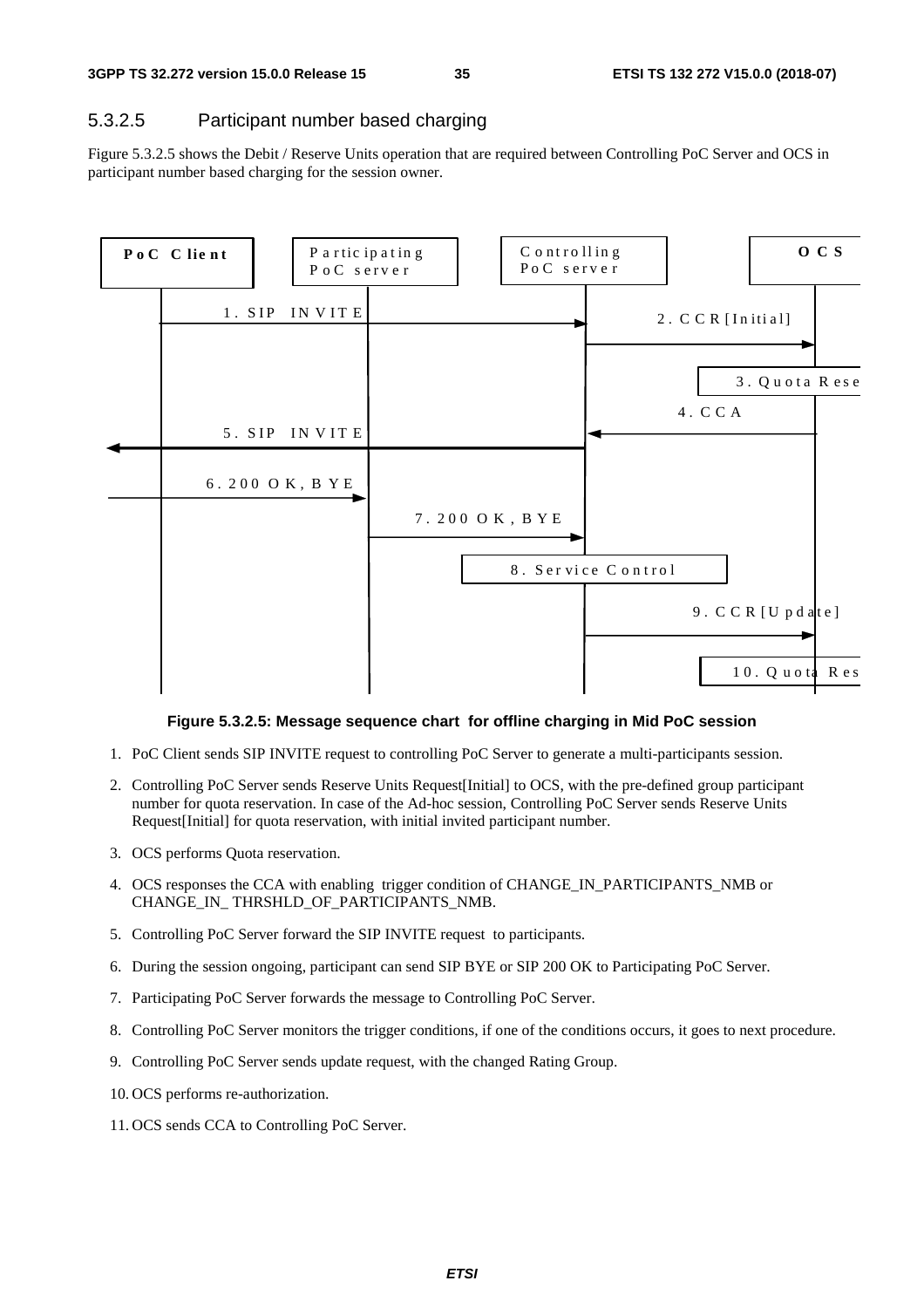### 5.3.2.6 Participating type based charging

Figure 5.3.2.6 shows the Debit / Reserve Units operation that are required between Controlling PoC Server and OCS in participant type based charging for the session owner and participants.





- 1. PoC Server receives SIP INVITE.
- 2. PoC Server sends Reserve Units Request[Initial] to OCS.
- 3. OCS performs Quota reservation.
- 4. OCS responses the CCA with enabling trigger condition of CHANGE\_IN\_USER\_PARTICIPATING\_TYPE.
- 5. PoC Server forwards the SIP INVITE request to participants.
- 6. PoC Server receives the SIP 200 OK for SIP INVITE.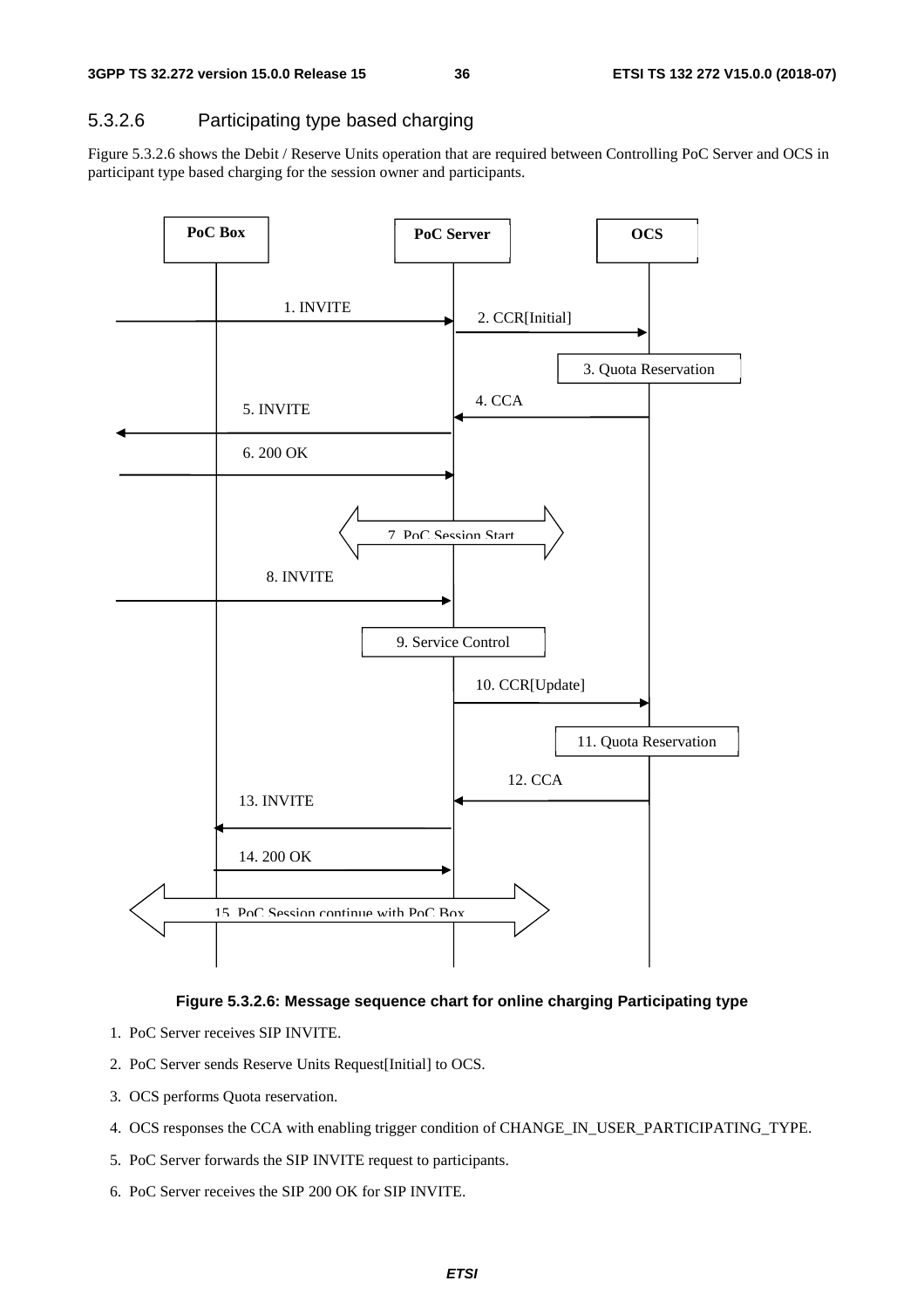- 7. PoC session start.
- 8. During the session ongoing, participant can send SIP INVITE to PoC Server to invite PoC Box.
- 9. Controlling PoC Server monitors the trigger conditions, if one of the conditions occurs, it goes to next procedure.
- 10. PoC Server sends Reserve Units Request [Update] request, with the changed Rating Group.
- 11. OCS performs re-authorization.
- 12. OCS sends CCA to PoC Server.
- 13. PoC Server forwards SIP INVITE to PoC Box.
- 14. PoC Box response to PoC Server with SIP 200 OK.
- 15. PoC session continues.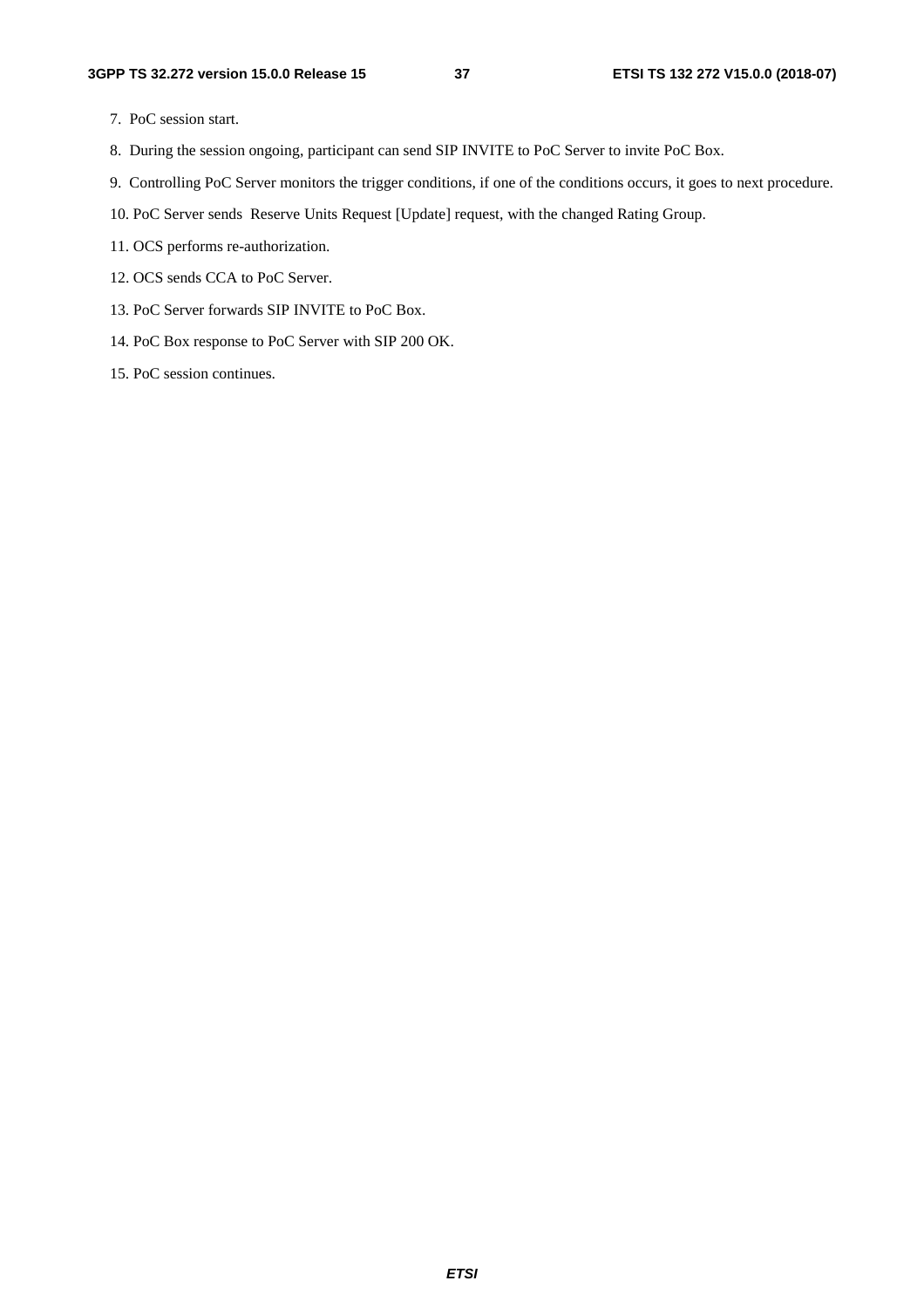# 6 Definition of charging information

# 6.1 Data description for PoC offline charging

### 6.1.0 General

The PoC Server generates charging information that can be transferred from the CTF to the CDF with the Charging Data transfer operation. Detailed information about the usage of the Charging Data transfer operation is described in TS 32.299 [50].

### 6.1.1 Rf message contents

### 6.1.1.1 Summary of offline charging message formats

The PoC Charging application for offline charging employs the Charging Data Request and Charging Data Response. The Charging Data Request can be of type start, stop, interim and event and includes all charging information. The Charging Data Response is just an acknowledgement of the CHARGING DATA REQUEST.

Table 6.1.1.1 describes the use of these messages for offline charging.

#### **Table 6.1.1.1: Offline charging messages reference table**

| <b>Message</b>         | Source     | <b>Destination</b> |  |
|------------------------|------------|--------------------|--|
| Charging Data Request  | PoC Server | CDF                |  |
| Charging Data Response | CDF        | PoC Server         |  |

### 6.1.1.2 Structure for the Charging Data message formats

#### 6.1.1.2.0 Introduction

PoC offline charging used the Charging Data transfer with the two messages Charging Data Request and Charging Data Response. The request can be of type Start, Stop, Interim and Event. The Charging Data Request message includes all charging information and the answer is just an acknowledgement of the request message. Detailed information about the offline charging application is described in TS 32.299 [50].

This clause describes the different fields used in the Charging Data messages. and the category in the tables are used according to the charging data configuration defined in clause 5.4 of TS 32.240 [1]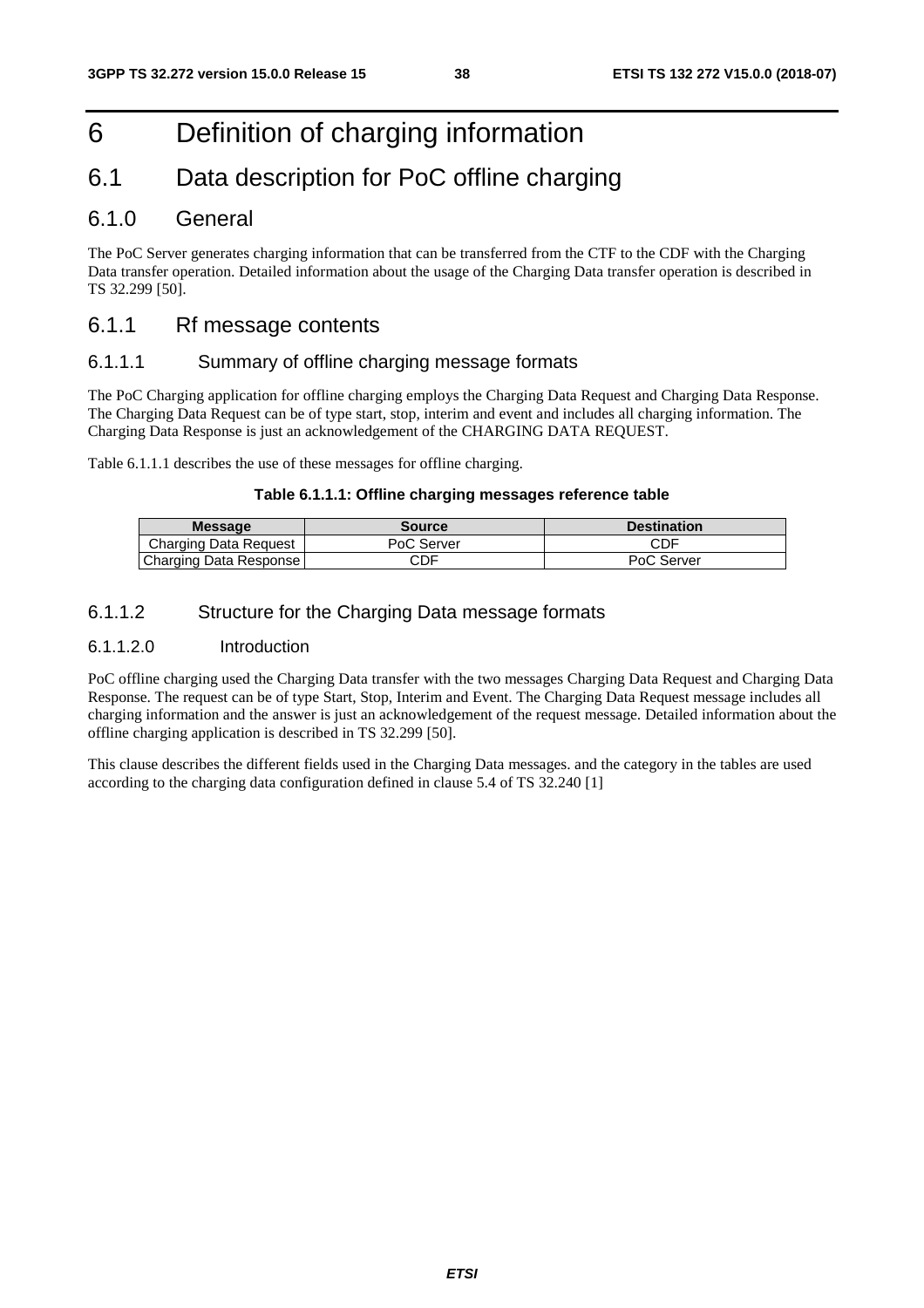### 6.1.1.2.1 Charging Data Request message

Table 6.1.1.2.1.1 illustrates the basic structure of a Charging Data Request message as used for PoC offline charging.

**Information Element Category Description** Session Identifier M M Used as described in TS 32.299 [50] Originator Host M Used as described in TS 32.299 [50].<br>Originator Domain M Used as described in TS 32.299 [50]. Originator Domain M Used as described in TS 32.299 [50].<br>Destination Domain M Used as described in TS 32.299 [50]. Used as described in TS 32.299 [50]. Operation Type M Used as described in TS 32.299 [50]. Operation Number M Used as described in TS 32.299 [50]. Operation Identifier  $O_M$  Used as described in TS 32.299 [50].  $\overline{O_{C}}$  Used as described in TS 32.299 [50].<br> $\overline{O_{\circ}}$  Used as described in TS 32.299 [50]. User Name  $\begin{array}{|c|c|c|c|}\n\hline\nO_C & \text{Used as described in TS 32.299 [50].} \ \hline\nDestitution Host & O_C & \text{Used as described in TS 32.299 [50].} \ \hline\n\end{array}$ Destination Host  $O_C$  Used as described in TS 32.299 [50].<br>Operation Interval  $O_C$  $\begin{array}{c|c}\n\text{Operation Interval} & O_{\text{C}} \\
\hline\n\text{Oriaination State} & O_{\text{C}}\n\end{array}$ **Origination State** Origination Timestamp  $\vert$  O<sub>C</sub> Proxy Information **Fig. 1.1.** Not used in 3GPP. Route Information **Route Information Fig. 2** Not used in 3GPP. Operation Token  $O_M$  Used as described in TS 32.299 [50] Service Information  $O_M$  This field holds the PoC specific parameter and is described in clause 6.3. Subscription-Id is used as described in TS 32.299 [50]

**Table 6.1.1.2.1.1: Charging Data Request message contents for offline charging** 

NOTE: Detailed descriptions of the fields are provided in TS 32.299 [50].

#### 6.1.1.2.2 Charging Data Response message

Table 6.1.1.2.2.1 illustrates the basic structure of a Charging Data Response message as used for PoC charging. This message is always used by the CDF as specified below, regardless of the PoC Server it is received from and the Charging Data Request record type that is being replied to.

|  |  | Table 6.1.1.2.2.1: Charging Data Response message contents for offline charging |
|--|--|---------------------------------------------------------------------------------|
|--|--|---------------------------------------------------------------------------------|

| <b>Information Element</b>   | Category | <b>Description</b>                   |
|------------------------------|----------|--------------------------------------|
| Session Identifier           | М        | Used as described in TS 32.299 [50]. |
| <b>Operation Result</b>      | М        | Used as described in TS 32.299 [50]. |
| Originator Host              | M        | Used as described in TS 32.299 [50]. |
| Originator Domain            | м        | Used as described in TS 32.299 [50]. |
| <b>Operation Type</b>        | м        | Used as described in TS 32.299 [50]. |
| <b>Operation Number</b>      | м        | Used as described in TS 32.299 [50]. |
| <b>Operation Identifier</b>  | $O_{C}$  | Used as described in TS 32.299 [50]. |
| <b>Error Reporting Host</b>  |          | Not used in 3GPP.                    |
| Operation Interval           | $O_{C}$  | Used as described in TS 32.299 [50]. |
| <b>Origination State</b>     | $O_{C}$  | Used as described in TS 32.299 [50]. |
| <b>Origination Timestamp</b> | $O_{C}$  | Used as described in TS 32.299 [50]. |

### 6.1.2 GTP' message contents

Editor's note:

 $\langle$  Based on clause 5.2.4. If not applicable as per 5.2.4, insert only the following text.  $>$ 

{Not applicable. Refer to clause 5.2.4 for further information.}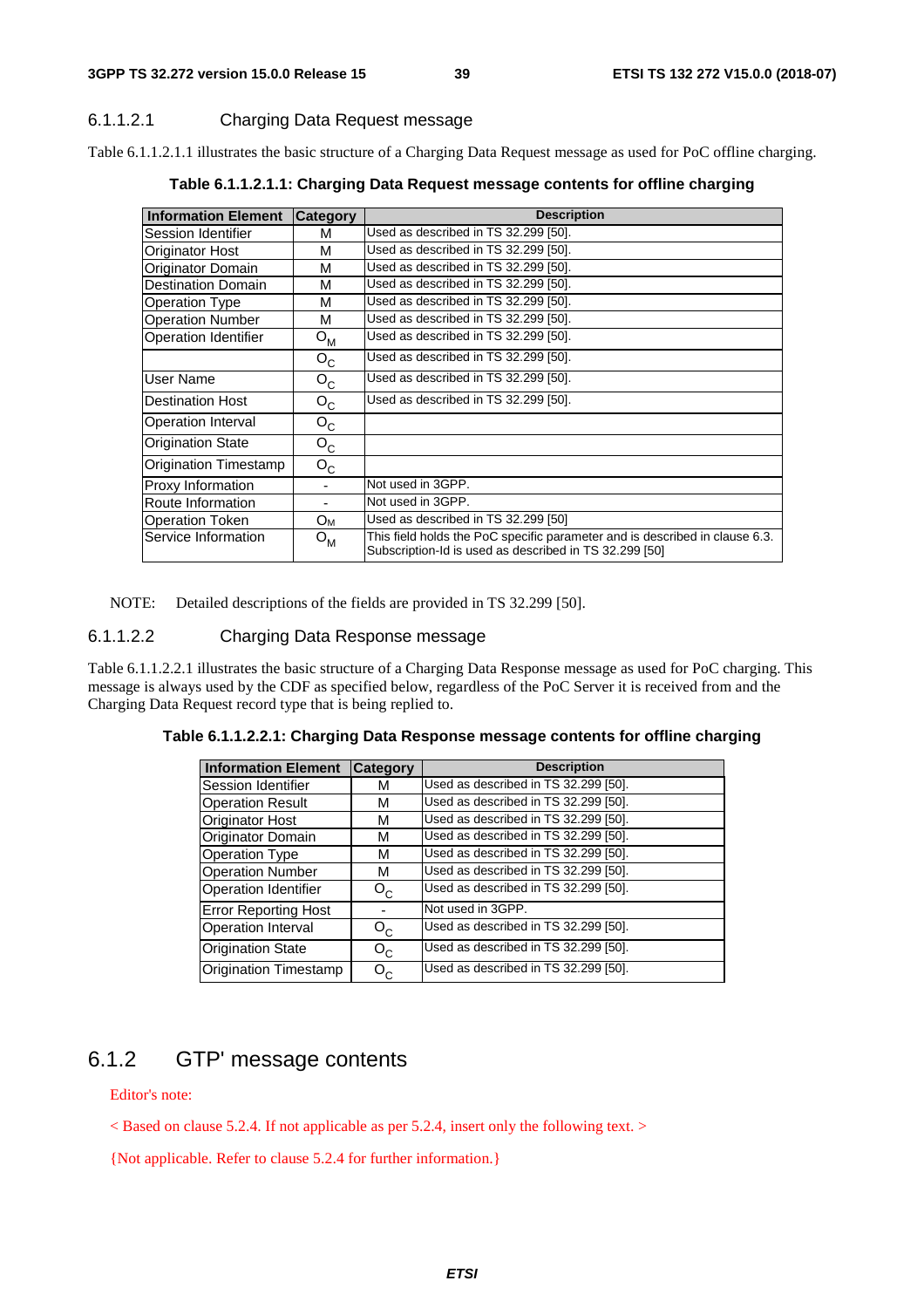# 6.1.3 CDR description on the  $B_T$  interface

### 6.1.3.1 CDR field types

The content of the PoC CDR type is defined in table 6.1.3.3.1 and table 6.1.3.3.2. For the CDR type the field definition includes the field name, category and description. The category in the tables are used according to the charging data configuration defined in clause 5.4 of TS 32.240 [1]. The detailed field descriptions are provided in TS 32.298 [51].

The CDF provides the CDRs at the  $B_T$  interface in the format and encoding described in TS 32.298 [51]. Additional CDR formats and contents may be available at the interface to the billing system to meet the requirements of the billing system, these are outside of the scope of 3GPP standardization.

#### 6.1.3.2 CDR triggers

#### 6.1.3.2.1 PoC session related CDRs

Reflecting the usage of PoC sessions CDRs are generated by the CDF on a per session basis. In the scope of the present document the term "PoC session" refers to the following cases:

- 1 to 1 PoC sessions;
- PoC group sessions (1 to many).

Accounting information for SIP sessions is transferred from the PoC Server to the CDF using Charging Data Request [Start, Interim and Stop] messages. A PoC session CDR is opened in the CDF upon reception of a Diameter Charging Data Request [Start] message.

Partial CDRs may be generated upon reception of a Charging Data Request [Interim] message.

The Diameter Charging Data Request [Interim] message is sent by the network entity towards the CDF due to a session modification procedure (i.e. change in media) , due to a change to location of the user, or due to usage threshold (e.g. volume, duration, number of change conditions).

Session CDRs are updated, or partial CDRs are generated upon reception of a Charging Data Request [Interim] message, which is sent by the network entity due to expiration of the Accounting-Interim-Interval parameter. The CDF closes the final session CDR upon reception of a Charging Data Request [Stop] message, which indicates that the SIP session is terminated.

Accounting information for unsuccessful session set-up attempts may be sent by the PoC Server to the CDF employing the Charging Data Request [Event] message. The behaviour of the CDF upon receiving Charging Data Request [Event] messages is specified in clause 6.1.3.2.2.

#### 6.1.3.2.2 Session unrelated CDRs

To reflect chargeable events not directly related to a PoC session the CDF may generate CDRs upon the occurrence of session unrelated SIP procedures, such as:

- Sending/Receiving instant personal alert. Unsuccessful message shall not be charged.
- Sending/Receiving PoC group advertisement. Unsuccessful message shall not be charged.
- PoC Client subscription to the conference state (based on a PoC group identity of the PoC group or on a PoC session identity).
- PoC Client adding a user to a PoC session
- PoC Client handling for PoC session locking in a particular PoC session (simultaneous session control): the PoC Client may request to lock itself in a particular PoC session while initiating a PoC session or at any time later when a valid PoC session exists.
- PoC Client handling for PoC session priority in a particular PoC session (simultaneous session control): the PoC Client may set a PoC session priority in a particular PoC session while initiating a PoC session or at any time later when a valid PoC session exists.

Accounting information for SIP session-unrelated procedures is transferred from the PoC Server to the CDF using Diameter Charging Data Request [Event] messages. Session unrelated CDRs are created in the CDF in a "one-off" action based on the information contained in the Diameter Charging Data Request [Event] message. One session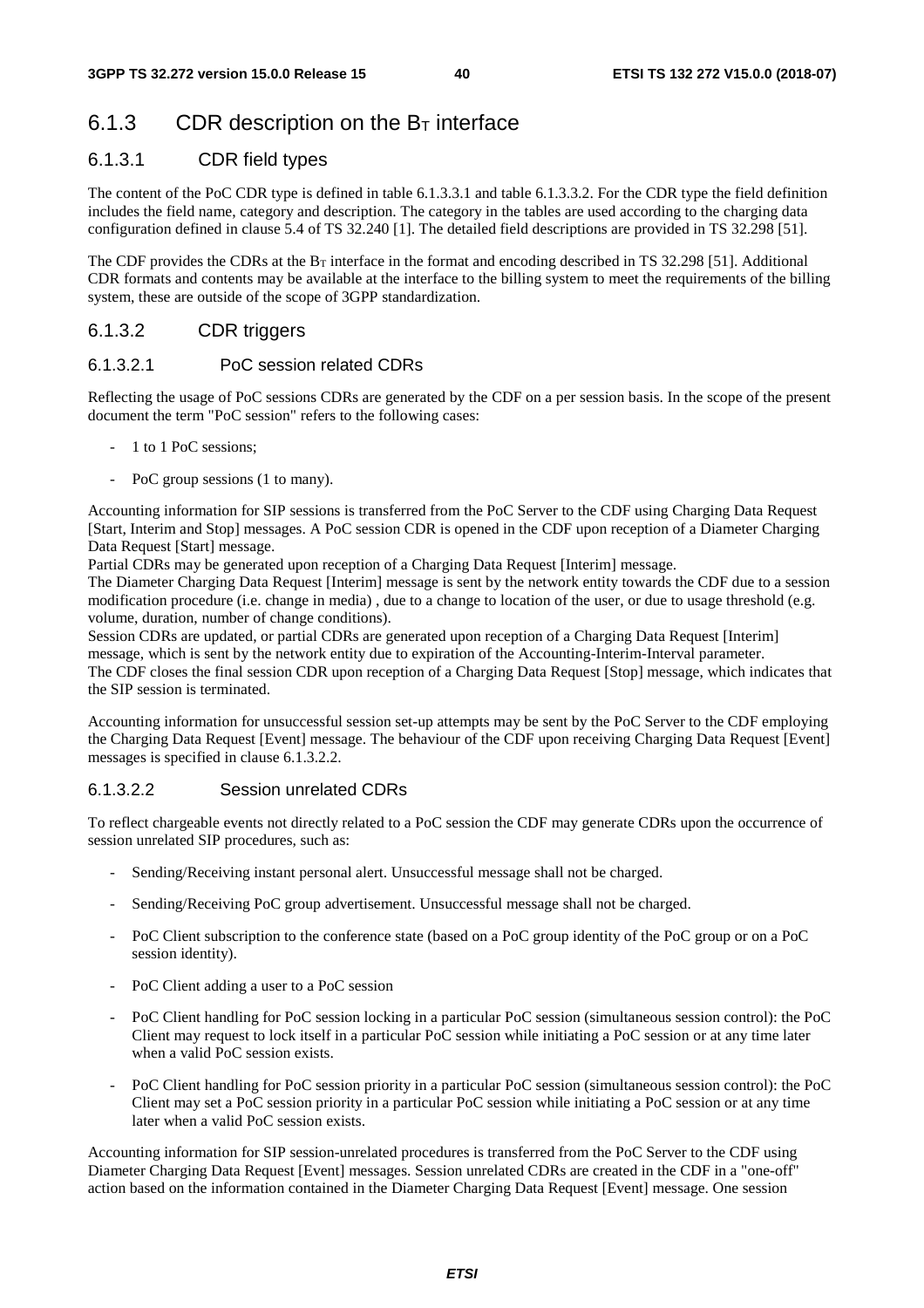unrelated CDR is created in the CDF for each Diameter Charging Data Request [Event] message received, whereas the creation of partial CDRs is not applicable for session unrelated CDRs.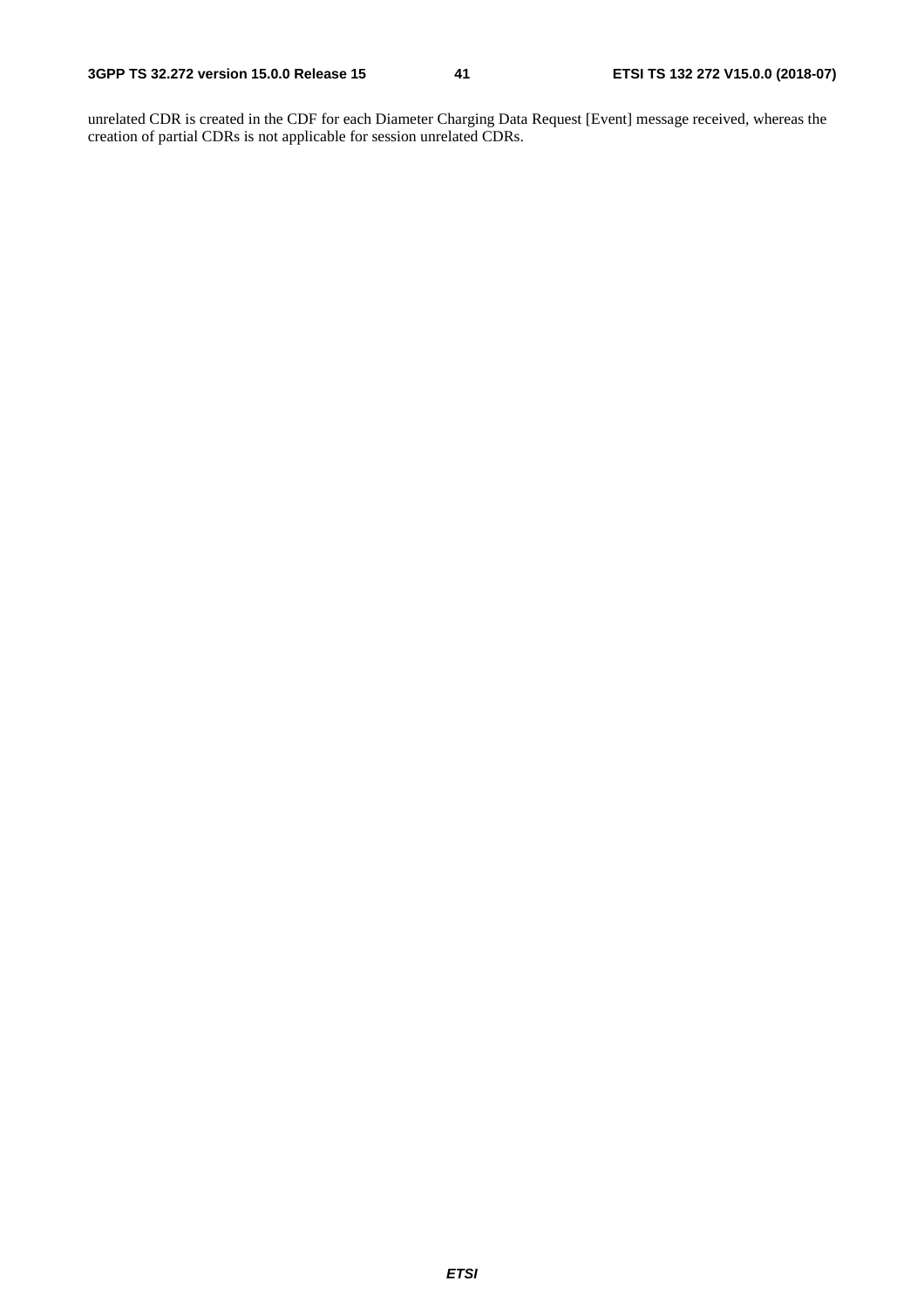#### 6.1.3.3 PoC CDR content

The detailed description of the field is provided in TS 32.298 [51].

6.1.3.3.1 Participating PoC Function

Table 6.1.3.3.1.1 contains the content of Participating PoC Function (PPF) CDR.

#### **Table 6.1.3.3.1.1: Charging data of PPF-CDR**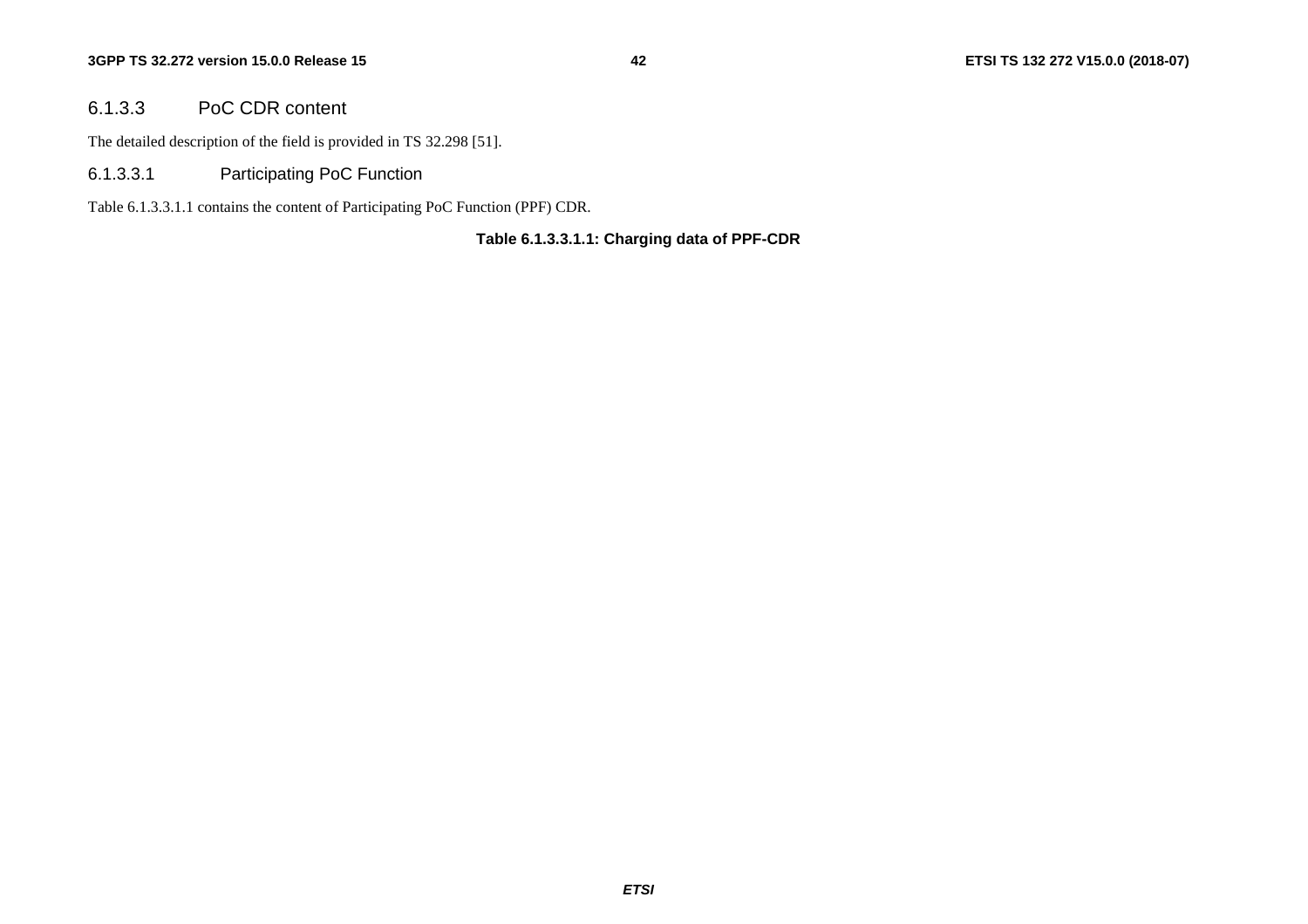| <b>Field</b>                         | <b>Category</b>    | <b>Description</b>                                                                                                                                                                                                                                                                   |  |
|--------------------------------------|--------------------|--------------------------------------------------------------------------------------------------------------------------------------------------------------------------------------------------------------------------------------------------------------------------------------|--|
| <b>Record Type</b>                   | M                  | Ildentifies the PoC service record.                                                                                                                                                                                                                                                  |  |
| Retransmission                       | $O_{C}$            | This parameter, when present, indicates that information from retransmitted Diameter Charging Data Requests has been used in this CDR.                                                                                                                                               |  |
| <b>SIP Method</b>                    | $O_{C}$            | Specifies the SIP-method for which the CDR is generated. Only available in session unrelated cases. This parameter corresponds to Event-Type.                                                                                                                                        |  |
| Node Address                         | $\overline{O}_{M}$ | This item holds the address of the node providing the information for the CDR. This may either be the IP address or the FQDN of the IMS node<br>generating the accounting data. This parameter corresponds to the Origin-Host.                                                       |  |
| Session ID                           | $O_{M}$            | The Session identification. For a SIP session the Session-ID contains the SIP Call ID as defined in the Session Initiation Protocol RFC 3261 [404].<br>This parameter corresponds to User-Session-ID.                                                                                |  |
| Calling Party Address                | $O_{M}$            | The address (Public User ID) of the party requesting a service or initiating a session. This field holds either the SIP URI (according to RFC 3261<br>[404]) or the TEL URI (according to RFC 3966 [405]) of the calling party. This parameter corresponds to Calling-Party-Address. |  |
| <b>Called Party Address</b>          | $O_{M}$            | In the context of an end-to-end SIP transaction this field holds the address of the party (Public User ID) to whom the SIP transaction is posted.<br>This parameter corresponds to Called-Party-Address.                                                                             |  |
| Service Request Time Stamp           | $O_{M}$            | This field contains the time stamp which indicates the time at which the service was requested. This parameter corresponds to SIP-Request-<br>Timestamp in Charging Data Request[Start].                                                                                             |  |
| Service Delivery Start Time<br>Stamp | $O_{M}$            | This field holds the time stamp reflecting either: successful session set-up, a delivery unrelated service, an unsuccessful session set-up and an<br>unsuccessful session unrelated request. This parameter corresponds to SIP-Response-Timestamp in Charging Data Request[Start].   |  |
| Service Delivery End Time<br>Stamp   | $O_{C}$            | This field records the time at which the service delivery was terminated. It is Present only in SIP session related case. This parameter corresponds<br>to SIP-Request-Timestamp. in Charging Data Request[Stop].                                                                    |  |
| <b>Record Opening Time</b>           | $O_{C}$            | A time stamp reflecting the time the CDF opened this record. Present only in SIP session related case.                                                                                                                                                                               |  |
| <b>Record Closure Time</b>           | $O_{M}$            | A Time stamp reflecting the time the CDF closed the record.                                                                                                                                                                                                                          |  |
| Inter Operator Identifiers           | $O_{C}$            | Holds the identification of the home network (originating and terminating) if exchanged via SIP signalling, as recorded in the Inter-Operator-<br>Identifier.                                                                                                                        |  |
| <b>Originating IOI</b>               | $O_{C}$            | This parameter corresponds to Originating-IOI.                                                                                                                                                                                                                                       |  |
| <b>Terminating IOI</b>               | $O_{C}$            | This parameter corresponds to Terminating-IOI.                                                                                                                                                                                                                                       |  |
| Local Record Sequence Number         | $O_{M}$            | This field includes a unique record number created by this node. The number is allocated sequentially for each partial CDR (or whole CDR)<br>including all CDR types. The number is unique within the CDF.                                                                           |  |
| <b>Record Sequence Number</b>        | $O_{C}$            | This field contains a running sequence number employed to link the partial records generated by the CDF for a particular session.                                                                                                                                                    |  |
| Cause For Record Closing             | $O_{M}$            | This field contains a reason for the release of the CDR.                                                                                                                                                                                                                             |  |
| Incomplete CDR Indication            | $O_{C}$            | This field provides additional diagnostics when the CDF detects missing Charging Data Requests.                                                                                                                                                                                      |  |
| <b>IMS Charging Identifier</b>       | $O_{M}$            | This parameter holds the IMS charging identifier (ICID) as generated by the IMS node for the SIP session. This parameter corresponds to IMS-<br>Charging-Identifier (ICID).                                                                                                          |  |
| <b>SDP Session Description</b>       | $O_{C}$            | Holds the Session portion of the SDP data exchanged between the User Agents if available in the SIP transaction. This parameter corresponds to<br>SDP-Session-Description.                                                                                                           |  |
| List of SDP Media Components         | $O_{C}$            | This is a grouped field comprising several sub-fields associated with one media component. It may occur several times in one CDR. The field is<br>present only in a SIP session related case.                                                                                        |  |
| <b>SIP Request Timestamp</b>         | $O_{M}$            | This parameter contains the time of the SIP Request (usually a (Re)Invite). This parameter corresponds to SIP-Request-Timestamp in INTERIM<br>Charging Data Request.                                                                                                                 |  |
| <b>SIP Response Timestamp</b>        | $O_{M}$            | This parameter contains the time of the response to the SIP Request (usually a 200 OK). This parameter corresponds to SIP-Response-<br>Timestamp in INTERIM Charging Data Request.                                                                                                   |  |
| <b>SDP Media Components</b>          | $O_{M}$            | This is a grouped field comprising several sub-fields associated with one media component. Since several media components may exist for a<br>session in parallel these sub-fields may occur several times. This parameter corresponds to SDP-Media-Component.                        |  |
| <b>SDP Media Name</b>                | $O_{M}$            | This field holds the name of the media as available in the SDP data. This parameter corresponds to SDP-Media-Name.                                                                                                                                                                   |  |
| <b>SDP Media Description</b>         | $O_{M}$            | This field holds the attributes of the media as available in the SDP data. This parameter corresponds to SDP-Media-Description.                                                                                                                                                      |  |
| <b>GPRS Charging ID</b>              | $O_{C}$            | This parameter holds the GPRS charging ID (GCID) which is generated by the GGSN for a GPRS PDP context. This parameter corresponds to<br>GPRS-Charging-Id.                                                                                                                           |  |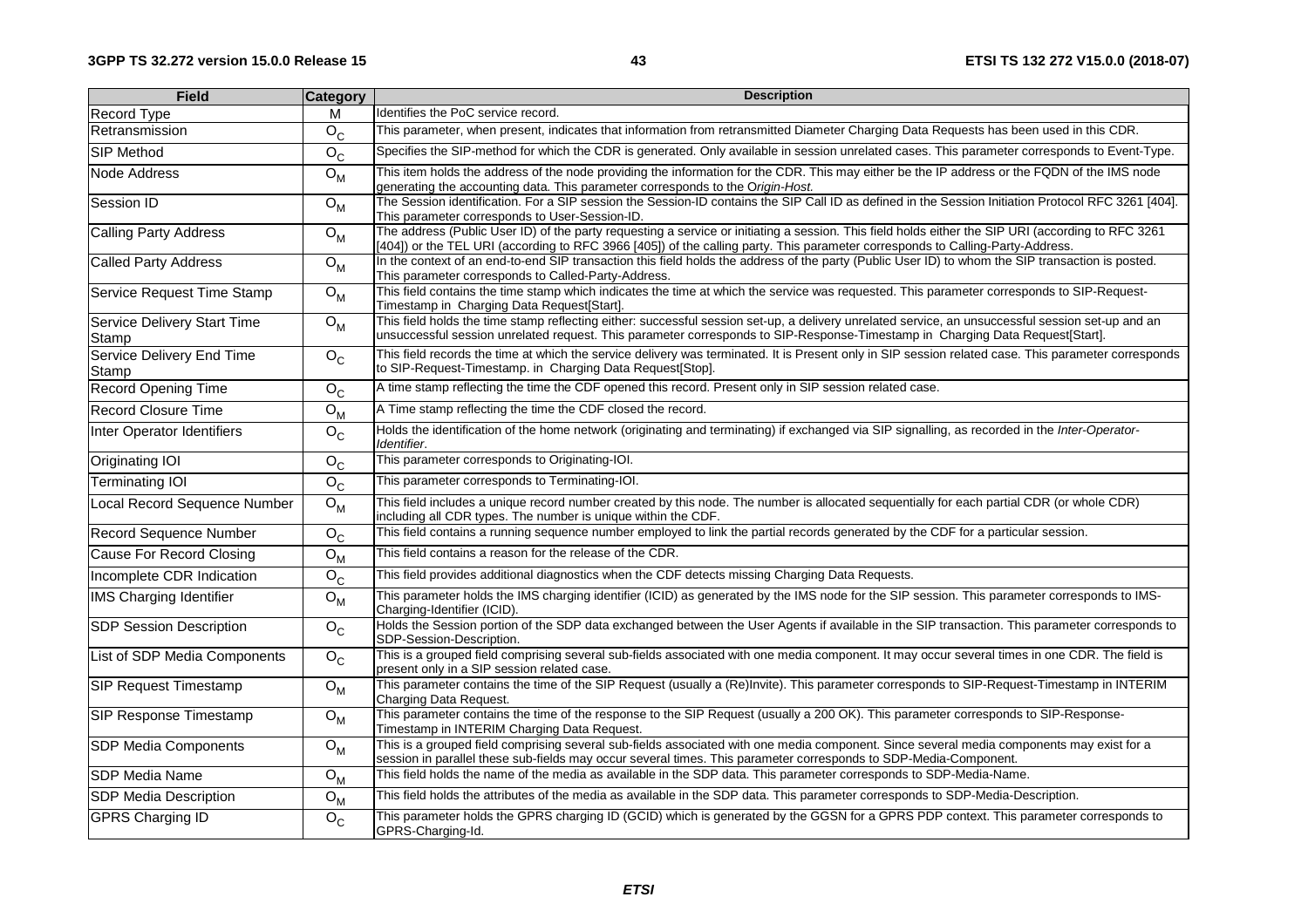| <b>Field</b>                    | <b>Category</b>       | <b>Description</b>                                                                                                                                                                                                                                                                                                                                                                                                   |
|---------------------------------|-----------------------|----------------------------------------------------------------------------------------------------------------------------------------------------------------------------------------------------------------------------------------------------------------------------------------------------------------------------------------------------------------------------------------------------------------------|
| Media Initiator Flag            | $O_{C}$               | This field indicates if the called party has requested the session modification and it is present only if the initiator was the called party.                                                                                                                                                                                                                                                                        |
| Media Initiator Party           | $O_{C}$               | This field indicates the address (SIP URI or TEL URI) of the party (Public User ID or Public Service ID) who initiates the media action, like<br>adding/removing the media.                                                                                                                                                                                                                                          |
| IGGSN Address                   | $O_{C}$               | This parameter holds the control plane IP address of the GGSN that handles one or more media component(s) of a IMS session. This parameter<br>corresponds to the P-Charging-Vector header.                                                                                                                                                                                                                           |
| Service Delivery Failure Reason | $O_{C}$               | Holds the reason for why a requested service could not be successfully provided (i.e. SIP error codes taken from SIP-Method). This field is not<br>present in case of a successful service delivery.                                                                                                                                                                                                                 |
| Service Specific Data           | $O_{C}$               | This field contains service specific data.                                                                                                                                                                                                                                                                                                                                                                           |
| List of Message Bodies          | $O_{C}$               | This grouped field comprising several sub-fields describing the data that may be conveyed end-to-end in the body of a SIP message. Since<br>several message bodies may be exchanged via SIP-signalling, this grouped field may occur several times.                                                                                                                                                                  |
| Content Type                    | $O_{C}$               | This sub-field of Message Bodies holds the MIME type of the message body, Examples are: application/zip, image/gif, audio/mpeg, etc. This<br>parameter corresponds to Event-Type / Content-Type.                                                                                                                                                                                                                     |
| Content Disposition             | $O_{C}$               | This sub-field of Message Bodies holds the content disposition of the message body inside the SIP signalling, Content-disposition header field<br>equal to "render", indicates that "the body part should be displayed or otherwise rendered to the user". Content disposition values are: session,<br>render, inline, icon, alert, attachment, etc. This parameter corresponds to Event-Type / Content-Disposition. |
| Content Length                  | $O_{C}$               | This sub-field of Message Bodies holds the size of the data of a message body in bytes. This parameter corresponds to Event-Type / Content-<br>Length.                                                                                                                                                                                                                                                               |
| Originator                      | $O_{C}$               | This sub-field of the "List of Message Bodies" indicates the originating party of the message body. This parameter corresponds to P-Asserted-<br>Identity header.                                                                                                                                                                                                                                                    |
| <b>PoC</b> Information          | $O_{C}$               | A set of PoC specific parameters such as PoC session Type, PoC Server Role and the accumulated send/received talk burst information of the<br>participant. . See clause 6.3.1.2.                                                                                                                                                                                                                                     |
| User Location Info              | O <sub>C</sub>        | This field holds information about the location of the user to the level of that made available to the PoC Server. If no location information is<br>available then this parameter is not included.                                                                                                                                                                                                                   |
| lService Context Id             | <b>O</b> <sub>M</sub> | Holds the context information to which the CDR belongs                                                                                                                                                                                                                                                                                                                                                               |
| <b>Record Extensions</b>        | $O_{C}$               | A set of operator/manufacturer specific extensions to the record, conditioned upon existence of an extension.                                                                                                                                                                                                                                                                                                        |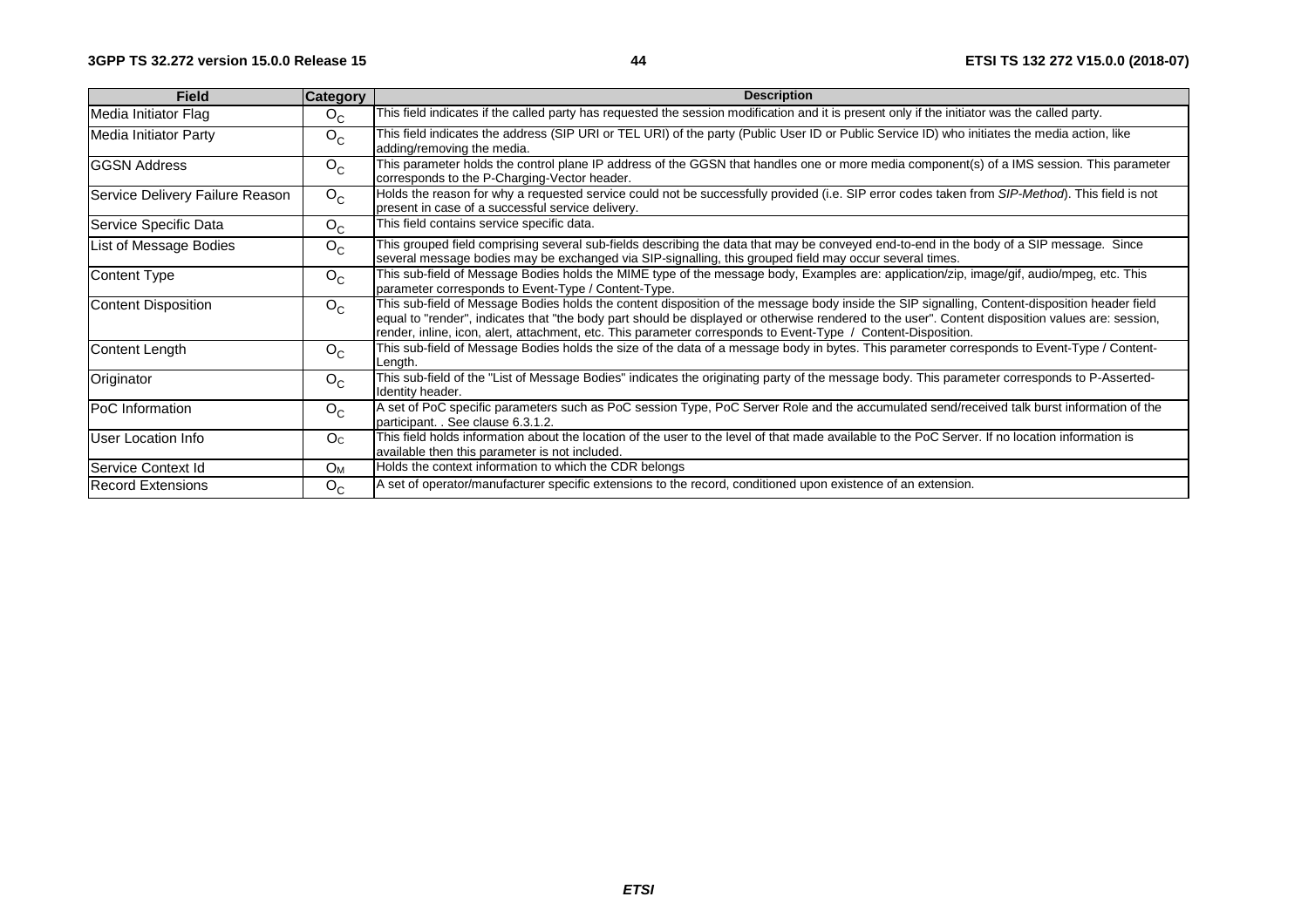### 6.1.3.3.2 Controlling PoC Function

Table 6.1.3.3.2.1 contains the content of Controlling PoC Function (CPF) CDR.

#### **Table 6.1.3.3.2.1: Charging data of CPF-CDR**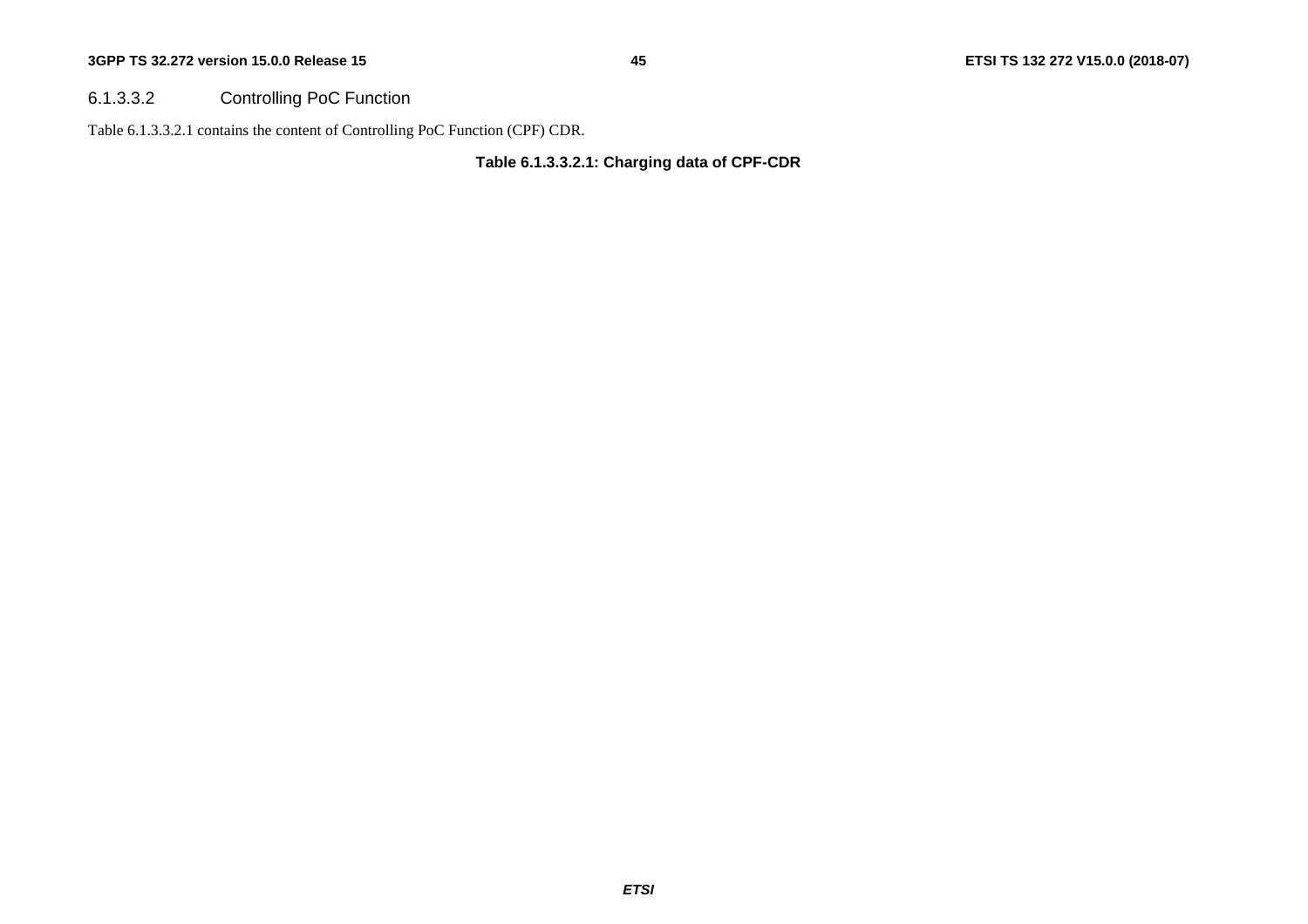| <b>Field</b>                      | <b>Category</b>                      | <b>Description</b>                                                                                                                                                                                                                                                                   |
|-----------------------------------|--------------------------------------|--------------------------------------------------------------------------------------------------------------------------------------------------------------------------------------------------------------------------------------------------------------------------------------|
| Record Type                       | M                                    | Identifies the PoC service record.                                                                                                                                                                                                                                                   |
| Retransmission                    | $O_{C}$                              | This parameter, when present, indicates that information from retransmitted Diameter Charging Data Requests has been used in this CDR.                                                                                                                                               |
| SIP Method                        | $O_{C}$                              | Specifies the SIP-method for which the CDR is generated. Only available in session unrelated cases. This parameter corresponds to Event-<br>Type.                                                                                                                                    |
| Node Address                      | $\overline{O}_{M}$                   | This item holds the address of the node providing the information for the CDR. This may either be the IP address or the FQDN of the IMS node<br>generating the accounting data. This parameter corresponds to the Origin-Host.                                                       |
| Session ID                        | $\overline{O}_{M}$                   | The Session identification. For a SIP session the Session-ID contains the SIP Call ID as defined in the Session Initiation Protocol RFC 3261<br>[404]. This parameter corresponds to User-Session-ID.                                                                                |
| Calling Party Address             | $O_{M}$                              | The address (Public User ID) of the party requesting a service or initiating a session. This field holds either the SIP URI (according to RFC 3261<br>[404]) or the TEL URI (according to RFC 3966 [405]) of the calling party. This parameter corresponds to Calling-Party-Address. |
| <b>Called Party Address</b>       | $O_{M}$                              | In the context of an end-to-end SIP transaction this field holds the address of the party (Public User ID) to whom the SIP transaction is posted.<br>This parameter corresponds to Called-Party-Address.                                                                             |
| Service Request Time Stamp        | $O_{M}$                              | This field contains the time stamp which indicates the time at which the service was requested. This parameter corresponds to SIP-Request-<br>Timestamp in START Charging Data Request.                                                                                              |
| Service Delivery Start Time Stamp | $O_{M}$                              | This field holds the time stamp reflecting either: successful session set-up, a delivery unrelated service, an unsuccessful session set-up and an<br>unsuccessful session unrelated request. This parameter corresponds to SIP-Response-Timestamp in START Charging Data Request.    |
| Service Delivery End Time Stamp   | $O_{C}$                              | This field records the time at which the service delivery was terminated. It is Present only in SIP session related case. This parameter<br>corresponds to SIP-Request-Timestamp in STOP Charging Data Request.                                                                      |
| <b>Record Opening Time</b>        | $O_{C}$                              | A time stamp reflecting the time the CDF opened this record. Present only in SIP session related case.                                                                                                                                                                               |
| <b>Record Closure Time</b>        | $\overline{O}_{M}$                   | A Time stamp reflecting the time the CDF closed the record.                                                                                                                                                                                                                          |
| Inter Operator Identifiers        | $O_{C}$                              | Holds the identification of the home network (originating and terminating) if exchanged via SIP signalling, as recorded in the Inter-Operator-<br>Identifier.                                                                                                                        |
| Originating IOI                   | $O_{C}$                              | This parameter corresponds to Originating-IOI.                                                                                                                                                                                                                                       |
| <b>Terminating IOI</b>            | $O_{C}$                              | This parameter corresponds to Terminating-IOI.                                                                                                                                                                                                                                       |
| Local Record Sequence Number      | $\overline{\mathsf{O}}_{\mathsf{M}}$ | This field includes a unique record number created by this node. The number is allocated sequentially for each partial CDR (or whole CDR)<br>including all CDR types. The number is unique within the CDF.                                                                           |
| Record Sequence Number            | $\overline{\mathsf{o}}_{\mathsf{c}}$ | This field contains a running sequence number employed to link the partial records generated by the CDF for a particular session.                                                                                                                                                    |
| Cause For Record Closing          | $\overline{O}_{M}$                   | This field contains a reason for the release of the CDR.                                                                                                                                                                                                                             |
| Incomplete CDR Indication         | $O_{C}$                              | This field provides additional diagnostics when the CDF detects missing Charging Data Requests.                                                                                                                                                                                      |
| <b>IMS Charging Identifier</b>    | $\overline{O}_{M}$                   | This parameter holds the IMS charging identifier (ICID) as generated by the IMS node for the SIP session. This parameter corresponds to IMS-<br>Charging-Identifier (ICID).                                                                                                          |
| <b>SDP Session Description</b>    | $O_{C}$                              | Holds the Session portion of the SDP data exchanged between the User Agents if available in the SIP transaction. This parameter corresponds<br>to SDP-Session-Description.                                                                                                           |
| List of SDP Media Components      | $O_{C}$                              | This is a grouped field comprising several sub-fields associated with one media component. It may occur several times in one CDR. The field is<br>present only in a SIP session related case.                                                                                        |
| <b>SIP Request Timestamp</b>      | $O_{M}$                              | This parameter contains the time of the SIP Request (usually a (Re)Invite). This parameter corresponds to SIP-Request-Timestamp in INTERIM<br>Charging Data Request.                                                                                                                 |
| SIP Response Timestamp            | $O_{M}$                              | This parameter contains the time of the response to the SIP Request (usually a 200 OK). This parameter corresponds to SIP-Response-<br>Timestamp in INTERIM Charging Data Request.                                                                                                   |
| <b>SDP Media Components</b>       | $O_{M}$                              | This is a grouped field comprising several sub-fields associated with one media component. Since several media components may exist for a<br>session in parallel these sub-fields may occur several times. This parameter corresponds to SDP-Media-Component.                        |
| <b>SDP Media Name</b>             | $O_{M}$                              | This field holds the name of the media as available in the SDP data. This parameter corresponds to SDP-Media-Name.                                                                                                                                                                   |
| <b>SDP Media Description</b>      | $O_{M}$                              | This field holds the attributes of the media as available in the SDP data. This parameter corresponds to SDP-Media-Description.                                                                                                                                                      |
| Media Initiator Flag              | $O_{C}$                              | This field indicates if the called party has requested the session modification and it is present only if the initiator was the called party.                                                                                                                                        |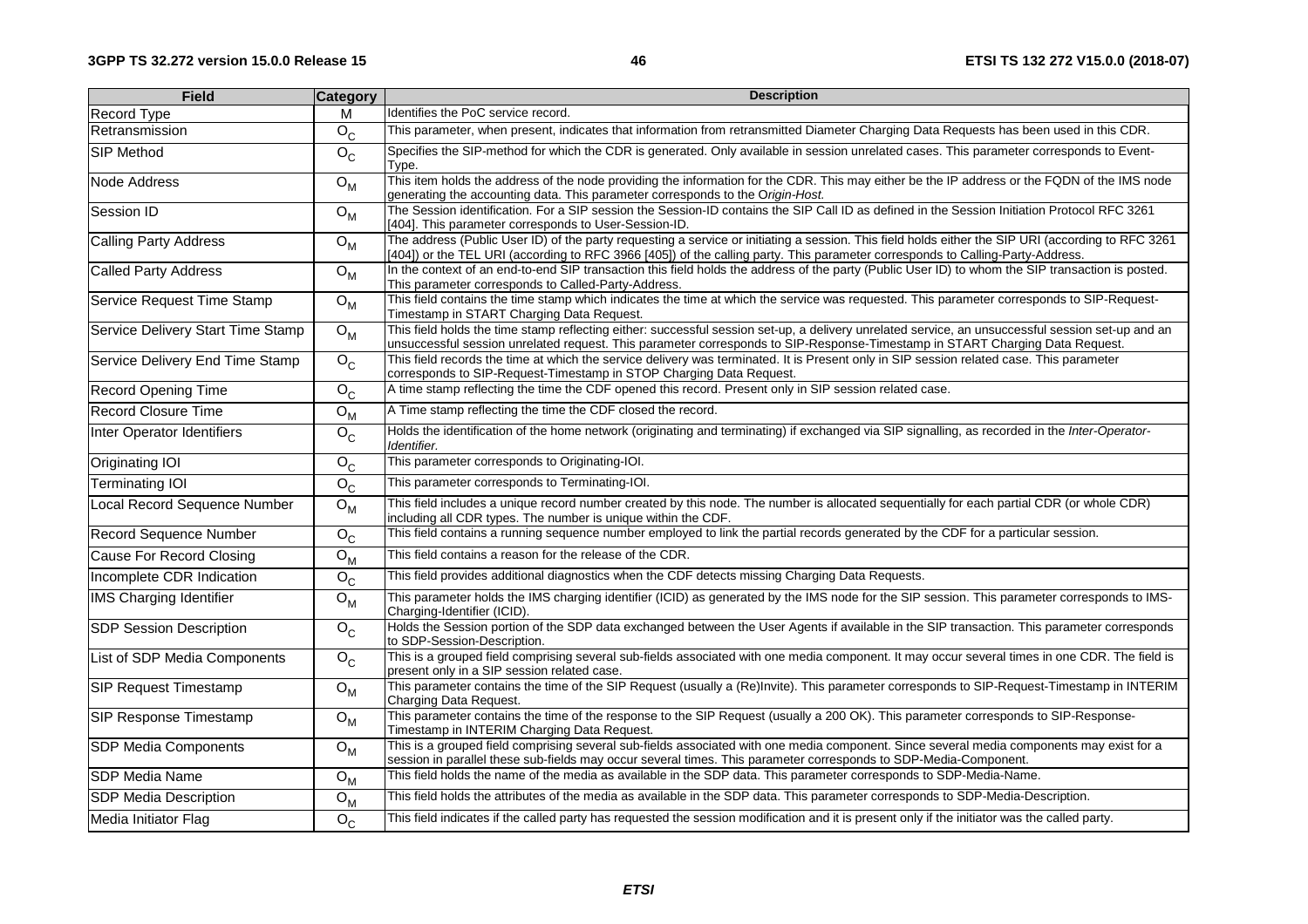| <b>Field</b>                    | <b>Category</b> | <b>Description</b>                                                                                                                                                                                                                                                                                                                                                                                                   |
|---------------------------------|-----------------|----------------------------------------------------------------------------------------------------------------------------------------------------------------------------------------------------------------------------------------------------------------------------------------------------------------------------------------------------------------------------------------------------------------------|
| Media Initiator Party           | $O_{C}$         | This field indicates the address (SIP URI or TEL URI) of the party (Public User ID or Public Service ID) who initiates the media action, like<br>adding/removing the media.                                                                                                                                                                                                                                          |
| <b>IGGSN Address</b>            | $O_{C}$         | This parameter holds the control plane IP address of the GGSN that handles one or more media component(s) of a IMS session. This<br>parameter corresponds to the P-Charging-Vector header. For the controlling PoC Server, this is only included if the charged party is participating<br>in the session.                                                                                                            |
| Service Delivery Failure Reason | $O_{C}$         | Holds the reason for why a requested service could not be successfully provided (i.e. SIP error codes taken from SIP-Method). This field is not<br>present in case of a successful service delivery.                                                                                                                                                                                                                 |
| Service Specific Data           | $O_{C}$         | This field contains service specific data.                                                                                                                                                                                                                                                                                                                                                                           |
| List of Message Bodies          | $O_{C}$         | This grouped field comprising several sub-fields describing the data that may be conveyed end-to-end in the body of a SIP message. Since<br>several message bodies may be exchanged via SIP-signalling, this grouped field may occur several times.                                                                                                                                                                  |
| Content Type                    | $O_{C}$         | This sub-field of Message Bodies holds the MIME type of the message body, Examples are: application/zip, image/gif, audio/mpeg, etc. This<br>parameter corresponds to Event-Type / Content-Type.                                                                                                                                                                                                                     |
| <b>Content Disposition</b>      | $O_{C}$         | This sub-field of Message Bodies holds the content disposition of the message body inside the SIP signalling, Content-disposition header field<br>equal to "render", indicates that "the body part should be displayed or otherwise rendered to the user". Content disposition values are: session,<br>render, inline, icon, alert, attachment, etc. This parameter corresponds to Event-Type / Content-Disposition. |
| Content Length                  | $O_{C}$         | This sub-field of Message Bodies holds the size of the data of a message body in bytes. This parameter corresponds to Event-Type / Content-<br>Lenath.                                                                                                                                                                                                                                                               |
| Originator                      | $O_{C}$         | This sub-field of the "List of Message Bodies" indicates the originating party of the message body. This parameter corresponds to P-Asserted-<br>Identity header.                                                                                                                                                                                                                                                    |
| <b>PoC</b> Information          | $O_{C}$         | A set of PoC specific parameters such as PoC session Type, PoC Server Role, Number and List of Participants and the accumulated talk burst<br>information during the PoC session. See clause 6.3.1.2.                                                                                                                                                                                                                |
| User Location Info              | O <sub>C</sub>  | This field holds information about the location of the charged party to the level of that made available to the PoC Server. If no location<br>information is available then this parameter is not included. For the controlling PoC Server, this additionally is only included if the charged party<br>is participating in the session.                                                                              |
| Service Context Id              | $O_{M}$         | Holds the context information to which the CDR belongs                                                                                                                                                                                                                                                                                                                                                               |
| Record Extensions               | $O_{C}$         | A set of operator/manufacturer specific extensions to the record, conditioned upon existence of an extension.                                                                                                                                                                                                                                                                                                        |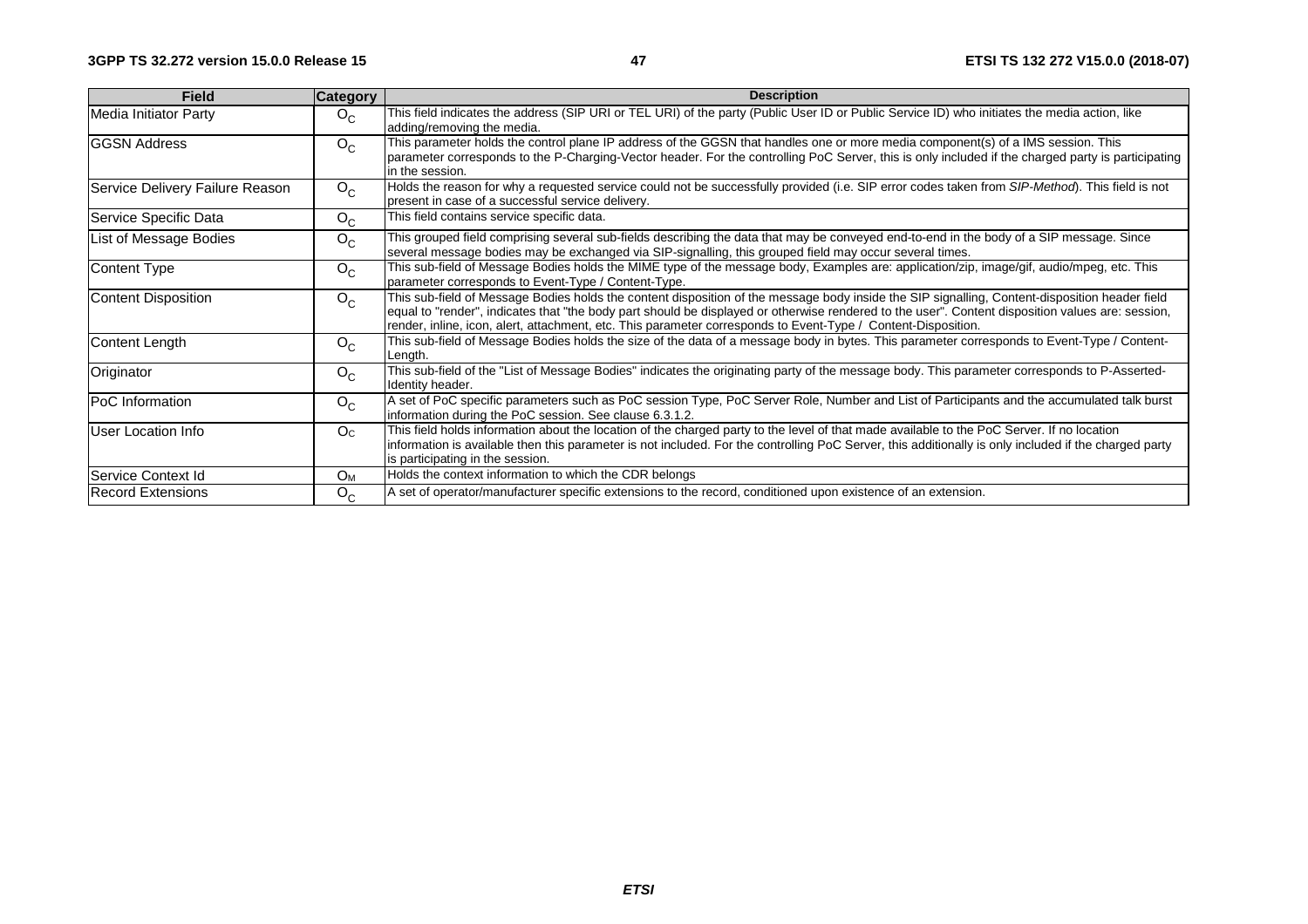# 6.2 Data description for PoC online charging

### 6.2.0 General

PoC online charging is using Debit / Reserve Units operation. with the two messages Debit / Reserve Units Request and Debit / Reserve Units Reponse The request performs rating of the PoC service and reserves units on the users account. The answer replies back with amount of reserved units or an error code if the user is out of credit.

Detailed information about the used of Diameter Credit-Control Application is described in TS 32.299 [50]

Table 6.2.0.1 describes the use of these messages for online charging.

#### **Table 6.2.0.1: Online charging messages reference table**

| <b>Message</b>                             | Source | <b>Destination</b> |  |  |
|--------------------------------------------|--------|--------------------|--|--|
| Debit / Reserve Units Request   PoC Server |        | <b>OCS</b>         |  |  |
| Debit / Reserve Units Reponse              | OCS    | <b>PoC Server</b>  |  |  |

The structure of the Debit / Reserve Units Request and Debit / Reserve Units Reponse messages defined in the following clauses. The category in the tables are used according to the charging data configuration defined in clause 5.4 of TS 32.240 [1]..

### 6.2.1 Ro message contents

Void.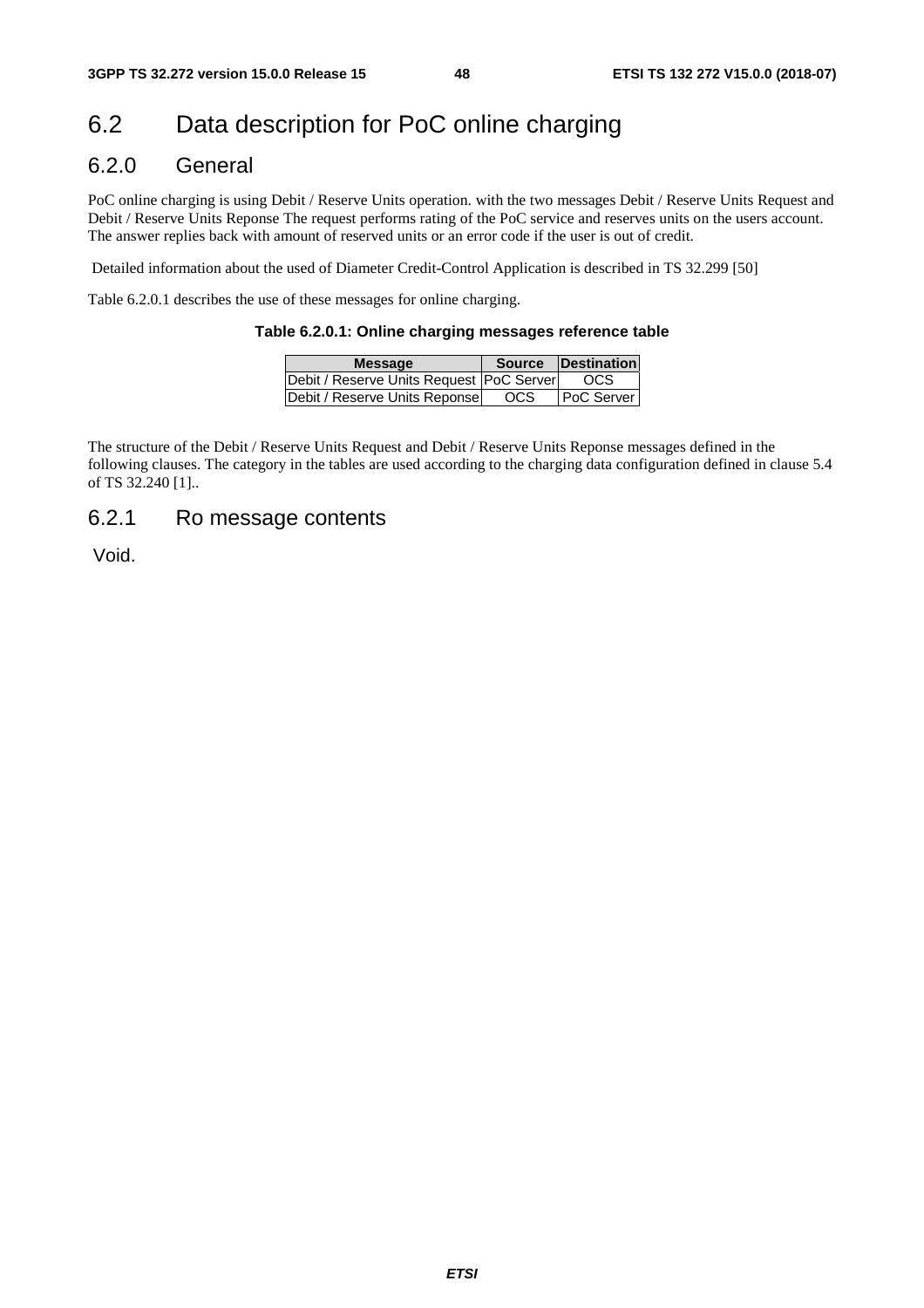### 6.2.1.1 Debit / Reserve Units Request message

Table 6.2.1.1 illustrates the basic structure of a Debit / Reserve Units Request message from the PoC Server as used for PoC online charging.

| <b>Information Element</b>   | Category         | <b>Description</b>                                                          |
|------------------------------|------------------|-----------------------------------------------------------------------------|
| Session Identifier           | м                | Used as described in TS 32.299 [50].                                        |
| Originator Host              | м                | Used as described in TS 32.299 [50].                                        |
| Originator Domain            | M                | Used as described in TS 32.299 [50].                                        |
| <b>Destination Domain</b>    | м                | Used as described in TS 32.299 [50].                                        |
| Operation Identifier         | м                | Used as described in TS 32.299 [50].                                        |
| <b>Operation Token</b>       | м                | Used as described in TS 32.299 [50]                                         |
| <b>Operation Type</b>        | м                | Used as described in TS 32.299 [50].                                        |
| <b>Operation Number</b>      | м                | Used as described in TS 32.299 [50].                                        |
| <b>Destination Host</b>      | $O_{C}$          | Used as described in TS 32.299 [50].                                        |
| <b>User Name</b>             | $O_{C}$          | Used as described in TS 32.299 [50].                                        |
| <b>Origination State</b>     | $O_{C}$          | Used as described in TS 32.299 [50].                                        |
| <b>Origination Timestamp</b> | $O_{C}$          | Used as described in TS 32.299 [50].                                        |
| Subscriber Identifier        | $O_{C}$          | Used as described in TS 32.299 [50].                                        |
| <b>Termination Cause</b>     | $O_{C}$          | Used as described in TS 32.299 [50].                                        |
| Requested -Action            | $O_{C}$          | Used as described in TS 32.299 [50].                                        |
| Multiple Operation           | $O_{M}$          | Used as described in TS 32.299 [50].                                        |
| Multiple Unit Operation      | $O_{C}$          | Used as described in TS 32.299 [50].                                        |
| Subscriber Equipment Number  |                  | Not used in PoC charging.                                                   |
| Proxy Information            |                  | Not used.                                                                   |
| Route Information            | $O_{C}$          | Used as described in TS 32.299 [50].                                        |
| Service-Information          | $O_{\mathsf{M}}$ | This field holts the PoC specific parameter and is described in clause 6.3. |

The protocol specific parameter definition is specified in TS 32.299 [50].

#### 6.2.1.2 Debit / Reserve Units Response message

Table 6.2.1.2.1 illustrates the basic structure of a Debit / Reserve Units Response message as used for the PoC Server. This message is always used by the OCS as specified below, independent of the receiving PoC Server and the Debit / Reserve Units Request request type that is being replied to.

| Table 6.2.1.2.1: Debit / Reserve Units Response message |  |  |
|---------------------------------------------------------|--|--|
|---------------------------------------------------------|--|--|

| <b>Information Element</b>      | Category       | <b>Description</b>                   |
|---------------------------------|----------------|--------------------------------------|
| Session Identifier              | м              | Used as described in TS 32.299 [50]. |
| <b>Operation Result</b>         | M              | Used as described in TS 32.299 [50]. |
| Originator Host                 | M              | Used as described in TS 32.299 [50]. |
| Originator Domain               | M              | Used as described in TS 32.299 [50]. |
| <b>Operation Identifier</b>     | M              | Used as described in TS 32.299 [50]. |
| <b>Operation Type</b>           | M              | Used as described in TS 32.299 [50]. |
| <b>Operation Number</b>         | м              | Used as described in TS 32.299 [50]. |
| <b>Operation Failover</b>       | O <sub>C</sub> | Used as described in TS 32.299 [50]. |
| Multiple Unit Operation         | O <sub>C</sub> | Used as described in TS 32.299 [50]. |
| <b>Operation Failure Action</b> | O <sub>C</sub> | Used as described in TS 32.299 [50]. |
| <b>Operation Event Failure</b>  |                | Not used in PoC charging.            |
| <b>ActionRedirection Host</b>   |                |                                      |
|                                 | O <sub>C</sub> | Used as described in TS 32.299 [50]. |
| <b>Redirection Host Usage</b>   | O <sub>C</sub> | Used as described in TS 32.299 [50]. |
| <b>Redirection Cache Time</b>   | O <sub>C</sub> | Used as described in TS 32.299 [50]. |
| <b>Proxy Information</b>        |                | Not used in PoC charging.            |
| Route Information               | O <sub>C</sub> | Used as described in TS 32.299 [50]. |
| <b>Failed parameter</b>         | O <sub>C</sub> | Used as described in TS 32.299 [50]. |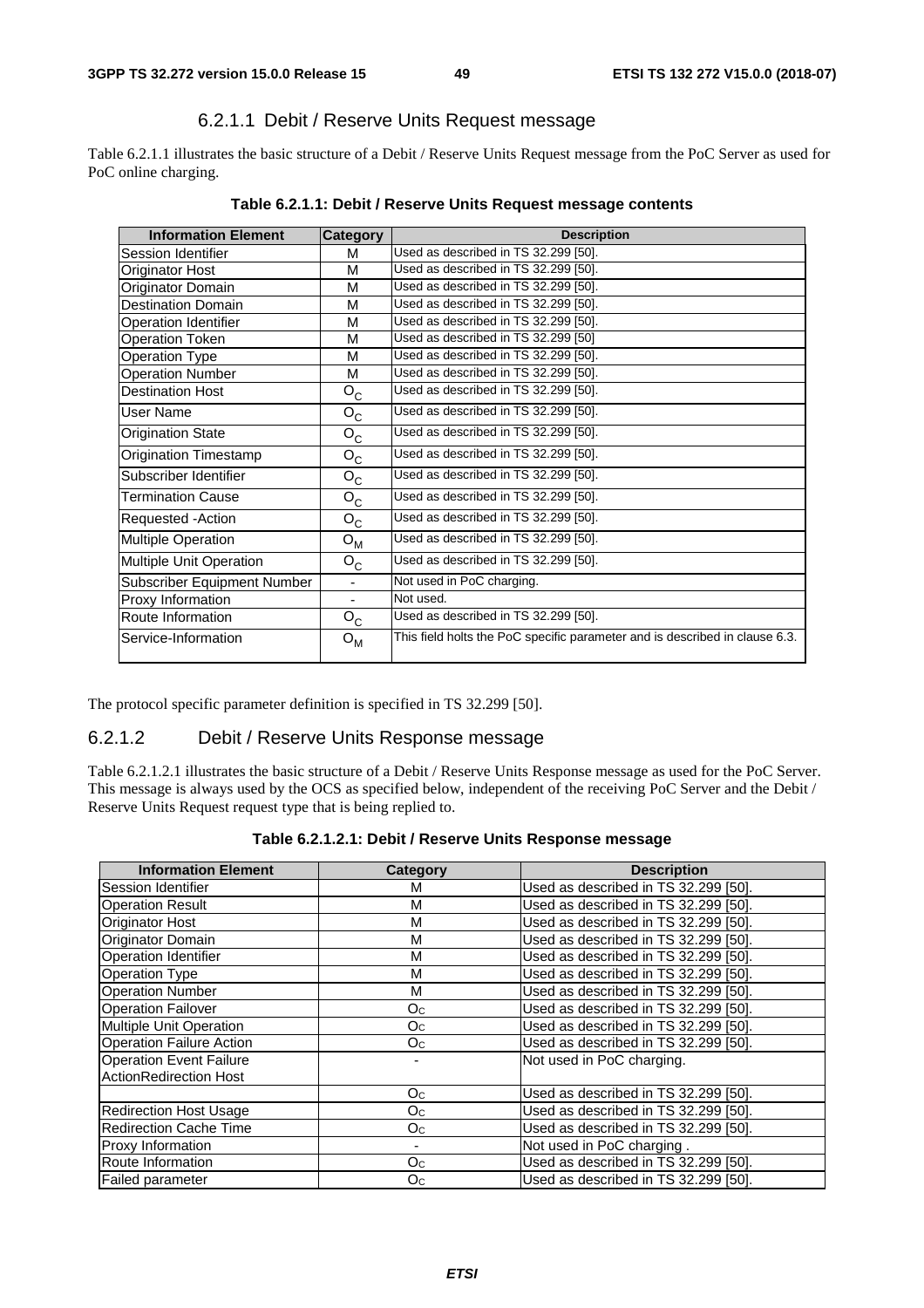# 6.3 PoC charging specific parameters

- 6.3.1 Definition of the PoC charging information
- 6.3.1.0 General

The PoC Information parameter used for PoC charging is provided in the Service Information parameter.

### 6.3.1.1 PoC charging information assignment for Service Information

The components that are used for PoC charging are provided in the Service Information as described in table 6.3.1.1.1.

#### **Table 6.3.1.1.1: Components of the Service Information used for PoC charging**

| <b>Information Element</b>     | <b>Category</b> | <b>Description</b>                                                                                                                                                   |
|--------------------------------|-----------------|----------------------------------------------------------------------------------------------------------------------------------------------------------------------|
| Service Information            | $O_{M}$         | A set of fields hold the 3GPP specific parameter as defined in TS 32.299 [50]. For MMS Charging the PS Information, IMS Information and PoC<br>Information are used. |
| Subscriber Identifier          | $O_{M}$         | Used as defined in TS 32.260 [20].                                                                                                                                   |
| <b>PS</b> Information          | $O_{C}$         | A set of fields hold the PS specific parameters. The details are defined in TS 32.251 [11].                                                                          |
| User Location Info             | $O_{C}$         | Used as defined in TS 32.251 [11].                                                                                                                                   |
| <b>GGSN Address</b>            | $O_{C}$         | Used as defined in TS 32.251 [11].                                                                                                                                   |
| <b>IMS</b> Information         | $O_{C}$         | A set of fields hold the IMS specific parameters. The details are defined in TS 32.260 [20].                                                                         |
| Event Type                     | $O_{C}$         | Used as defined in TS 32.260 [20].                                                                                                                                   |
| User Session ID                | $O_{C}$         | Used as defined in TS 32.260 [20].                                                                                                                                   |
| <b>Calling Party Address</b>   | $O_C$           | Used as defined in TS 32.260 [20].                                                                                                                                   |
| <b>Called Party Address</b>    | $O_{C}$         | Used as defined in TS 32.260 [20].                                                                                                                                   |
| Time stamp                     | $O_{C}$         | Used as defined in TS 32.260 [20].                                                                                                                                   |
| Inter Operator Identifier      | $O_{C}$         | Used as defined in TS 32.260 [20].                                                                                                                                   |
| <b>IMS Charging Identifier</b> | $O_{C}$         | Used as defined in TS 32.260 [20].                                                                                                                                   |
| SDP Session Description        | $O_{C}$         | Used as defined in TS 32.260 [20].                                                                                                                                   |
| SDP Media Components           | $O_{C}$         | Used as defined in TS 32.260 [20].                                                                                                                                   |
| Cause Code                     | $O_{C}$         | Used as defined in TS 32.260 [20].                                                                                                                                   |
| PoC Information                | $O_{M}$         | A set of fields hold the PoC specific parameters. The details are defined in clause 6.3.1.2.                                                                         |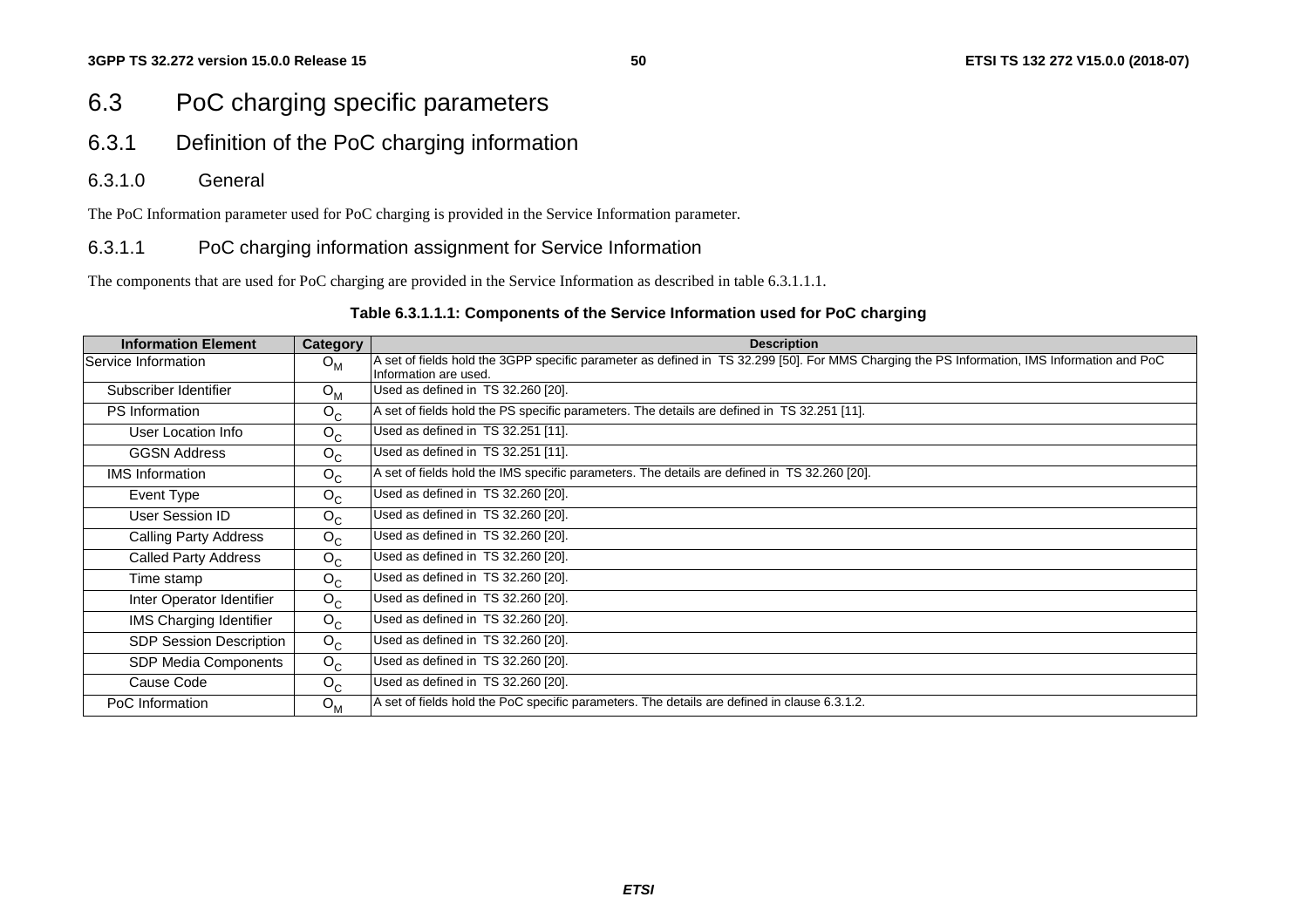#### 6.3.1.2 Definition of the PoC Information

PoC specific charging information is provided within the PoC\_Information. The detailed structure of the PoC\_Information can be found in table 6.3.1.2.1.

| <b>Information Element</b>         | Category       | <b>Description</b>                                                                                                                                                                                                                                                                                                                                                                                                                            |
|------------------------------------|----------------|-----------------------------------------------------------------------------------------------------------------------------------------------------------------------------------------------------------------------------------------------------------------------------------------------------------------------------------------------------------------------------------------------------------------------------------------------|
| <b>IPoC Server Role</b>            | $O_{M}$        | Identifies the PoC Server as participating or controlling PoC Server.                                                                                                                                                                                                                                                                                                                                                                         |
| PoC User Role                      | $O_{C}$        | Identifies the PoC user's role detailed information which should be a list of roles information group. See further details in OMA-AD-POC document<br>$[203]$ .                                                                                                                                                                                                                                                                                |
| PoC Session Type                   | $O_{M}$        | Type of the PoC session as defined in appendix C.5.1 in OMA-CP-POC [204].                                                                                                                                                                                                                                                                                                                                                                     |
| Number Of Participants             | $O_{M}$        | Indicates the number of invited parties of the PoC session when included in the initial charging request message. When included in interim / update<br>charging messages, it indicates the number of parties currently who are attached to the session at the time the interim / update charging messages<br>lare sent.                                                                                                                       |
| List Of Participants               | $O_{C}$        | Holds the information for participants, e.g., the addresses, the access priority, the user participating type of the invited parties of the PoC session<br>when included in the initial charging request message. When included in the interim /update charging messages, it holds the addresses and access<br>priority of the parties currently who are attached to the session at the time the interim / update charging messages are sent. |
| <b>Called Party Address</b>        | $O_{C}$        | The address (Public User ID, SIP URL, E.164, etc.) of the participants.                                                                                                                                                                                                                                                                                                                                                                       |
| <b>Participant Access Priority</b> | $O_{C}$        | Indicates the user priority level when participating in the PoC session.                                                                                                                                                                                                                                                                                                                                                                      |
| <b>User Participating Type</b>     | $O_{C}$        | Indicates the participating user type when participating in the PoC session, i.e. Normal, NW PoC Box, UE PoC Box.                                                                                                                                                                                                                                                                                                                             |
| PoC Session initiation type        | $O_{C}$        | Indicates PoC session initiation type. It can be only used for the served parties.                                                                                                                                                                                                                                                                                                                                                            |
| PoC Event Type                     | $O_{C}$        | Indicates PoC session unrelated charging event.                                                                                                                                                                                                                                                                                                                                                                                               |
| List Of Talk Burst-Exchange        | $O_{C}$        | Applicable to offline charging only - a list of changes in charging conditions for the PoC session, each change is time stamped. Charging conditions<br>are used to categorize charging, such as per tariff period or based on the number of participants. A set of charging data (number of talk bursts, talk<br>burst bearer volume, sum of talk bursts time) for sent and received talk burst.                                             |
| PoC Controlling Address            | O <sub>C</sub> | Identifies the PoC Server performing the controlling function. This is only included when PoC Server Role indicates "participating". This information<br>may be obtained from the "Contact" header of SIP message received from the controlling PoC function.                                                                                                                                                                                 |
| PoC Group Name                     | O <sub>C</sub> | Identifies a pre-arranged group. Included if the session is a pre-arranged group session. This information may be obtained from the "P-Asserted-<br>Identity" header of the SIP message received from the controlling PoC function, or from the "Request-URI" header from the PoC user.                                                                                                                                                       |
| <b>PoC Session Id</b>              | O <sub>C</sub> | Uniquely identifies an end-to-end PoC session.<br>Note that the PoC Session-Id may not be available in the initial charging interactions for the PoC session.                                                                                                                                                                                                                                                                                 |
| <b>Served Party</b>                | $O_{M}$        | Applicable to offline charging only - holds the identity of the party that the charging information relates to.                                                                                                                                                                                                                                                                                                                               |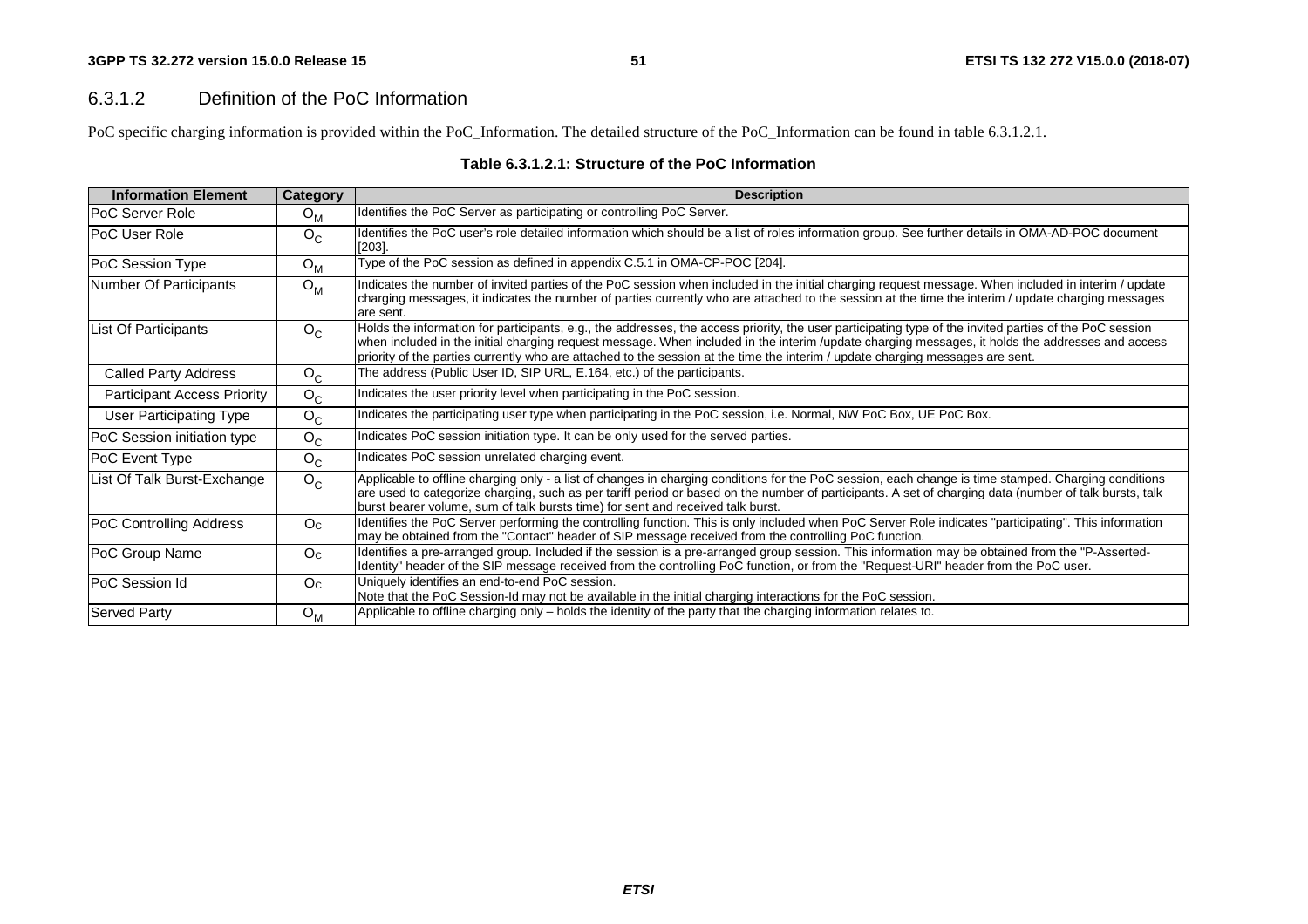# 6.3.2 Formal parameter description

### 6.3.2.1 PoC charging information for CDRs

The detailed definitions, abstract syntax and encoding of the PoC CDR parameters are specified in TS 32.298 [51].

### 6.3.2.2 PoC charging information for charging events

The detailed charging event parameter definitions are specified in TS 32.299 [50].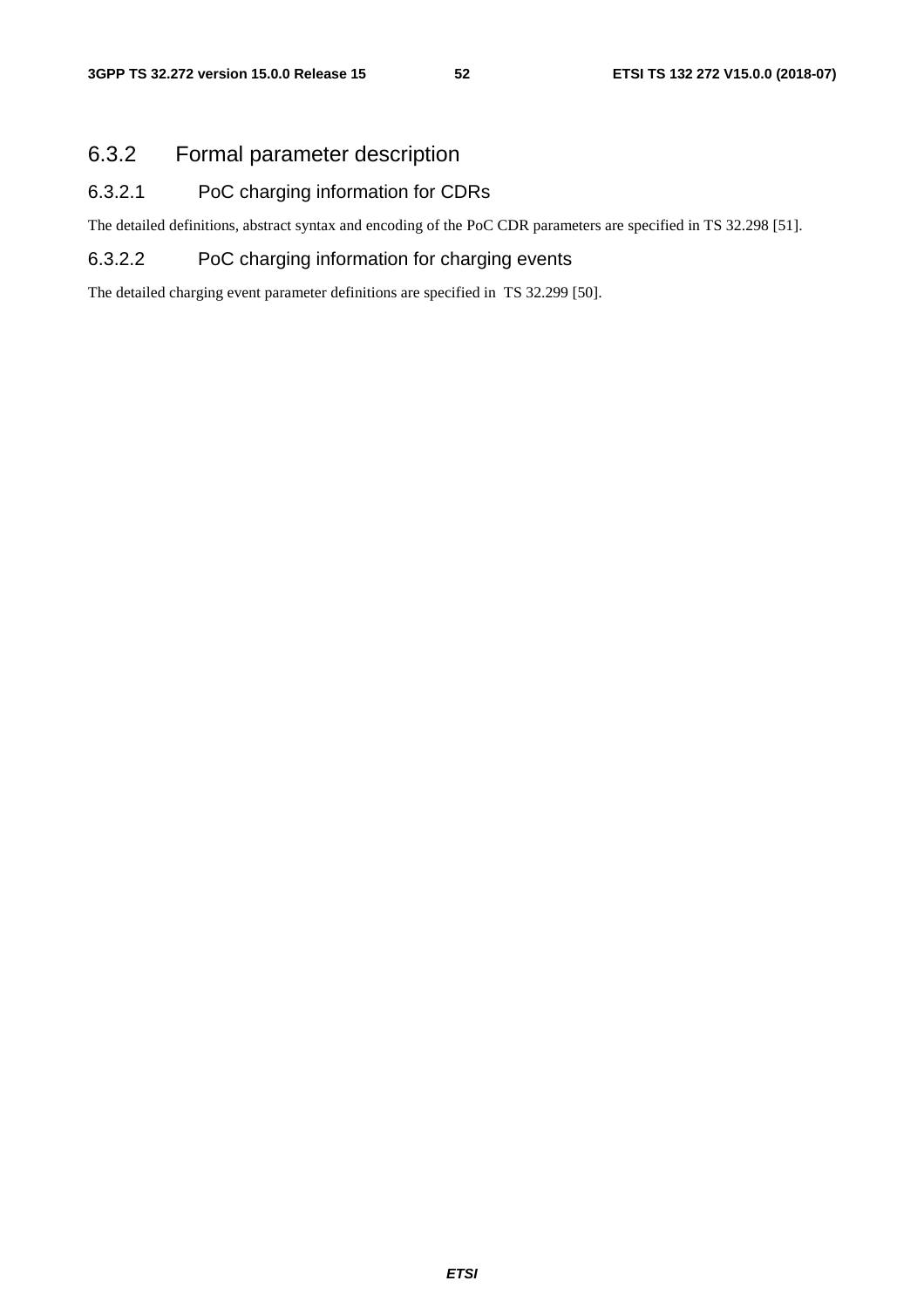# Annex A (informative): Bibliography

This Annex is a placeholder for documents which are not explicitly cited in this specification.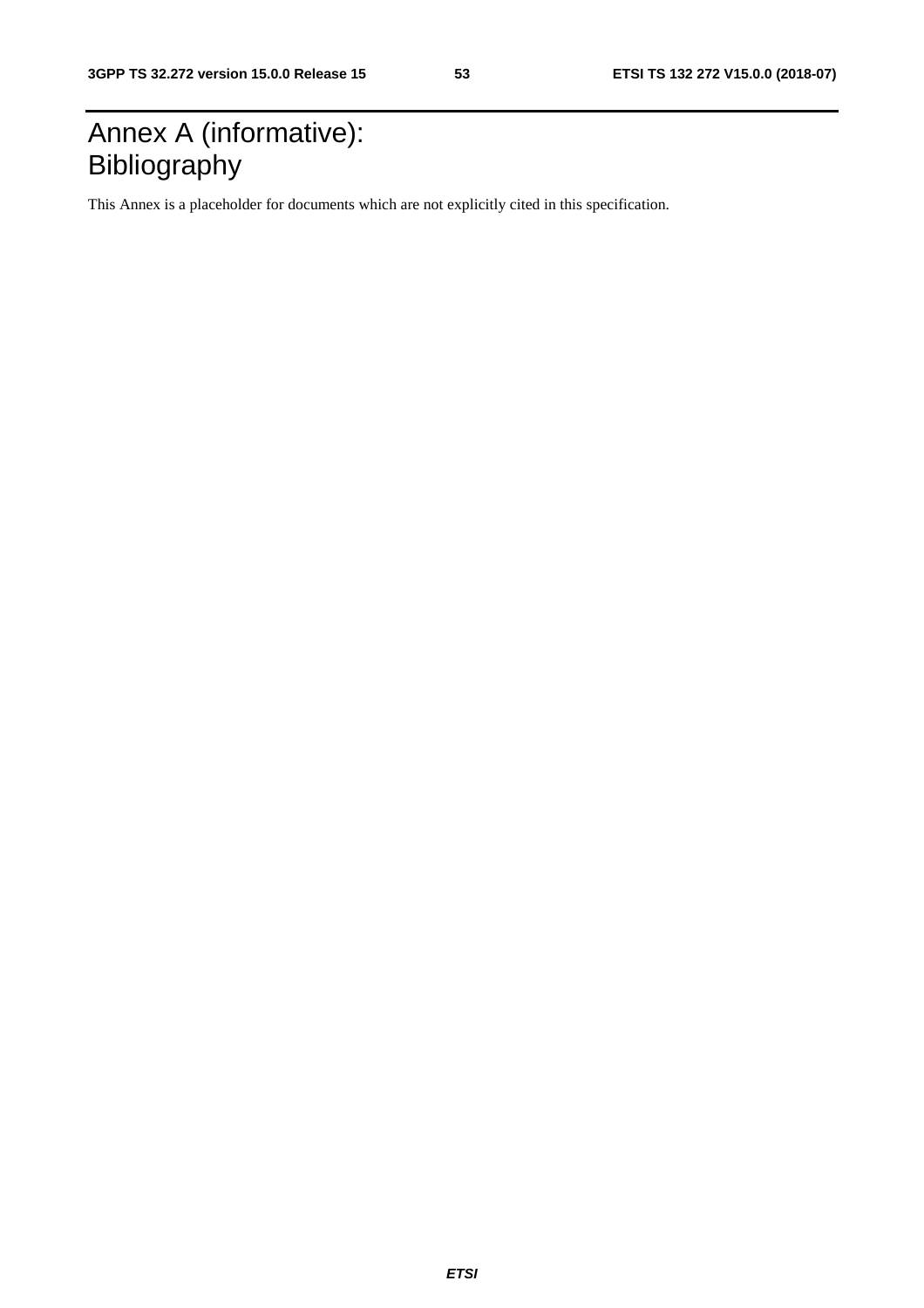# Annex B (informative): Change history

| <b>Change history</b> |       |             |           |     |                                                                                               |     |            |            |
|-----------------------|-------|-------------|-----------|-----|-----------------------------------------------------------------------------------------------|-----|------------|------------|
| Date                  | TSG#  | TSG<br>Doc. | <b>CR</b> | Rev | <b>Subject/Comment</b>                                                                        | Cat | <b>Old</b> | <b>New</b> |
| Jun 2006              | SA_32 | SP-060248   | 0013      | Щ.  | Add charging flow for mid PoC session Procedure                                               | B   | 6.4.0      | 7.0.0      |
| Jun 2006              | SA_32 | SP-060248   | 0014      | Щ.  | Add a new field named PoC_user_role to PoC_Information - Align with OMA PoC<br>2.0            | B   | 6.4.0      | 7.0.0      |
| Sep 2006              | SA_33 | SP-060516   | 0016      | н.  | Clarify the description of Number-Of-Participants in PoC-information                          | Α   | 7.0.0      | 7.1.0      |
| Sep 2006              | SA_33 | SP-060543   | 0017      | Щ.  | Correction of PoC-Information - Align with 32.299                                             | Ċ   | 7.0.0      | 7.1.0      |
| Dec 2006              | SA_34 | SP-060718   | 0018      |     | Add an identifier for the service initiating offline Diameter Accounting                      | B   | 7.1.0      | 7.2.0      |
| Dec 2006              | SA_34 | SP-060718   | 0019      |     | Add an identifier for the served user in offline Diameter Accounting                          | B   | 7.1.0      | 7.2.0      |
| Dec 2006              | SA_34 | SP-060718   | 0020      |     | Add PoC User Access Priority into PoC-information - Align with OMA-RD-PoC-<br>V2 <sub>0</sub> | B   | 7.1.0      | 7.2.0      |
| Mar 2007              | SA_35 | SP-070041   | 0021      | ц,  | Add Participant number based charging Trigger Type                                            | C   | 7.2.0      | 7.3.0      |
| Mar 2007              | SA_35 | SP-070041   | 0022      | ш,  | Add PoC session initiation type into PoC-information - Alignment with OMA PoC<br>Requirements | Ć   | 7.2.0      | 7.3.0      |
| Jun 2007              | SA_36 | SP-070275   | 0023      |     | Add User Participating Type into PoC-information                                              | B   | 7.3.0      | 7.4.0      |
| Jun 2007              | SA_36 | SP-070275   | 0024      |     | Addition of Media Initiator Party.                                                            | F   | 7.3.0      | 7.4.0      |
| Jun 2008              | SA_40 | SP-080330   | 0025      |     | PoC Information                                                                               | B   | 7.4.0      | 8.0.0      |
| Sep 2008              | SA 41 | SP-081253   | 0026      |     | Alignment on Bx interface                                                                     | D   | 8.0.0      | 8.1.0      |
| Dec 2008              | SA 42 | SP-080841   | 0028      |     | Correction on Multiple Service Indicator category                                             | Α   | 8.1.0      | 8.2.0      |
| Dec 2009              |       |             |           |     | Update to Rel-9 version (MCC)                                                                 |     | 8.2.0      | 9.0.0      |
| Mar 2011              |       |             |           |     | Update to Rel-10 version (MCC)                                                                |     | 9.0.0      | 10.0.0     |
| 2012-09               |       |             |           |     | Update to Rel-11 version (MCC)                                                                |     | 10.0.0     | 11.0.0     |
| 2013-12               | SA_62 | SP-130676   | 0033      |     | Correction for use of Destination-Host AVP in ACR                                             | А   | 11.0.0     | 11.1.0     |
| 2014-07               |       |             |           |     | Rapporteur/MCC: General editorial changes and clean-up.                                       |     | 11.1.0     | 11.1.1     |
| 2014-09               | SA_65 | SP-140564   | 0034      |     | Corrections for alignment between charging specifications                                     | F   | 11.1.1     | 12.0.0     |
| 2014-12               | SA_66 | SP-140804   | 0035      |     | Additional corrections for removal of I-WLAN solution                                         | Ė   | 12.0.0     | 12.1.0     |
|                       |       | SP-140805   | 0036      |     | Corrections on definition for parameter category                                              |     |            |            |
| 2016-01               |       |             |           |     | Upgrade to Rel-13 (MCC)                                                                       |     | 12.1.0     | 13.0.0     |

| <b>Change history</b> |                |             |            |  |  |                                  |            |  |
|-----------------------|----------------|-------------|------------|--|--|----------------------------------|------------|--|
| <b>Date</b>           | <b>Meeting</b> | <b>TDoc</b> | <b>ICR</b> |  |  | <b>Rev Cat Subiect/Comment</b>   | <b>New</b> |  |
|                       |                |             |            |  |  |                                  | version    |  |
| 2017-03               | SA#75          | SP-170138   | 0038       |  |  | CIRemove reference to RFC 3588   | 14.0.0     |  |
| 2018-06               |                | ۰           |            |  |  | - Update to Rel-15 version (MCC) | 15.0.0     |  |